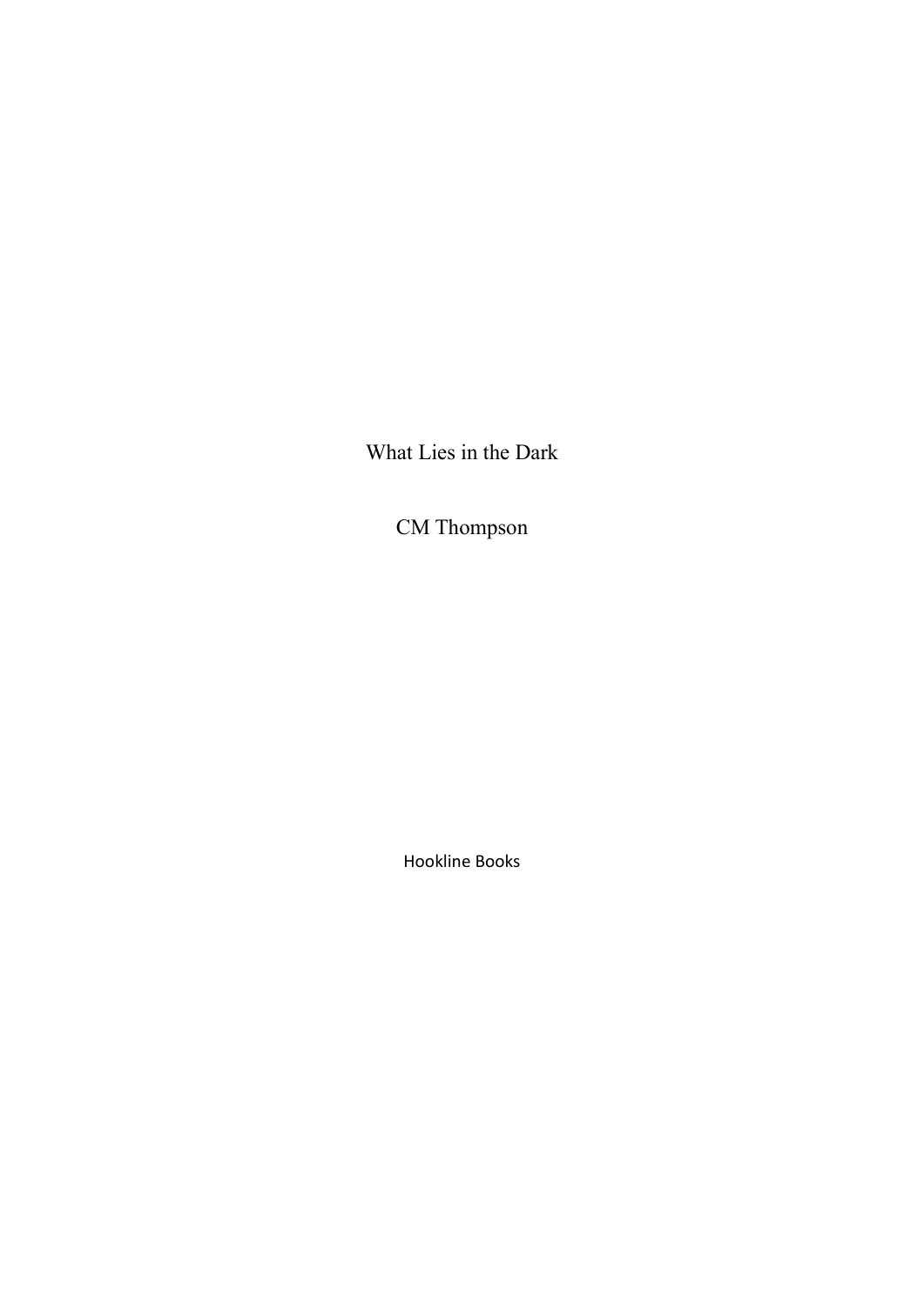## Chapter One

Anita Gardner is eight years old and she is afraid. She is afraid of the thing that lives under the bed. Mummy says it doesn't exist, but she knows it does. She can hear it moving in the darkness, scratching and growling, just waiting for the right moment to pounce. Anita is afraid of the big boys at school, the ones who are already ten and so much bigger than her. She has seen them picking on Mary Taylor. Anita spends her break times hiding in corners of the playground, hoping that they don't come for her. Anita is afraid of maths tests and the big girls' homework her sister brings home. Anita is afraid of dogs, and wasps, and spiders. She is afraid of the forest that she is walking through right now. She doesn't usually walk this way but the big boys are around and she needs to avoid them. Even though she now has to walk along the edge of the forest on her own, to get home.

Anita is going to cry. She can hear the sound of twigs breaking around her, strange shrieks and other animal calls closing in. A wasp buzzes past scaring her so badly she breaks into a run, her pudgy legs moving as fast as her little body can go, not quite realising what direction she is running in, just wanting to get home. Faster and faster she runs, her heart beating so loudly she can no longer hear the monsters moving. Of course she is going to trip, no one can run in a forest when they have strayed from the path. There are always roots and branches for a foot to trip on, and when she does finally fall, she lies shaking, not realising that her leg is bleeding or that she has torn her school skirt. When she finally gets home her mother is going to be very angry but for now she is shaking and crying, just waiting for the monsters, the ogres, to leap out of the woods ready to grab her.

Nothing moves, she holds her breath, warm tears splash down her chubby cheeks. Her heart pounds, thudding in her ears, waiting for a claw to grab her legs,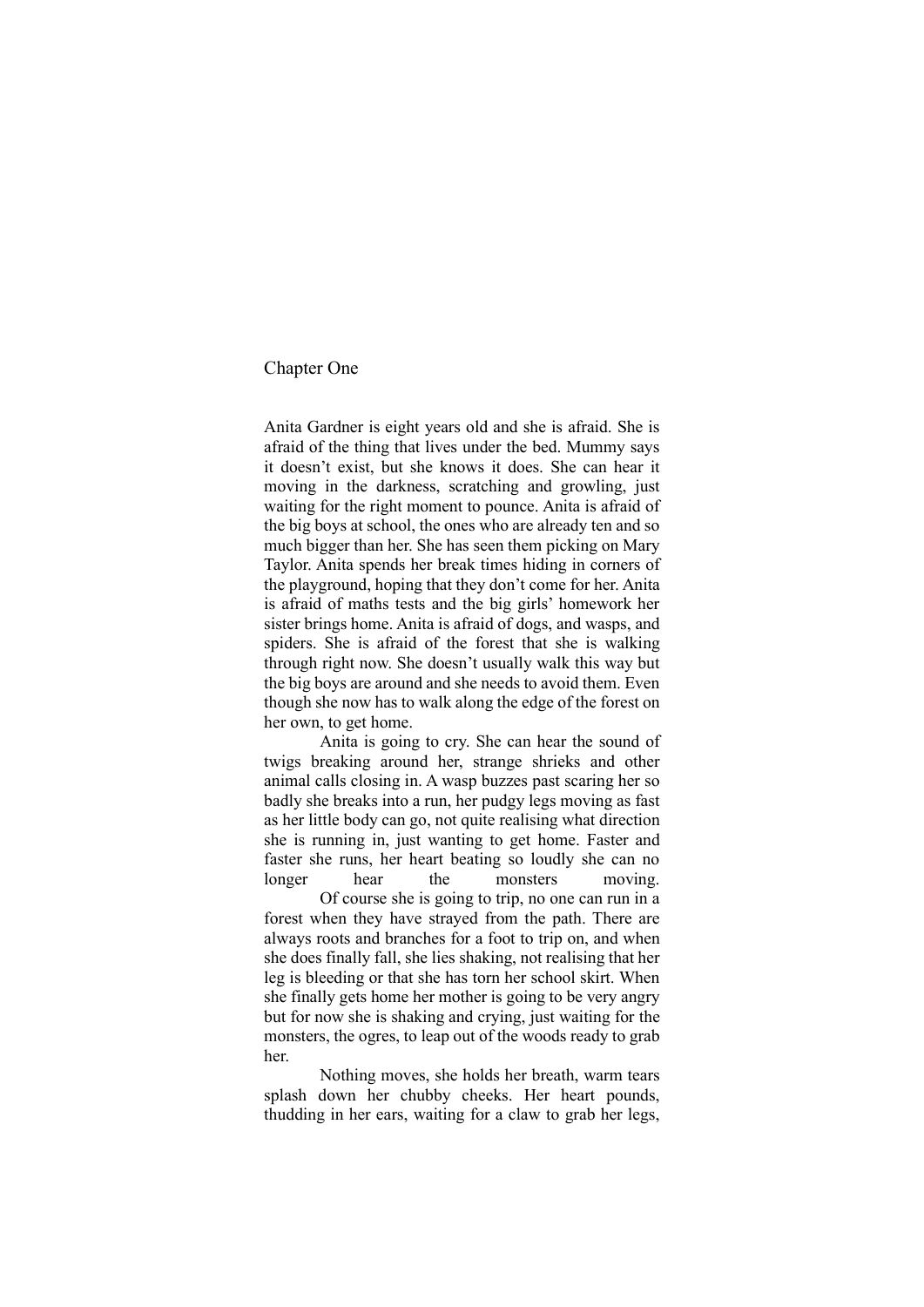hands, shoulders. For jaws to chomp down on her flesh. Slowly but heroically she will summon enough courage to stand up and limp unsteadily home. In a few years' time she will even look back on this and laugh at her childish ways, never again will she fear the woods or the dark. She will never ever know that she fell onto the grave of Victim Number Eight.

Anita Gardner knows Victim Number Eight. Anita knows her as a very nice lady called Joanna Reagan. Joanna started her teacher training at Anita's school. Anita likes the pretty lady who smiles at everything. Anita has made Miss Reagan a very nice picture and is waiting eagerly to give it to her. No one knows yet that Joanna is missing. The school presumes that Joanna has given up and gone home, they are disappointed that she didn't tell them that she was leaving but it happens all the time. Her family at home thinks she is too busy to contact them. They haven't heard from her since Easter and are starting to worry. "This isn't like her," her mother mutters. It will be a good few weeks before Joanna is reported missing, before her mother will appeal in the local newspapers for Joanna just to contact her, *no matter what has happened, please just come home*. It will be two years before people realise that there is a serial killer on the loose, and Joanna will always be missing, never found.

They call the occupant of that house, Old Man Krill or The Krill. It is a house close to a park and every day shrill voices speculate on its owner, the local bogeyman. The Krill sits by the door waiting for a child to wander into the back garden and then it's lunchtime! This would be acted out, the storyteller grabbing a foolish listener, always good for a scream or two. The adults talk about this house too, in more hushed voices and serious tones.

"Don't go near that house, Sweetie, a bad bad man lives in that house. I want you to promise never to go near that house," is the cliché on every mother's lips.

"They say Old Krill found his girlfriend with another man and he chopped them both into little pieces and then he ate them! Not even the cops will go near that place."

Rumours are spreading, everyone talks of Old Krill, they know so many different stories; it is a drug house, a brothel which receives no clients, an abortionist clinic for Daddy's little secret. In tamer stories, it houses a greasy geek intent on world domination, a meth lab or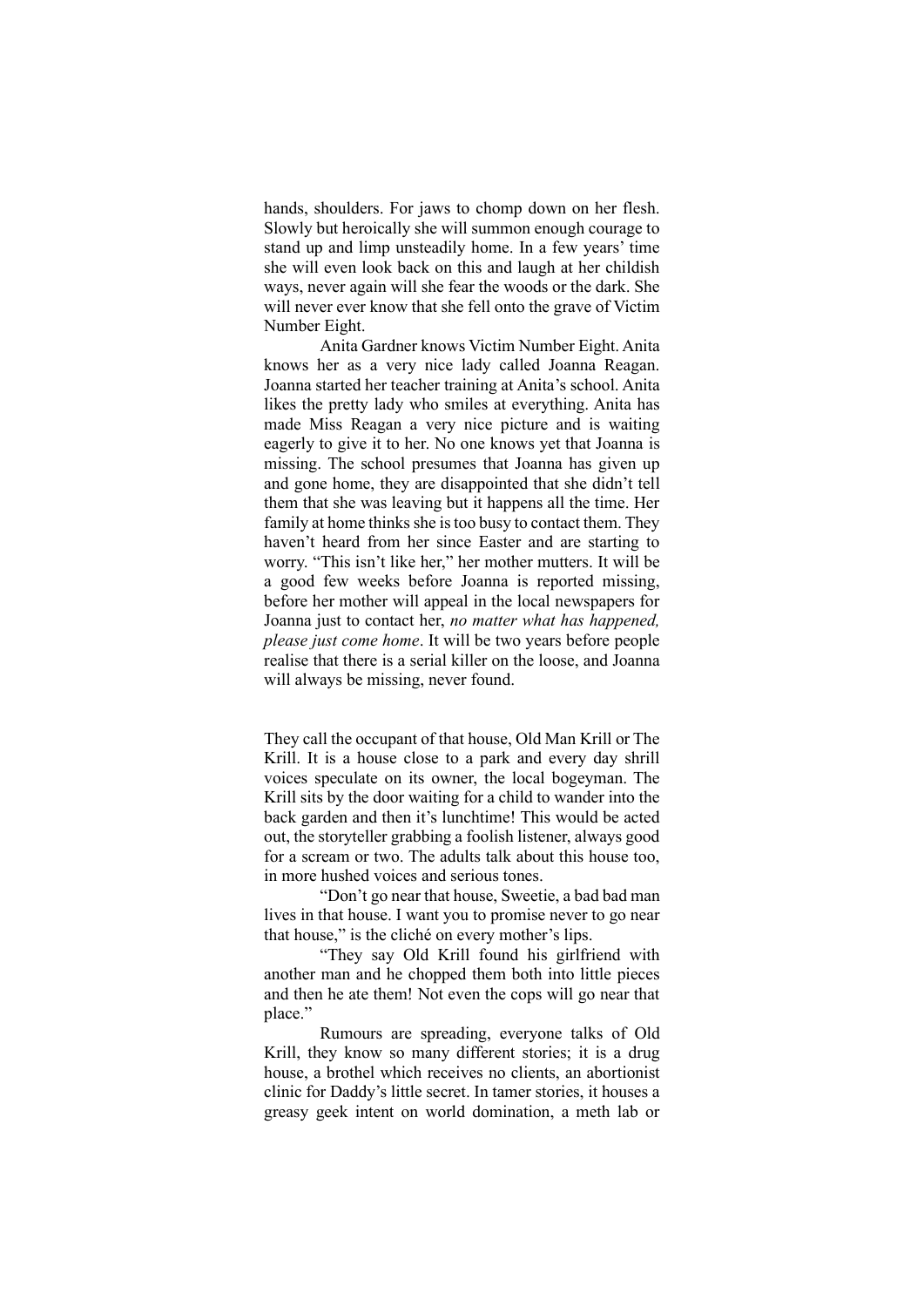sometimes a sarcastic voice talks of an old lady with nine cats.

"I dare you to … push the doorbell on The Krill's place."

"I don't want to."

"What are you? Chicken? Cluck cluck cluck." "Does little Chicken want his mummy?"

Joanna Reagan's mother is crying on television and pleading for her daughter to come home. The Christmas after Joanna disappeared is too painful to even mention. Her mother has answered the phone to what seems like a million well-wishers, pranksters and relatives. Joanna still has not come home. Joanna's younger sister has pierced her nose, dyed her hair six different colours and had nine temper tantrums on the stairs, in small desperate attempts to make her mother notice her. None of the relatives, wellwishers or reporters ever asks about her whilst Joanna is idolised and memorialised. Even Joanna's room, the bigger one, the one which her sister had been promised when Joanna left for university, remains a shrine to Joanna.

Joanna is just a memory. She is not recognisable as Joanna anymore, even the number 8, so painstakingly carved into her right hand has decayed away. After a year only her mother is still hopeful that she will come home.

Whilst rumours of Joanna Reagan grow cold, The Krill rumours become more sinister and creepy, the spider waiting in the dark.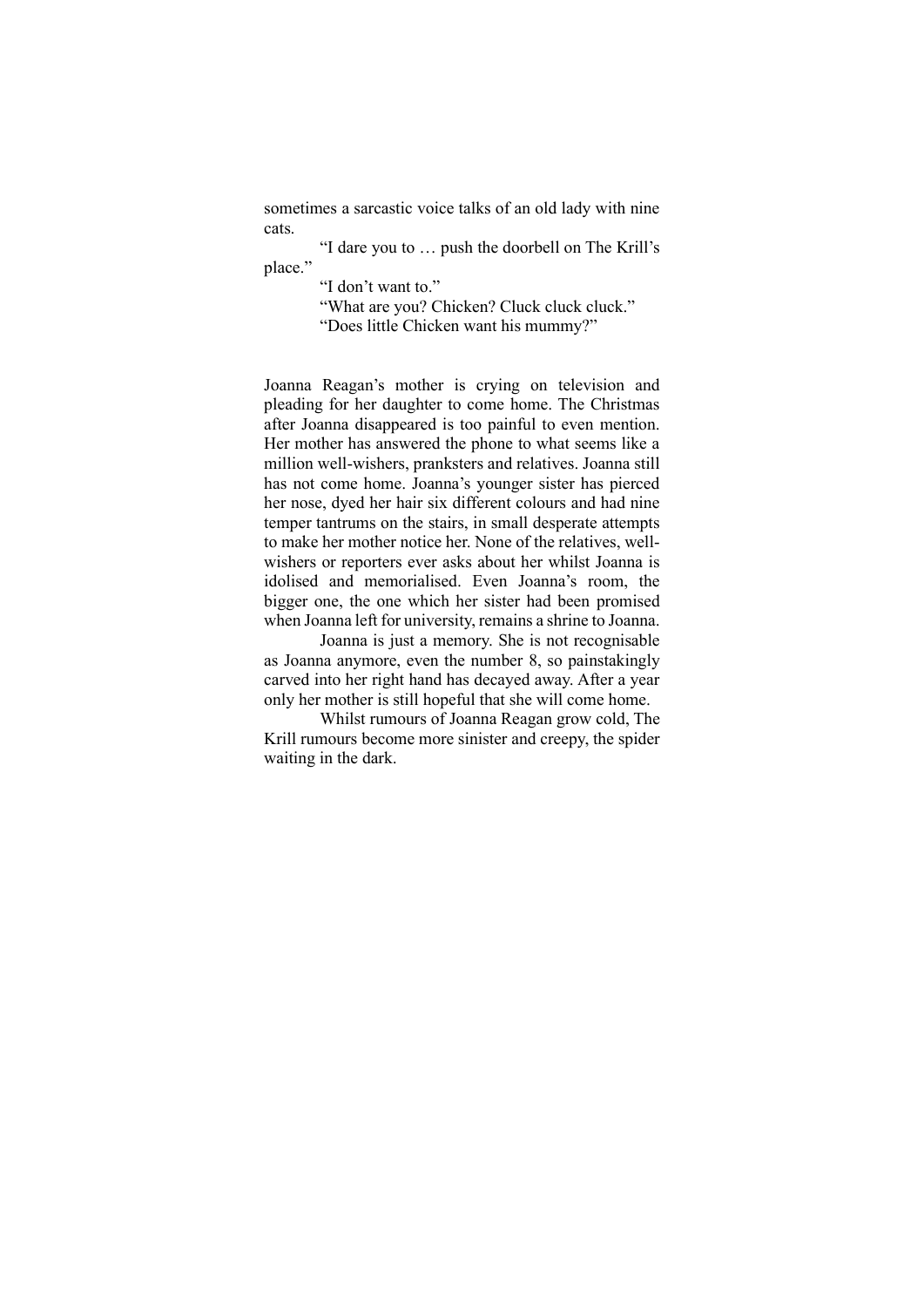Chapter Two.

It's going to be an unusually nice spring day. Fran Lizzie is lying in a near perfect spot. She is positioned in front of a fence, spread out on luscious green grass, which is lightly tickling her unblemished skin. Fran Lizzie is a pretty girl, very photogenic. She is dressed in a blue shirt with denim jeans with splashes of red. She is staring up at a beautiful clear blue sky, as birds chirp in tune with the burbling and gurgling of a river. Nature is happily beginning the day with no respect for the dead.

Fran Lizzie would have been quite comfortable, if her leg had not been trapped on the merciless iron fence, firmly wedged between the bars, giving her fallen body a slightly twisted effect. But that is nothing, a sting compared to the deep gouge that is spread across her neck, still staining the ground with drips of red. She has been alone for a while, unnoticed, no one really pays attention around here anymore. Fran Lizzie's sightless eyes cannot see the sun rise nor will she hear the first scream of the new day.

A man passes, walking his dog, at first seeing just a blur of a girl, he is not really looking, doesn't stop to think how a girl could have got over that iron fence. He doesn't want to know, doesn't want to be involved with broken rules. His dog strains at the lead, whining. He tries to pull the dog forward, anxious to go home and get ready for work. The dog is stubborn, refusing to move, as he turns to get a tighter grip on the leash and perhaps share an embarrassed look with the girl on the grass. He finally looks, a startled pause, then he loosens his grip, his arms falling limp as blood gushes toward his heart. He catches a better view of the mutilated lady lying in the lake of red.

"What the fuck..." he whispers.

The police arrive, closely followed by an unnecessary ambulance. Their first task is to get over the iron fence, a fence designed to keep people out, a fence that had been resurrected to stop anyone from playing in the dirty river. The key to the iron gate cannot be located, so the first responders have no choice but to climb over the fence, trying so hard not to contaminate the crime scene, careful not to step into the red pond. But hoping, despite everything, for a sign of life.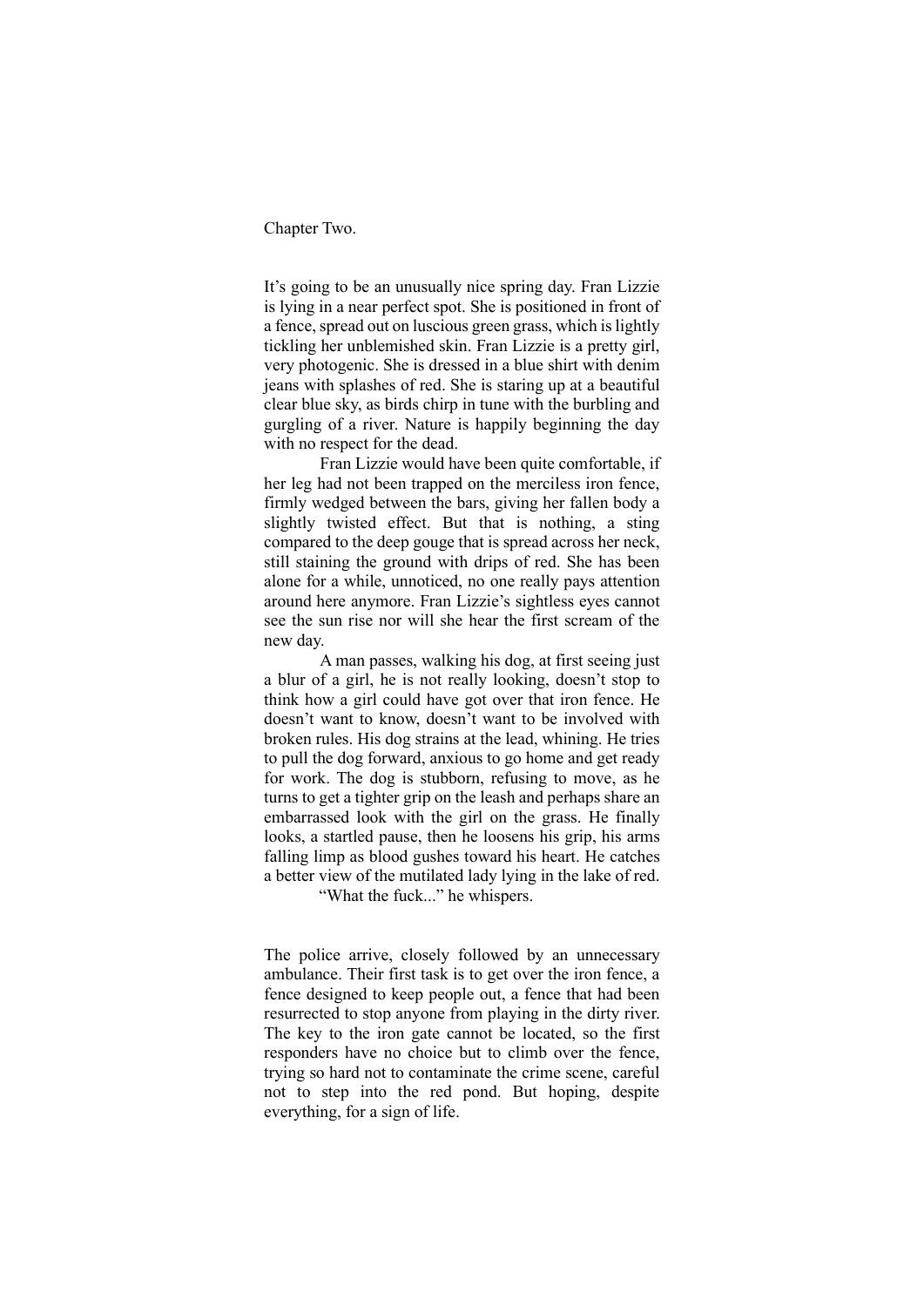She is photographed from every angle, hundreds of digital photographs documenting her final violation. Particular attention is paid to the crude cuts in her hand. Then Jane Doe is officially pronounced dead and cautiously removed. The crime scene investigators start the long meticulous task of clearing the scene. Sealing nine shrivelled condoms, twelve cigarettes butts and six crushed beer cans carefully into paper bags to be sent to the back-locked lab. They spend hours sweating into their plastic protective suits as the small crowd of onlookers grows. Working patiently, ignoring the cat calls and photographs of the media, as the stench of the algae river wafts by, while flies nosedive around their heads. The area has never looked cleaner when they finish, if you ignore the pool of the congealed blood, soon to be washed away.

Word is spreading while they work, that a body ... no, two bodies! Have been found, mutilated! Their eyes missing! High schools are filling with hushed whispers, they have found a young woman, no, man! Suspicions and worries are cast on every absent student, small children are in tears, provoked by cruel lies, ringing home frantically just to check ... mobiles ring and ring and ring.

Someone has even tried phoning Fran Lizzie, who cannot answer her phone right now. Even though she is late for work, two hours and ten minutes late and her boss is counting. Fran Lizzie's phone briefly rang, until the last of Fran Lizzie's battery died, buried behind the dissolving mints in Fran Lizzie's sinking purse. The purse is submerged in the contaminated river water, caught on a rusty shopping trolley, downstream from where the officers are dragging. He threw it in the river just for fun, after taking a trophy. He will laugh to himself later as he sits, listening to people complain about what the hell they might have caught at the riverbank.

Detective Sergeant Aaron Fletcher and his senior partner, Bullface*,* have been assigned to this case. Victoria Bullrush, Victoria never Vicky 'Don't Call Me Bullface' Bullrush. Bullface is the kind of cop who could never work under cover. Everything about her just squeals cop, her stance, her clothing and her attitude. Everything down to the permanently embedded frown. In her twenty years of service she has played by every rule and will tolerate no breaking or bending of the law. Even her husband will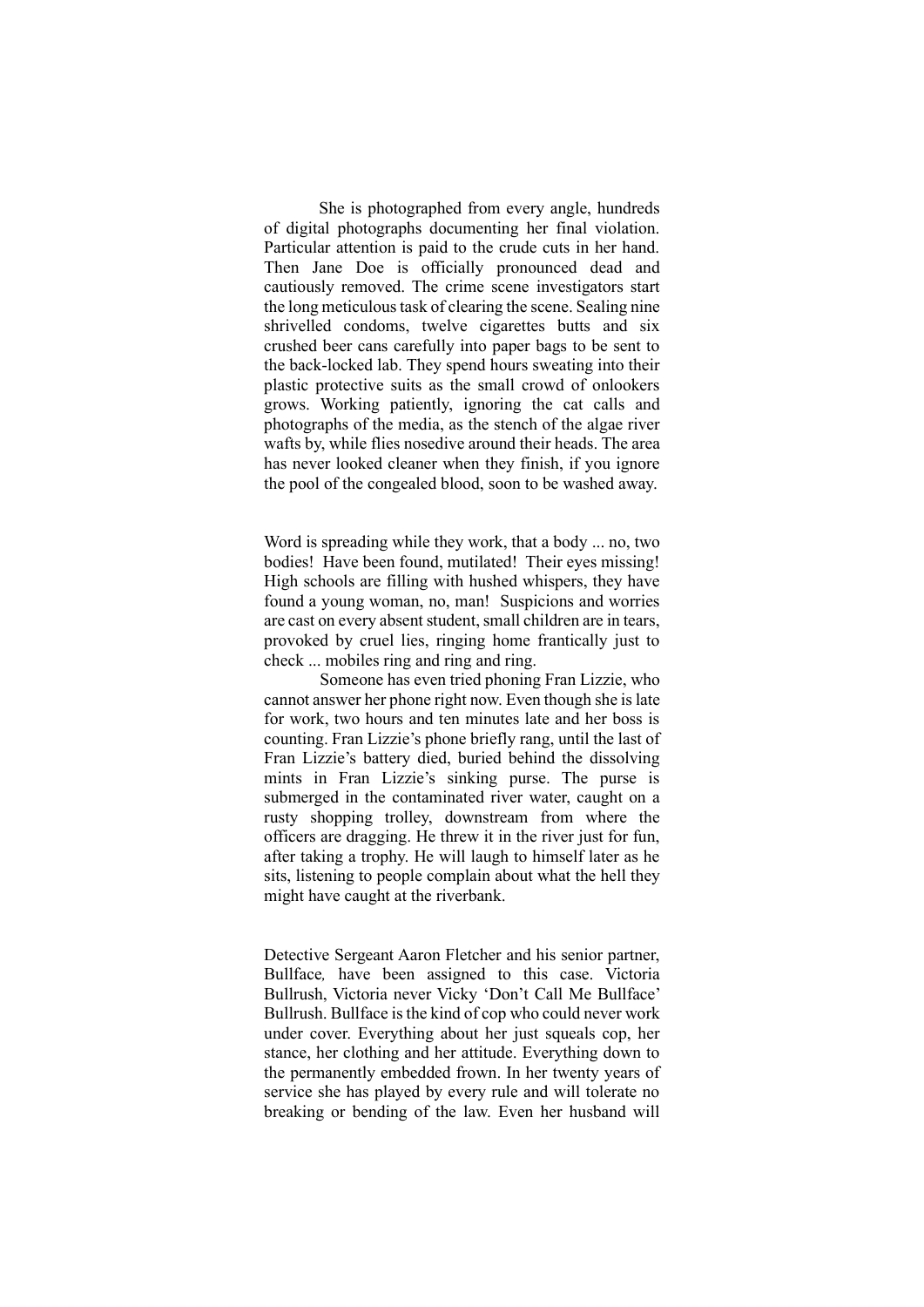carefully obey speed limits when she is in the car.

Fletcher and Bullface are in front of the open cast iron fence, gazing down on the cleared grass.

"She was killed here, facing the fence. Most of the spatter is on the grass. Then she was thrown over the fence, as yet no ID. I have a team dragging the river at the moment, Michaels is going through *Missings* ... body has no defensive wounds, no sign of sexual assault as yet."

Bullface looks down at the splattered drops of blood. She, Jane Doe, was facing the river, he was behind her, probably pointing to something across the river, *Look what's that?* There would be minimal blood splatter on him, mostly likely on his sleeve, staining as he drew the knife across her throat. Possibly they might find his clothing fibres on the back of Jane Doe's clothes... possibly. It is something to start with. She gazes down on the impression Jane Doe had left on the grass, Jane Doe had been killed and then discarded with little regard. It was dubious that this had been a personal kill. Bullface surveys the once quiet street, only a few reporters remain now, photographing whatever looks shocking, still held at bay by scintillating yellow police tape. Jane Doe's death will not make global or even national news just yet. The images of the empty street, of the iron fence and its enclosed darkness, contrasting against the sharp yellow tape will just make local news. The images will be slapped on to the third page of tomorrow's newspaper alongside a small head shot of what used to be Fran Lizzie Taylor.

There are no houses nearby, this street is just an isolated short cut home for many anonymous people. Fletcher, in a mad moment of twisted philosophy, wonders. If a girl screams in the middle of the street and no one is around to hear it, how do we know she screamed? The bubble is beginning to boil in the pit of his stomach, the dark dried stain amalgamated in his head.

Bullface is thinking more professionally. Fran Lizzie was probably very light, like a doll, says an unwanted thought. Skimpy thing, lack of defensive wounds means that she probably didn't put up much of a fight, might not even have known what was happening. An easy kill in other words. The bastard must have been very strong, strong enough to lift her over a five foot fence. Tall, dark, strong and handsome, all the traits of a bastard. It could have been two bastards though, that would have made the throwing easier, but lack of sexual assault, lack of defensive, the way Fran Lizzie's foot had been caught on the fence, suggesting he hadn't quite made the toss.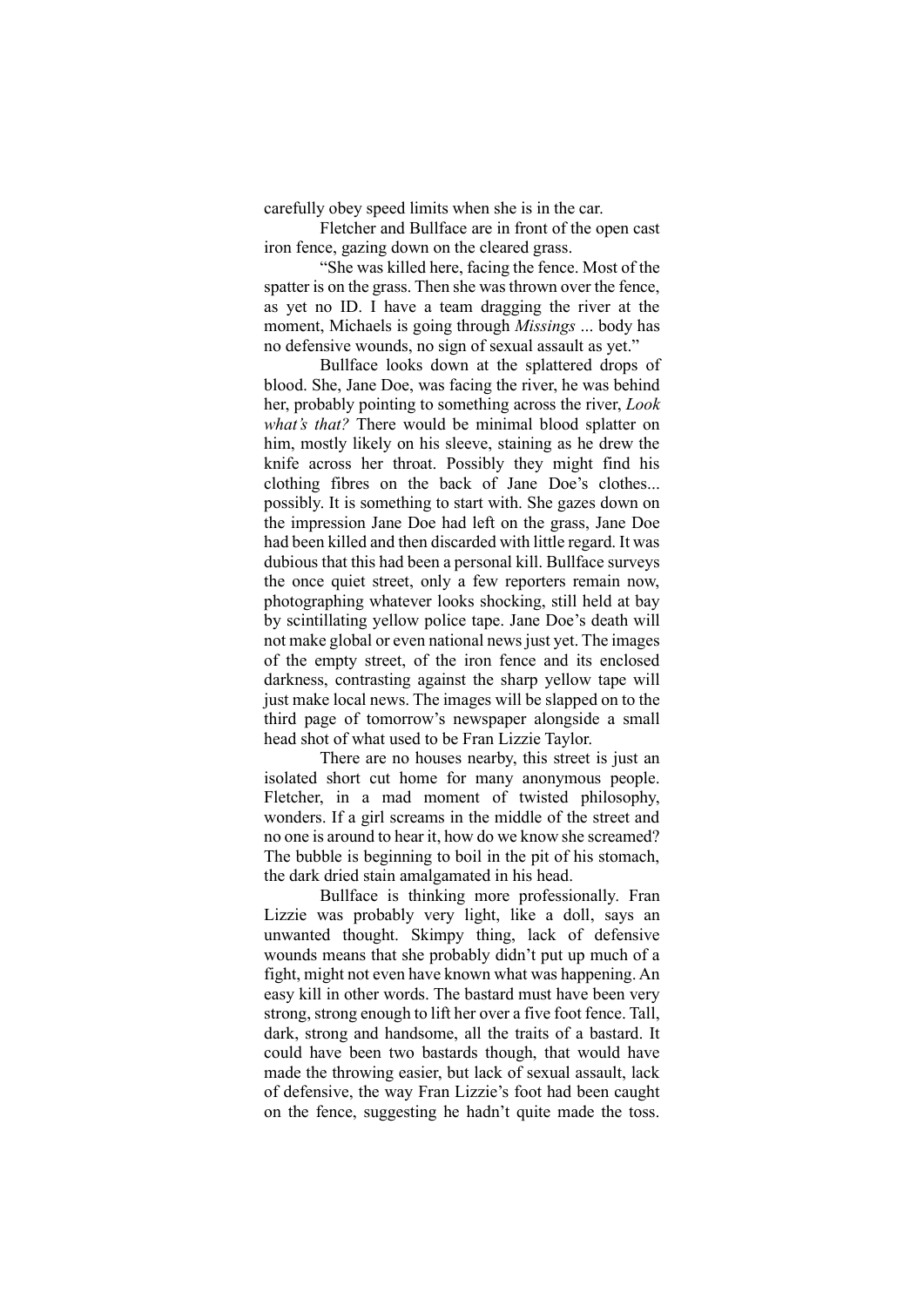These things all said that there was just one. The unwanted questions begin to pile in her mind. Did he choose a girl he knew he could lift? This site felt too planned to be accidental. He must know this area well, must have planned this ... had he planned it to be her? Did she mean something to him? The way she had been discarded suggested not, but there was still a possibility. Why leave her here? She was found so easily, like he was challenging them, look at me, look at me, you can't catch me... an unwelcome shiver runs down Bullface's spine. A planned dumpsite, a planned open kill, a kill that seemstoo planned to be a first kill. A rational killer who knows what he is doing. Then there were also the crude cuts to consider. The killer must have been very confident to take the time to make those, confident no one would disturb and then there was what he had carved ... her thoughts are interrupted by two triumphant shouts, echoing across the muddy water, one part of the team eagerly pulls out a brief case, the other part of the team, a women's purse, both stolen, both oozing grunge, neither actually belonging to Fran Lizzie.

Today's thirtieth caller will discover that their flatmate is dead. It is one in a sea of calls echoing that a girlfriend, a boyfriend, a sister, a brother, cannot be found and wasn't answering their phone. One of many echoes stating that my neighbour, friend, lover did not come home last night. As news of a body spreads, people begin to notice that someone is missing, someone isn't there. The survivors are jamming the phone lines, trying to reach out with a desperate plea, please don't be them... *If I tell you what s/he looks like, then please tell me it's not them, please*... It is her, Fran Lizzie Taylor, lying in the morgue with the number 22 cut into her left hand.

Fran Lizzie had been an ordinary twenty-two year old woman, living in a shared apartment. Monday to Friday, she worked as a sales assistant. Friday nights she went a little wild, to break up the monotony of the week. On Saturdays she would sleep till noon, only sometimes alone and then spend the rest of the day either shopping or visiting spas. On Sundays she would do all the little stupid jobs like the ironing or the washing and relax. She was planning her summer holiday in detail, fantasising about the sun, sand and sangria. Holiday brochures were everywhere in her flat, along with boxes of unworn shoes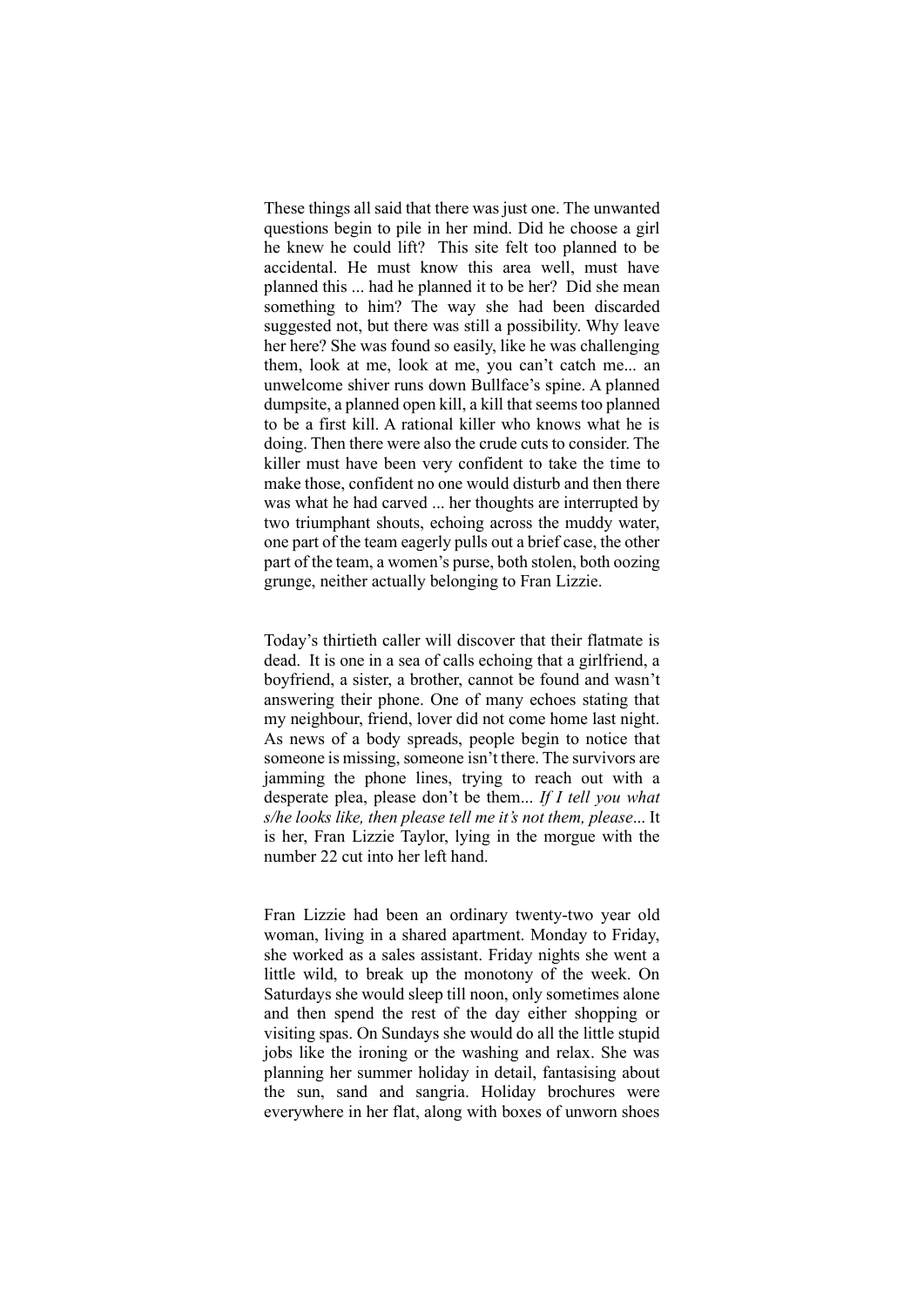and coloured scarves. Fran Lizzie liked her life, liked her new boyfriend Steve, who might just be the one. Fran Lizzie liked it all, even her flat felt smiley and happy.

Bullface and Fletcher are now standing in the mess that was Fran Lizzie's living room, with the intention of interviewing her sobbing flat-mate. Fletcher, who specialises in interviewing techniques, prides himself on being able to talk to anyone, even the scummiest of scum. But he always feels a little helpless when faced with a sobbing young woman, this woman is no exception.

"She ... she … waaaaaaah … she..." More mascara trickles down her stained cheeks.

"Take a deep breath," Fletcher advises as compassionately as he can. They have been trying for ten minutes now to find out where Fran Lizzie had gone last night and his patience is wearing a little thin.

"She … she … arrgggh."

Fletcher patiently passes her a fresh tissue, while Bullface, who has little patience, continues her visual inspection of the living room, scanning the vast pile of scattered DVDs, looking for a sign that Fran or her flatmate were not as girly as they appeared. All she can see are chick-flicks, chick-flicks and more chick-flicks. Smiling happy actors stare out of abandoned DVD cases, mocking Bullface's thoughts. Even the walls of the living room are painted a soothing light pink. There seems little possibility that Fran or her flatmate are moonlighting as dominatrix or anything even remotely dark. The room contains no explanation of why Fran had been picked to die.

"She … waaas going to … mughgo hgggr bddoosfid." The flatmate tries again, choking in the folds of her nineteenth fresh tissue.

"I am sorry, what was that?"

"Meeet … hsffji frhg."

"She was going to meet who?" Fletcher is met with a fresh wail of tears. This is going to take a while, a long while. His colleagues are not having much more luck either. Extra volunteer staff have been brought in to deal with the barrage of phone calls, as exaggerated rumours are still spreading. Officers have been sent around nearby streets to interview potential eyewitnesses. No one saw or heard anything strange last night. Well that's not true, several screams had been heard, it was a typical drunk Friday night. Fran Lizzie had been found thirty minutes away from a very popular pub. She had been last seen leaving that pub, after meeting one of her workmates for a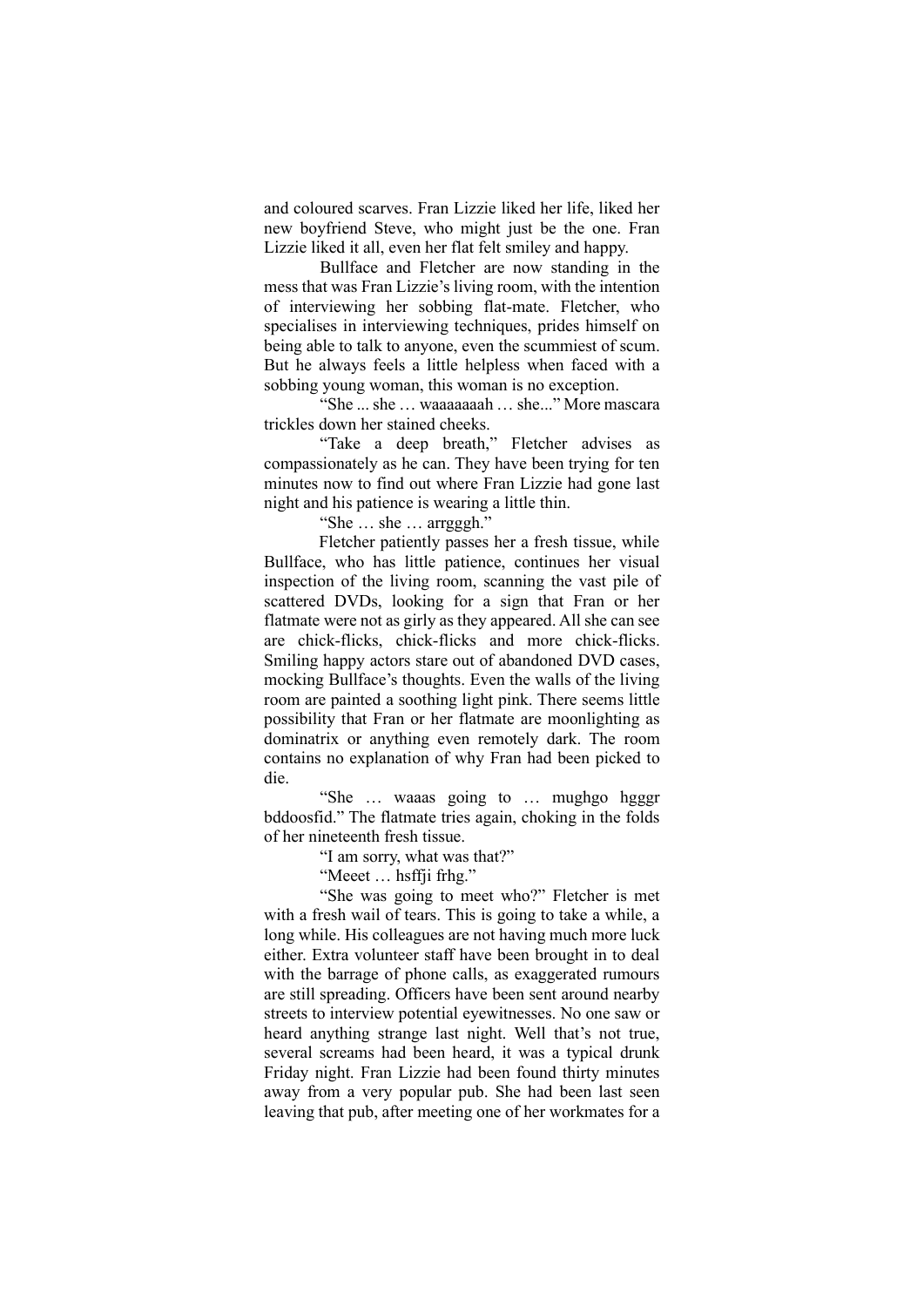drink. Her flatmate was supposed to go with her, but after a bad argument with her boyfriend, she decided to stay at home, something she would regret for the rest of her life. Something Fran Lizzie regretted for the last few moments of her life.

No one had seen anything out of the ordinary, Fran Lizzie had three vodka and cranberry juices before leaving. Her workmate would say later that she was happy, laughing over the rudest customer of that day, talking eagerly of her planned holiday to Ibiza. She had left the pub alone. The workmate had been busy chatting up a crush. No one had noticed anything suspicious or anyone following her.

The last day of Fran Lizzie's life had just been like any other day.

Bullface and Fletcher left the flatmate sobbing and returned to the office to spend the last two hours of their shift writing up statements and reports, conferring with their colleagues over the total lack of evidence. Bullface and Fletcher had been assigned to this case, two other Detective Constables to a rape. Tomorrow will bring more interviews, more reports and the single fading hope that this is a one off.

Why 22? What significance did it have? They briefly consider the possibilities. Fran Lizzie was 22 and, ironically, 22 days. There was a possibility that her killer knew that. But then, Fletcher decides, her killer probably didn't know her, nothing about this murder has suggested it is a personal hate kill. Bullface would back him up here, the way Fran Lizzie was so carelessly thrown over a fence, as if she meant nothing to the assailant. It was too cold, too calculating to be the work of someone who had known her.

It could be a secret connection that only time would reveal. It could be the start of a code, although Bullface thought this was a stupid suggestion. The marks had been inflicted post-mortem so it was extremely unlikely Fran Lizzie had inflicted them herself for whatever bizarre reason. Bullface used to encounter a street crazy who carved words into himself, etching random names, a shopping list and an illegible list. Come to think of it, Bullface hadn't seen him around lately. She had never asked him why, it seemed to her an idiot question to ask, if you take the time to permanently carve something into skin, then it must mean something, even if no one else understood the meaning. The number on Fran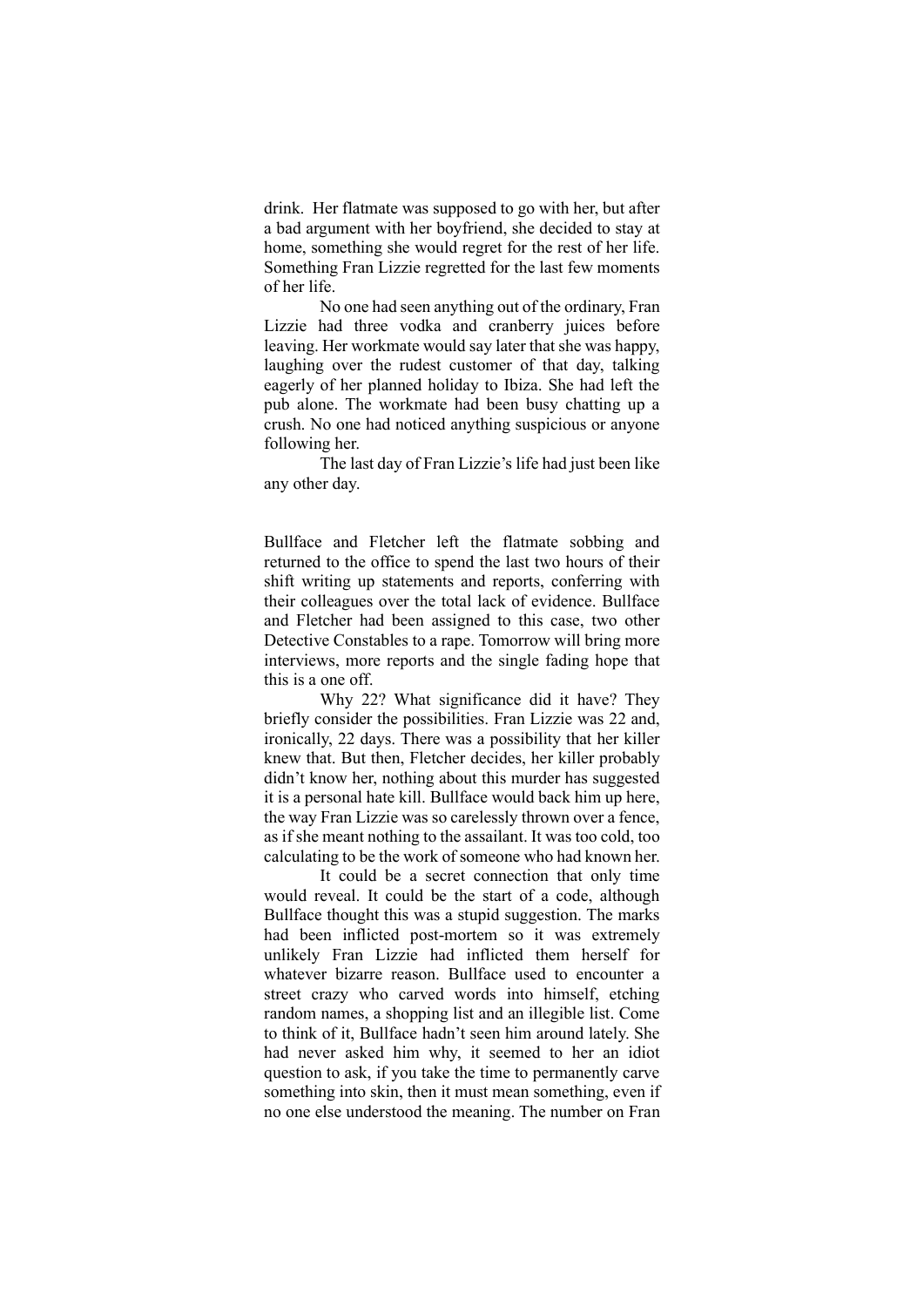Lizzie has to mean something. Both of them just hope, pray, mentally plead that this does not mean that she is victim number 22. That there are 21 others out there, somewhere, screaming silently in the dark and dirt.

The pubs are quiet tonight, unusually quiet for a Saturday night. Not many women want to risk going out tonight, especially not alone. Next week the pubs will be filled again, but not tonight. Tonight people seem to be mourning a girl they have never met. Perhaps people are paranoid, thinking that he might strike again tonight. Every smoothtongued man could be him, every drink could be spiked. Tonight, he could be there, out to get another unsuspecting victim. Everywhere the atmosphere is tense, though ironically, the pubs are the safest place to be.

The conversations are all about him. Hushed whispers as every stranger, every loner is carefully scrutinised. Inevitably, "Maybe it was The Krill," is one joke made by several different groups, a joke always met with nervous laughter, no one wanting to acknowledge the dark truth lying behind the joke. It could be the Krill. Here tonight, and tomorrow night, even for the rest of the year, people are thinking, jumping to conclusions and that is always dangerous. It isn't the first murder that this city has seen, not even the first this year, but the fact that it is a young girl, killed with no obvious motive. The fact that the news has covered it so mysteriously: confirming the mutilation but not giving any juicy details has sent the city into motion. Several super-sleuths are already blaming her boyfriend, romanticising the idea of a torrid affair, maybe with her boss, which had been fatally discovered. Not knowing that Fran Lizzie's boss is actually a happily married 60-year-old woman.

Stella is still working tonight, even though she has heard about the murder, she doesn't really care. Stella isn't going to lose forty, sixty quid over some girl. Stupid bint probably deserved it anyway. Stella hoists her short neon skirt even higher, revealing even more tantalising thigh. The lack of girls out tonight will probably work to her benefit anyway.

The sword squelches through the green flesh, pixels of blood washing across the screen before dramatically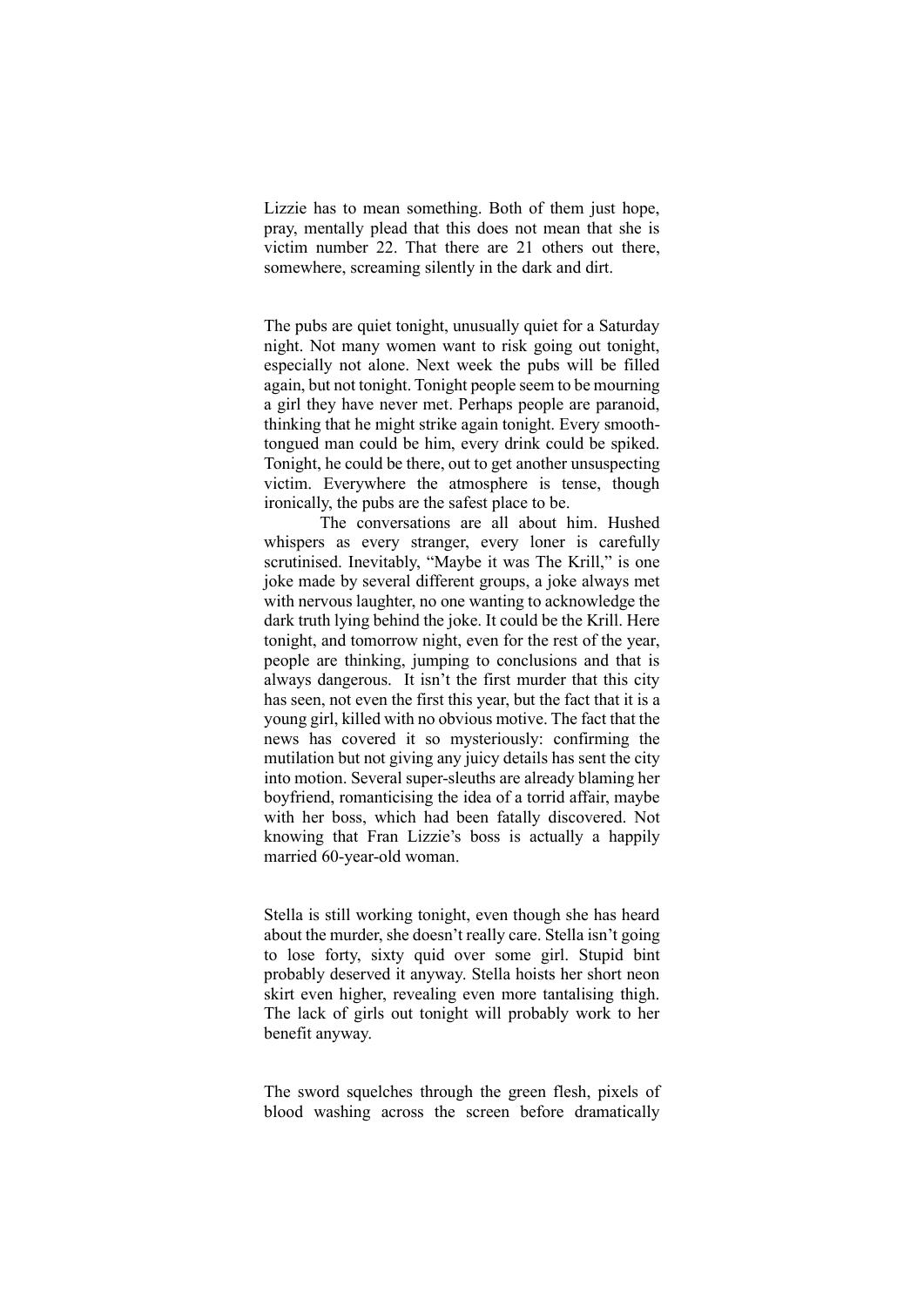fading as the orc falls to the ground. Another one bites the dust. Kain, even after two hundred orcs is still thirsty for more, craving that teeny rush of power derived from a kill. The power Kain so rarely feels in real life, the secret thrill of just being better than everyone else at something drives Kain to continue. It isn't as if there was anything better to do now, just yet.

Slice, slash, and squelch. Next!

Kain inhales another lungful of smoke, heightening the heady rush of orc demise, maybe next it should be a dragon demise. Every so often just checking, making sure there is no chance. No, but you have to be sure, just have to check ... no definitely not, safe for now...

Fran Lizzie's flatmate has finally stopped wailing. She is staring blankly at Fran Lizzie's bedroom door, just waiting for Fran Lizzie to get up. Fran's jacket is still draped across the kitchen chair. Her dirty dishes from last night's dinner still lie in the sink, three messages from Steve are bleeping on the answer machine. The whole flat seems to be waiting for Fran to come home. To step through that door, because everything is just fine and everything is OK and Fran will be here, any minute now, any minute now ... now ... now. Fran Lizzie's flatmate just doesn't know what else to do, so she is sitting here, waiting ... waiting. Tomorrow Fran Lizzie's mother will be here, just to check, and there will be more tears and her flatmate will finally realise. But for now she is just waiting and waiting, staring numbly at the closed door.

Brandi is listening to her mother bragging on and on about the nice young man her sister is seeing, a bright young man who just happens to earn lots of money doing some computer nonsense. Her mother will never understand the internet industry, always arguing that it is for people who have too much time on their hands ... but those who are making their fortunes from such an industry, *Well hello Mister and do have some tea*.

Brandi can't stand listening to her mother's insistence: "You could also find such a man if you tried, maybe if you straightened your hair and wore that dress I got you for Christmas." The offending unworn dress that Brandi had decided made her look like a thirty-something, has-been hooker.

Brandi sometimes wondered what her mother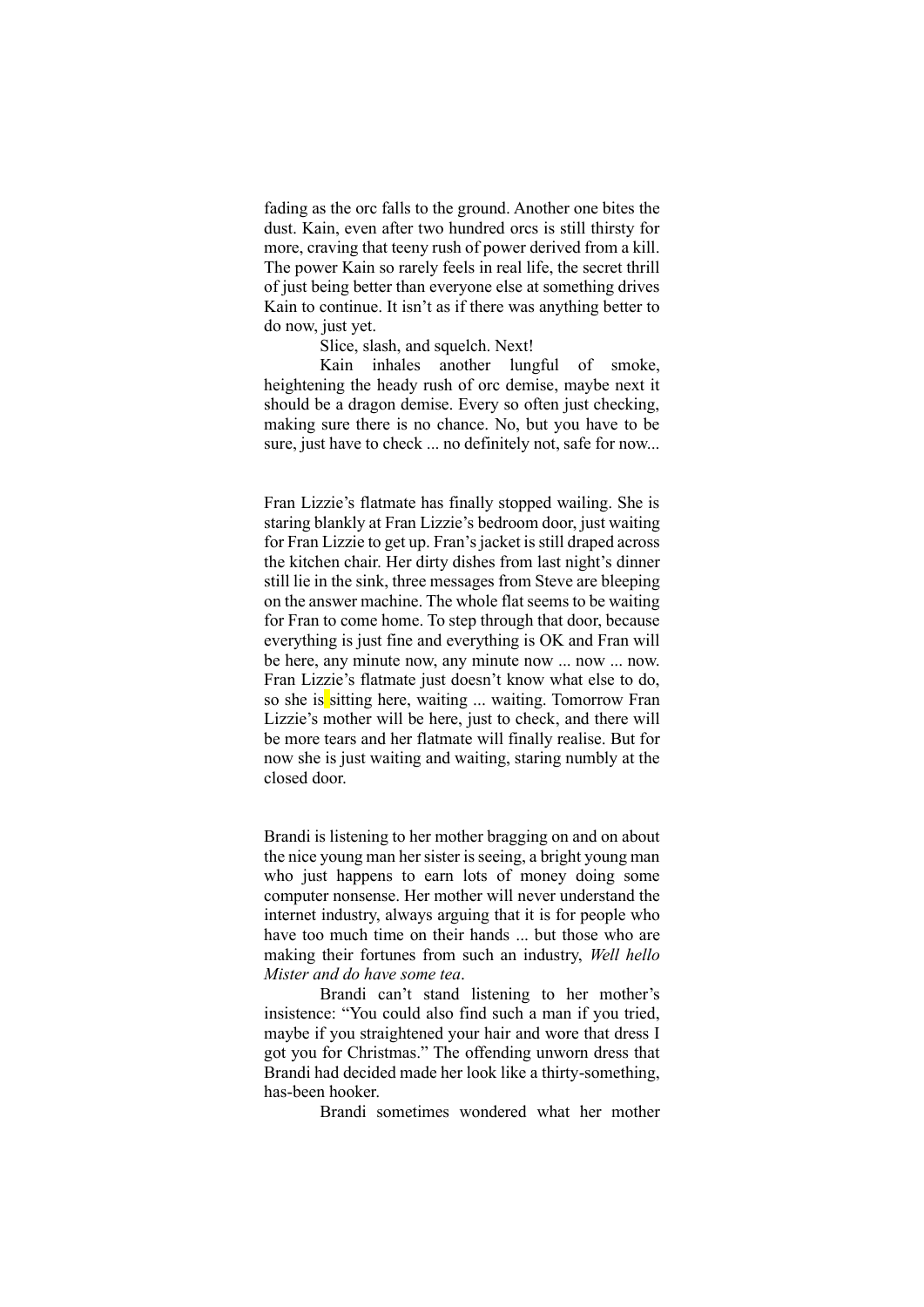actually wanted from her. Why torture her every week with, *"You could be like your sister if only you would..."* What exactly did her mother want? Brandi had a goodish job, she didn't want for anything (well maybe those boots she had seen, so sexily centred in the shop's window.) But that just wasn't good enough for Brandi's mother, oh no. She had to be sleeping with the next nerdy millionaire and buying diamonds like candy. The resentment is enough to make Brandi want to drink until sunrise because Brandi knows, her mother knows, her sister also knows that Brandi will never be good enough, she will never date the right man, or wear the right clothes, never do anything quite right. The next door neighbour and the milkman also probably know this. So why does her mother do this to her? Why continue to torture her every week with nagging whines?

Brandi decides it is simply because her mother is Satan reincarnated.

Fletcher is cooking, it is what he does, particularly when he is stressed or worried. He doesn't do decorating or cars, the sad kitchen will attest to that. He is standing in a kitchen that is desperately in need of a paint job, the grease-stained walls need to be re-tiled and while we are on the subject, his car needs a wash and a vacuum, and Mrs Claire Fletcher would be very happy if Fletcher would just clean out the empty crisp packets.

Tonight Fletcher is in the mood for chilli.

The chilli recipe his mother had written down was neat and precise. She has even added little explanations to each ingredient, explaining why the cumin/chilli/paprika need to be added, to flavour the meat and dull the harshness of the red chilli powder. After careful deliberation Fletcher decides that Chinese five spice and mixed herbs are just as good. He pokes around the overflowing cupboard for kidney beans, Claire had promised to buy some and they are in there, behind the tins of mixed vegetables. But Fletcher cannot see them. Giving up, he decides that baked beans are just as good and throws those in instead. Stirring the concoction briefly, he thinks the chilli is looking pretty damn fine, get a whiff of that lads! His stomach is rumbling in anticipation.

Fletcher then chops the peppers, concentrating every brain cell on not cutting his fingers, just focusing on slicing through the thick green flesh of the pepper, forgetting, again to remove the pepper seeds. Trying to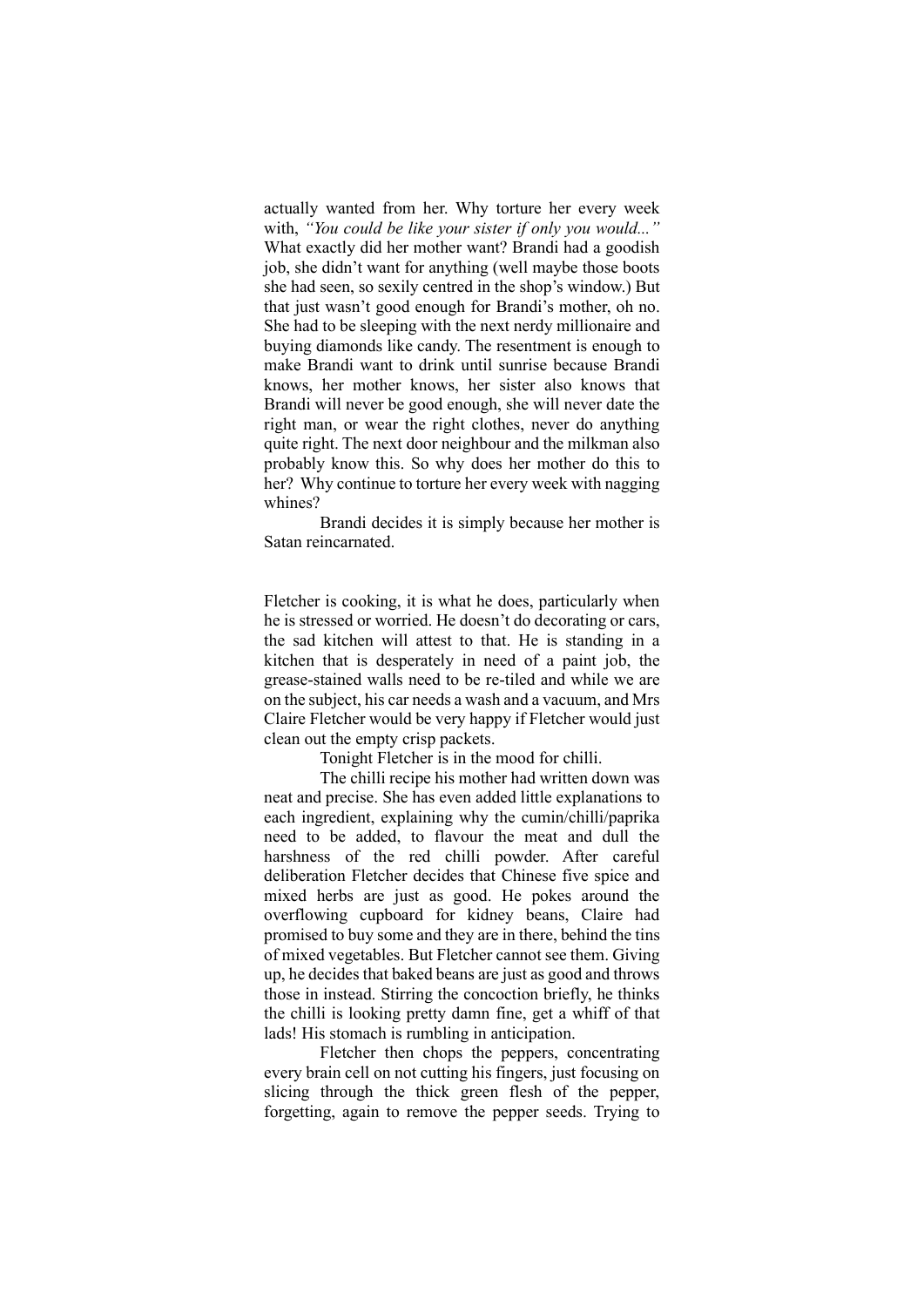think only of the food and not the female, chop, now lying, chop chop, dead on the cold glass chopping board, chop chop chop, every violated piece being probed, chop chop, by the doctor's scalpel. Examined then thrown to boil. Chop chop, trying to focus on chopping the wretched peppers and not those tiresome questions, chop chop, why no defence wounds? Chop chop chop! Why didn't she struggle? chop! Chop! Why 22? Chop! Why aren't there any kidney beans? Claire had promised, chop chop chop! She had promised to come straight home! Chop! Cho- the peppers have been slaughtered, the burning pan is making protesting fizzles but Fletcher is no longer hungry.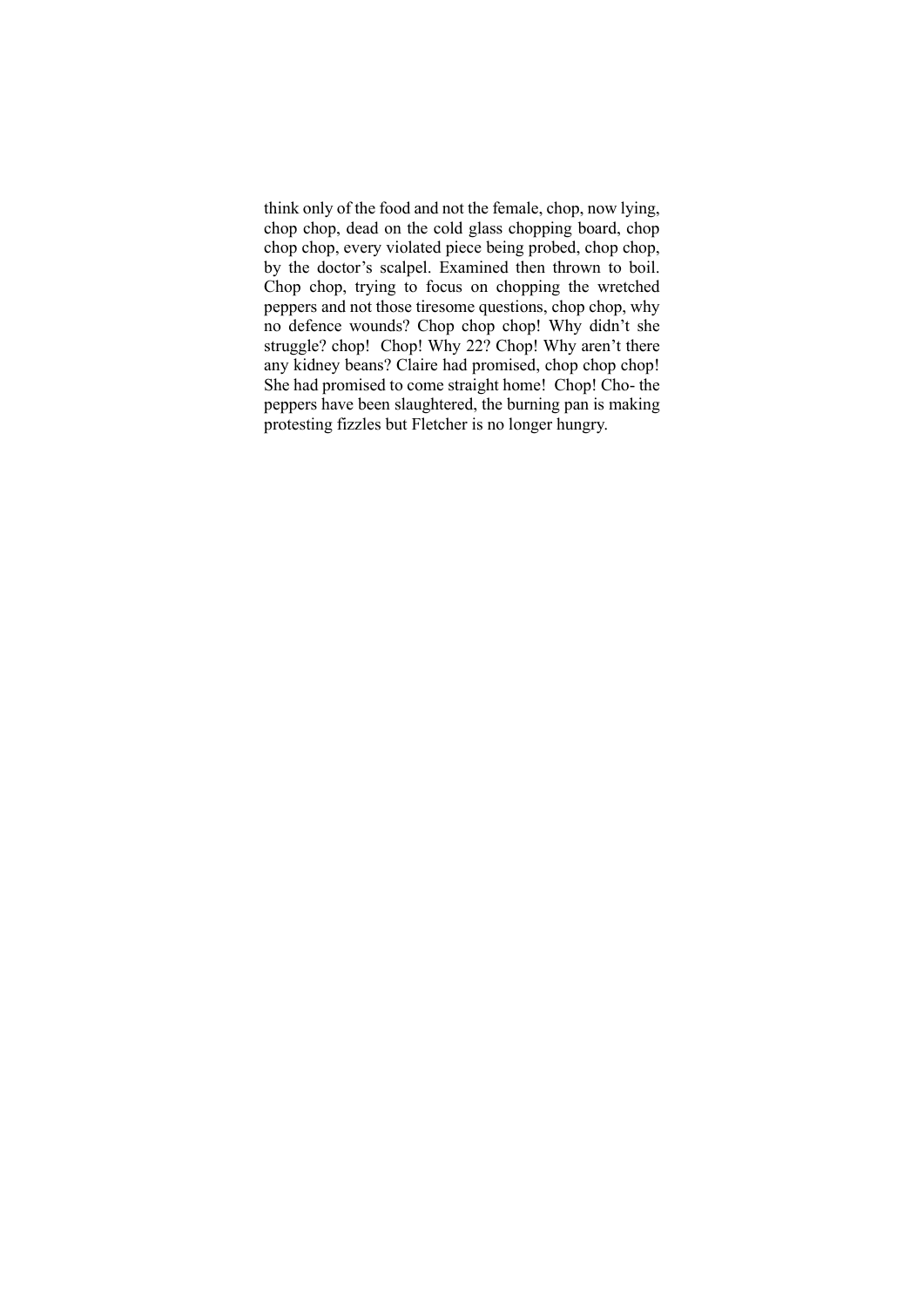Chapter Three

Four months have passed, Fran Lizzie Taylor and her secrets have been buried, and her tombstone is still covered with flowers. Her smiling photo has haunted the city's television screens for long enough. People have calmed down, there doesn't appear to be any more danger. Fran has gone now, even Fran Lizzie's part of the flat has been emptied by one of her brothers, with most of her possessions going to charity. The magazines advertising fun in the sun were recycled and the holiday to Ibiza completely forgotten. Despite this, Fran Lizzie's flatmate is still waiting for Fran to come home.

No one has been charged for Fran Lizzie's murder yet. Although Fran Lizzie's boyfriend Steve was investigated and even his mother will still regard him with suspicion for a while, Bullface, to her disappointment, has proved him to be innocent. Not that Steve cares, he has lost the one person he was living for, for now anyway. Fletcher and Bullface still wait for the DNA results to be returned. Hoping, despite eyewitness testimony, that something will match Steve, just so this would be an easy open and shut case. An attempt to baffle them away from a personal kill but they know the truth, that Steve is innocent, Fran's family and flatmate who all have been DNA tested will also be innocent. Bullface is convinced that her killer did not know her. Maybe something will be on her clothes or the cigarettes or the briefcase, a little speck of his DNA. The random objects might not be random, there is always a chance. Maybe, but the chances are low. They have got nowhere with the carved number. While Fletcher thinks it might be a code or something along those lines, Bullface believes it means Fran Lizzie is the twenty-second victim and that they should be looking for others. It just sounds so unlikely, how could there be others? So many others, surely someone would have noticed something ... she wants to start searching but she doesn't know where to start. Bullface has realised that she is just waiting for the next murder, knowing there will be another one, while Fletcher remains a little more optimistic. To him, this could still be a one-off well-disguised murder of passion. They are also investigating several other cases, which are looking a little more promising. That is not a comfort to Fran Lizzie's mother, Jennifer Taylor, who still phones every week, wanting to hear of progress, always hanging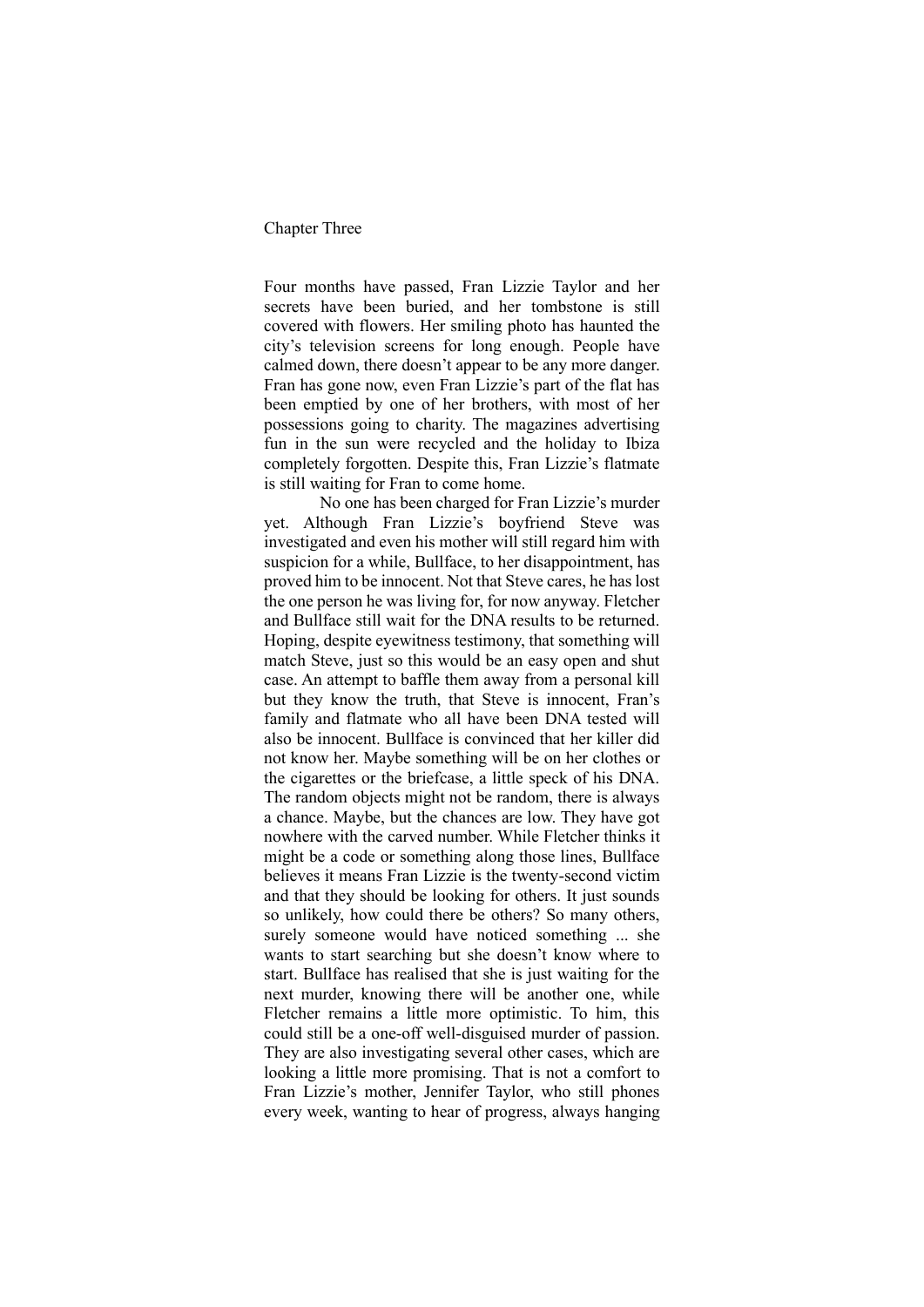up angry and disappointed.

Marie Eine is unremarkable. Marie is a little like Joanna Reagan, patient, still ... skeletonised. Marie does not have a family wondering where she is, no one really noticed when she disappeared. No one has noticed her in all the years she has been lying here. Marie has been covered in leaves, eaten by bugs, pulled apart and scattered by animals, but she is still waiting for someone to realise that she is here. She has been waiting even longer than Joanna.

This morning, with great excitement, a child will pick up her skull and proudly show it to horrified parents. Police will be called, another investigation will start. Unfortunately Marie Eine won't be identified to the rest of the world, she is Jane Doe 217. Most of her bones will forever remain unclaimed. Some little bone fragments will still remain here, waiting, in this part of the forest. One or two of her teeth have been trodden further into the dirt by unsuspecting police officers. They will search as much and as well as they can, but the forest will keep part of her body hidden and safe.

Marie, in another life, had been a prostitute, not a very good one. She had lasted three months before picking the wrong guy, and then she lasted two scream-filled days. He would admit later, to himself, that with her he had been too sloppy, too eager. Perhaps if she had just been found earlier, then there would have been enough evidence on her to … well it is too late for that now.

A forensic anthropologist will state that the skeleton is most likely to be female, aged between seventeen and twenty-five, he bases this on the fusion of epiphyses in the humerus. The anthropologist determines that the victim has been in the ground for anything between two and five years. Cause of death: undetermined, foul play suspected. She had been dumped naked, they are sure of that much. No fragments or shreds of clothing could be found close by, nothing that could be used to identify Jane Doe number 217. No purse, no jewellery, no shoes, no skin. Trauma to the bone was detailed, several chew marks caused by animals. Then several marks across the two of the metacarpal bones, bones that had previously formed the left hand, notches on the bones that had not been caused by a fang.

In desperation, they will hire a facial reconstruction expert, who, to her credit, will do a good job. The first time he saw the facial sketch, blaring across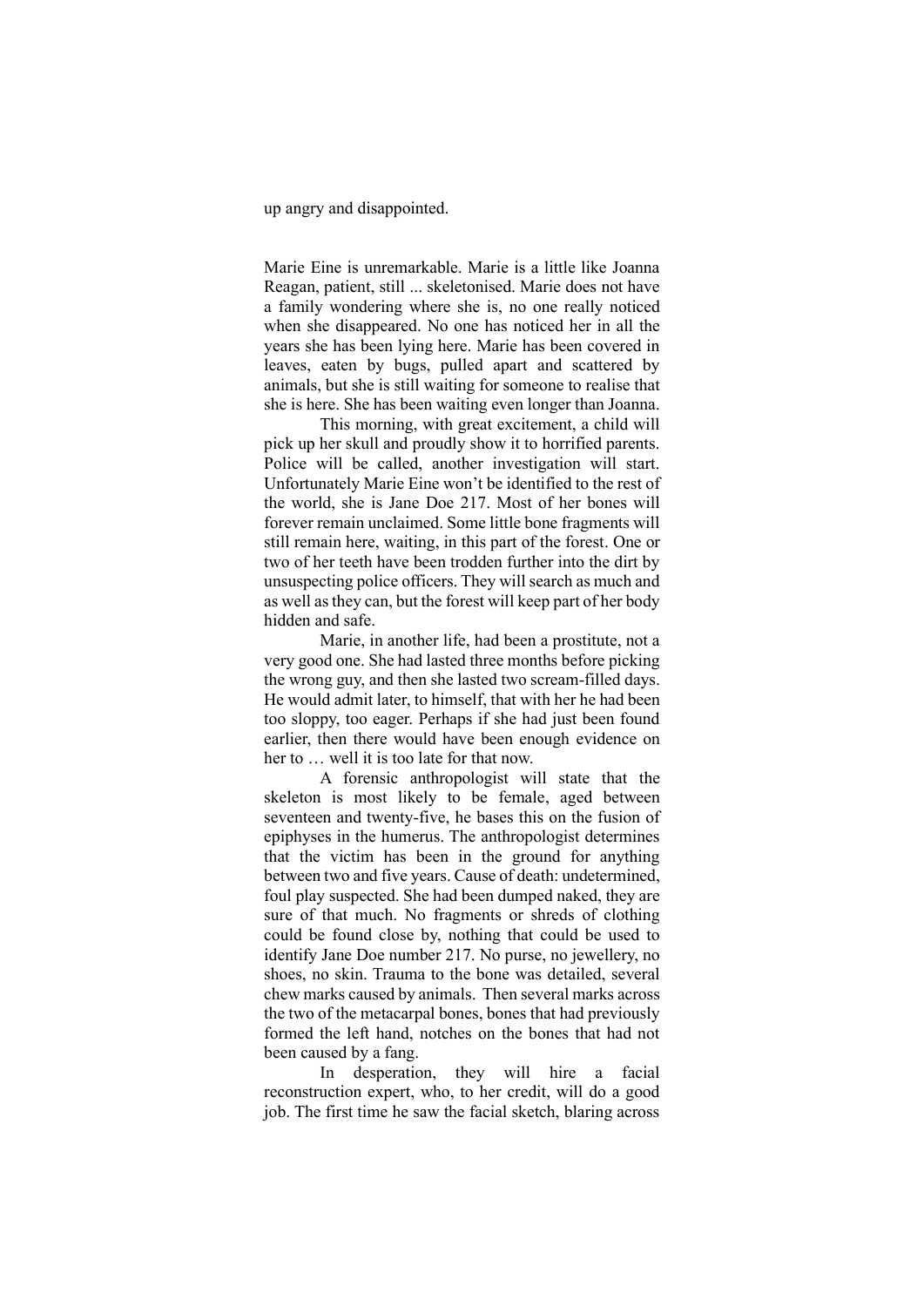the screen in an appeal for information, he was shocked. He wasn't expecting her to be found, didn't expect any of his early ones to be found. The second time he saw the picture ... the second time, well, he masturbated. He, like a million other viewers were accosted with the image of not-quite-Marie Eine, staring at them with vacant reconstructed eyes and a pronounced jaw. He and five other clients recognised her but none of them ever cared to admit it.

He is busy now, too busy to care that much about Marie Eine. At the moment he is busy jogging, he goes jogging most nights. Surveying new areas, measuring the pros and cons of the next possible dump site, planning and playing out every possible element in his head. There is another girl, a slender dark-haired girl. Who smiles at him, in that accidental moment when opposing joggers' eyes meet. He can smell the sweet scent of her hair as she passes. He can almost sense her desperation too, the silent prayer, *oh god, please let him notice me*. He can see that her looks, her pleasing but not beautiful looks, are starting to blemish. That her jogging routine was only taken up recently in a futile battle against her growing bulges. She wasn't special enough for him to waste too much time on, but she would be fun to play with for a little while. He had some big plans but they would take a little while longer to play out. He needed this now! It has been two long agonising months since his last quick fix.

Maybe for this one, he will suggest a picnic. A romantic little lunch in a secluded area, she might say yes to this, she gives off the impression she is married. The ring on the finger is a dead give-away but that smile suggests she is willing to play. Particularly if he asks the right way, really playing up the bashful yet handsome side, trick the silly bitch into saying yes. She wouldn't say no anyway, not to him, bitch is practically begging for it. They were all begging for it. There she is now, right on time, quick check to make sure they are really alone and then slow down a little.

Smile that shy boy smile and say, "Hi there."

Stella hoists her short red skirt higher, revealing even more tantalising thigh. Worked all day, whored all night! The white powder is calling to her and well, fuck it, she has earned it now hasn't she? Last fucking bugger tipped her well, hurriedly shoving the cash towards her before retreating, ashamed, back to his fucking family. Maybe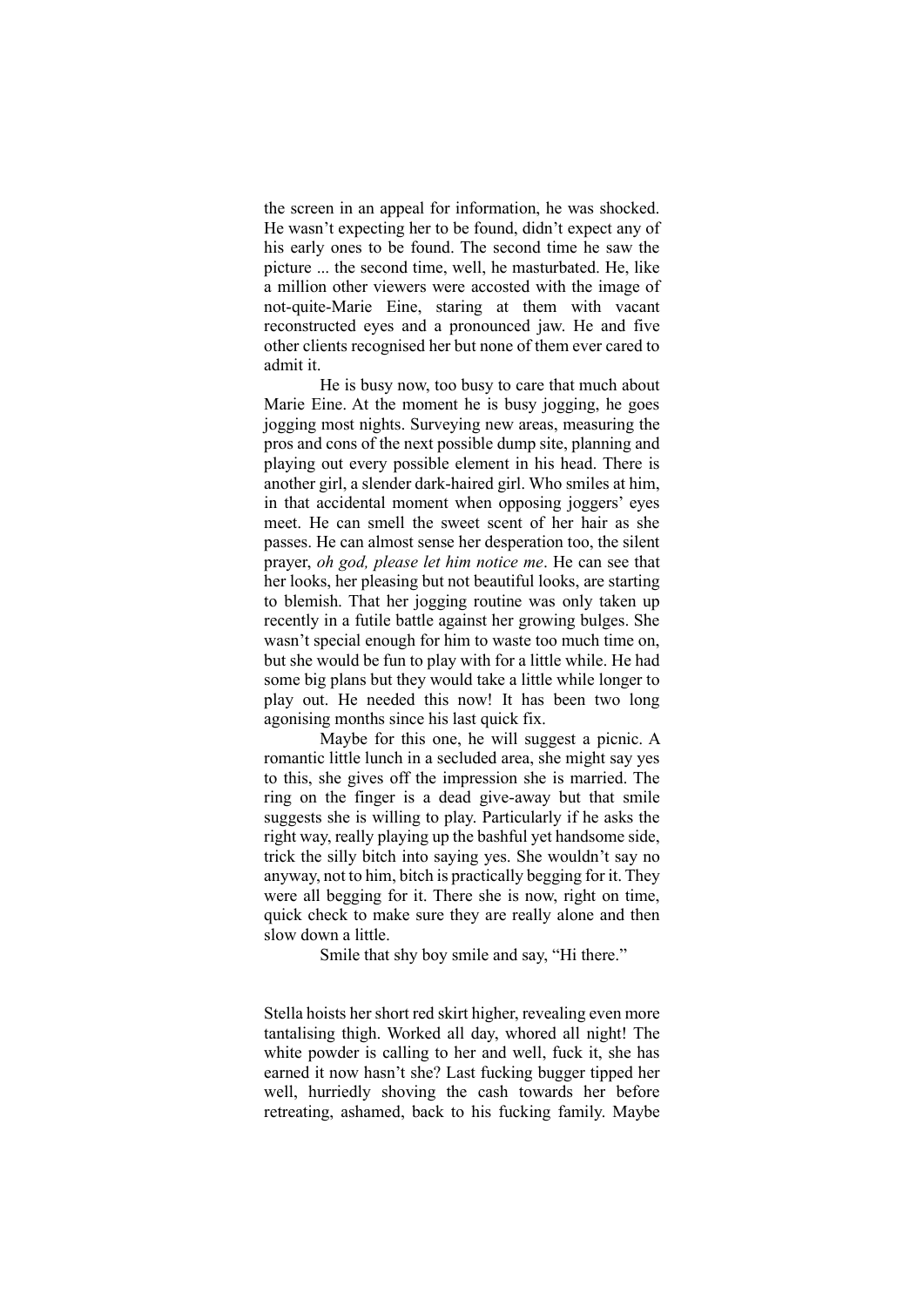one more, she's got to eat tonight. She stubs her cigarette out on a *Missing* poster, mashing the hot residue straight into the photograph, burning away Adelina Sasha's features.

She poses against a wall, a wall coated with sperm and urine. Her scuffed red leather boots twisting as she slides down the slime. Her short red skirt rising higher and higher, revealing more bruised and needle poked thighs. Deflated withered breasts being slowly coated with warm blood.

She is still warm when they find her. They snap shots with camera phones before walking on with a laugh. But someone eventually will call the police. The call goes out, the rats gather round. A dead prostitute surrounded by shrunken condoms, approximately twenty this time, more trash and probably a rat carcass or two. More bagging and processing to do, each bag to be sealed with biohazard tape. Each item marked, recorded and photographed before being removed. The entire scene has to be preserved, even the slime, the filth and the sperm. The officers work quietly and solemnly, despite the hazards. Despite everything, despite the hundreds of photographs, despite the many pairs of eyes searching, combing through, they miss a small tarnished object, under-trodden into the mud.

 Fletcher and Bullface are on their way, despite their already full case load. Six months ago they were called to the scene of Fran Lizzie Taylor, a girl who grotesquely died with the number 22 carved in her hand. Now they have been called to the scene of Stella McQam, a contrived prostitute with a 28 hurriedly carved into her right hand.

"Victim's name is Stella McQam, got an ID off her prints. She has been busted twice for prostitution."

"There is a possibility we are looking at a copycat killer. Fran Lizzie's number was carved on her left hand and her throat was cut. Stella's number was carved into her right hand and she was stabbed, just a few inches above the heart."

"I didn't think the number on the previous Vic had made the news."

"It didn't." If it was a copycat, then someone was betraying them.

"So where do you want to start?"

Fletcher doesn't feel like starting, he feels like going back home. Not that he would admit this to anyone but he just wants to crawl away, hide under his duvet. Fran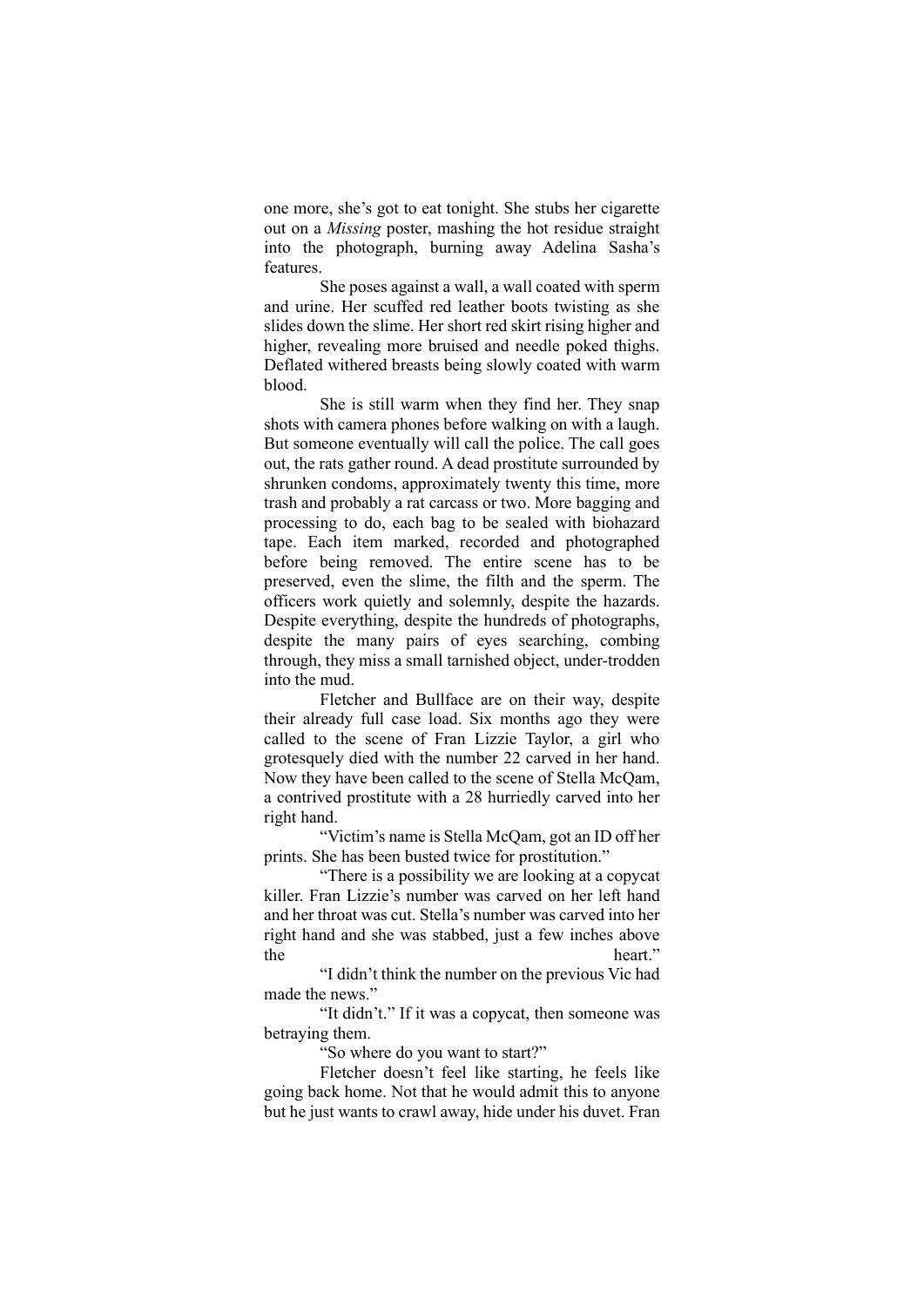Lizzie had not been a lone death and now there were other issues he dared not voice. He feels disturbed, disturbed by the crowd who have gathered close by, held back by officers and tape. He catches glimpses of their conversations, their disdain for a bint, who probably deserved it. He feels disturbed by the noise of the traffic going past, as if this was just another day. His eyes are firmly stuck to the blood stain. His nose is even insisting it can still smell the coppery scent of blood, bile rises in his throat. He can hear Bullface giving orders, dispatching officers to seize camera phones, obtain warrants for any CCTV footage within a mile of the accident. The assailant was likely to be on foot, Stella's blood anointing his clothes. He can hear all this but all he can think is that he wants to go home.

Fletcher doesn't go home. He spends the day interviewing potential eyewitnesses who have seen nothing, but are still eager to talk. Eyewitnesses who in turn are trying to discover more details from him. They are trying to find out everything he knows. "Was she, like, mutilated?" "Yeh, I heard 'bout her. Bloke kicked the shit outta her right?" Questions like that are asked to encourage Fletcher to reply, correcting their guesses, in a superior I know more than you sort of way. Fletcher isn't that stupid but knows that replies like, "*I am not prepared to discuss that with you,*" are magically turned into "*Yes, that's what happened*." Denials are always taken as encouragements. Questions like, "Have you noticed anyone behaving suspiciously lately?" are always met with a flurry of answers, *this is the bad part of the city, almost every customer is suspicious*. Some customers were suspicious just because they acted polite or because they didn't smoke. Fletcher had several pages of notes and reluctantly handed over video footage of the suspicious people, people he suspects are probably just eccentric rather than suspicious. Other interviewing teams will bring in similar characters; each one has to be checked thoroughly. Bullface has been shadowing him on these interviews and is equally depressed. They both sit, watching the video feed that caught Stella's last smoke before disappearing down the dark alleyway. Over and over on a loop, she goes in and dies. The assailant had entered and left via another alleyway, into the maze of a city, avoiding the cameras. Their shift is nearly over but overtime is beckoning.

"He could be anyone. Stella was known to take on any…" Fletcher pauses while deciding on the best way to phrase this, "…client. No one saw anyone wearing blood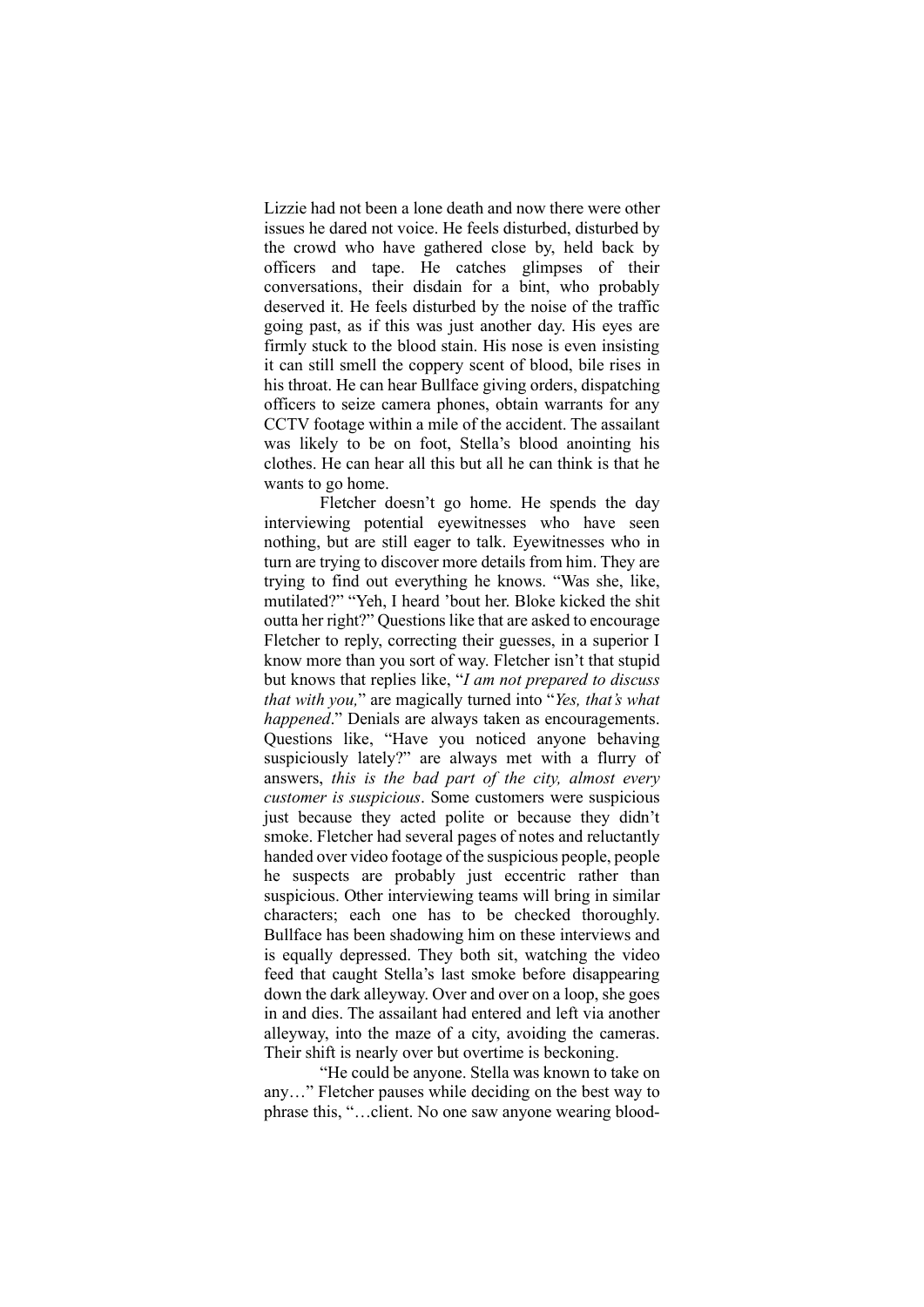stained clothes, he could have dumped them."

"I had a team collect all the bins within the mile radius. They are going through the contents at the moment. I am going over to supervise."

Fletcher is hit by a tidal wave of stench as he follows Bullface into the room. The fumes of sickly sweet cans of fizzy drinks are battling against decomposing foods with just a few hints of cigarettes. One of the older officers looks up and grimly welcomes them to hell. They had collected twelve overflowing bags and two officers are still on the scene, going through a rotting skip. Afterwards, those two officers will be met with sprays of air fresheners wherever they go. Each bag's location and time of collection has been recorded and the unlucky officers pull evidence out of the Pandora's Box of rubbish, while others record the contents. So far one bloody tissue has been recovered, four bloody needles and two suspiciously smelling packages. The officers' jokes are best left unsaid, particularly the one about Constable Tichan's mother.

Kain has just lit the fifth cigarette of the day. That's how times passes, cigarettes and orc deaths. Kain hasn't even moved for four hours, keeping eyes firmly fixed on the door. Waiting and watching.

The teenager just feels like walking, he has been walking for days now. Sure he feels a little thirsty, but there is bound to be water somewhere. Sure he feels a little hungry but it just doesn't matter. He is outside! Outside where he belongs, out in the fields, in the woods and he can walk forever! Elation fills his every vein as he runs, hollering through an empty field. Laughing and shouting at the sky. It is only out here that he feels free; he thinks he should just quit, quit living with his mother, quit begging for work and just live out here. The Earth will take care of him. It will be all right, it will be. His eyes stray across the field, attracted to the dark mass that lies there. The Earth has decided to give him the girl of his dreams. He lets out a big cry of happiness and begins to run toward her. Here is another person, a girl, someone else who also likes being outside. Someone who feels the same way!

From a distance she looks pretty, just lying in the sun. He runs closer, intrigued, until he realises she isn't moving. He can hear a peculiar sound, a sound which comes from thousands of maggots feasting as one, a mushy pit of rice munching swiftly at her face, arms and stomach. He stares frozen at the carnage. He wants to kick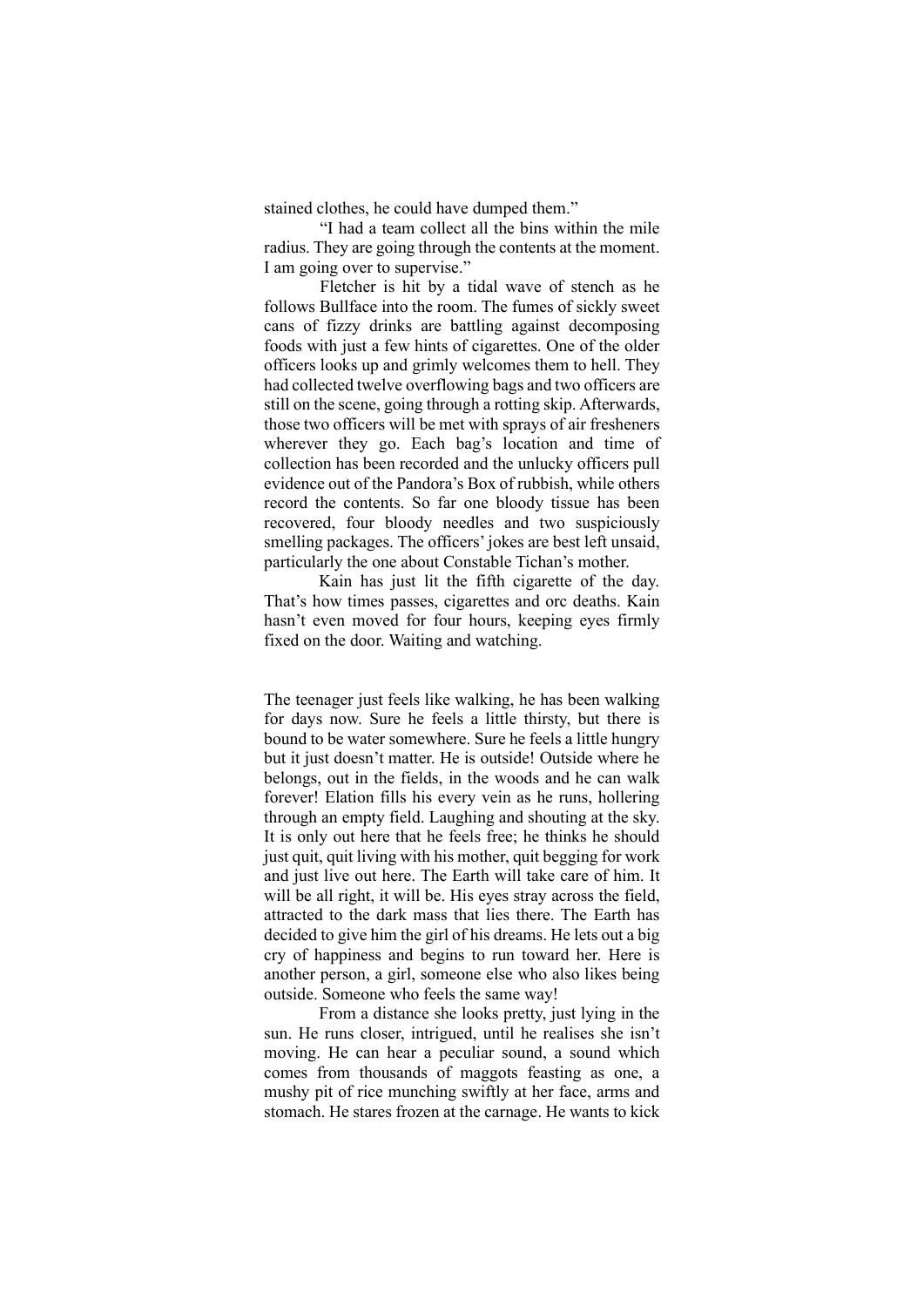off every last one of those maggots but dares not touch, dares not move. Her mouth is frozen open in a death scream, choked back by squirming white grubs.

He had found his dream girl three days after she had died. He will be with the police soon, still shaking. His mouth permanently fixed in a choke. He will cry all through the interviews, cry as they take his prints. Then it will really hit, and he will start screaming. Crying and screaming for days as he is signed in "for observation". He will still be crying four months later.

Just hours after the body was abandoned, the insects multiply, encouraged by the beautiful warm day. Attracted by the aroma of blood they lay eggs into unprotesting festering wounds. These eggs take a day to hatch, then release squiggles of white flesh which start their migration into the decomposing body. As maggots cannot chew through skin and because the victim is found with a small colony feasting on her left hand, it suggests that she has another number. However, the cuts could have been inflicted by animals, they could be defensive wounds torn open by feasting flies. She had cuts across her stomach and arms, also filled with frenzied banqueting bugs, none of the other victims so far had shown such mutilations. She cannot be linked to the murders of Fran Lizzie Taylor or Stella McQam just yet. The victim's small purse was found, carefully tucked into place underneath a red lacy bra. The purse is empty, except for one Polaroid. The victim's money is currently being exchanged for a round at the local pub, as he treats several off-duty policemen to a pint of their choice. Her credit cards and driving licence are carefully locked in his safe.

The Polaroid is of a young woman, lying naked on the ground. The woman is covered in bruises and deep interlacing cuts, twisted jagged lines slashed across her throat. Her hands have been carefully placed across her chest, the palms face down so that the number two so cautiously carved, can be clearly seen. The young woman clearly isn't the same victim. The image is why Fletcher and Bullface have been called.

"Right, what do we know?"

"No ID, the victim is still a Jane Doe. Michaels is going through the missing persons lists. The victim was most likely killed here."

Fletcher eyes up the landscape, it looks too beautiful here. The fields are beaming serenely as the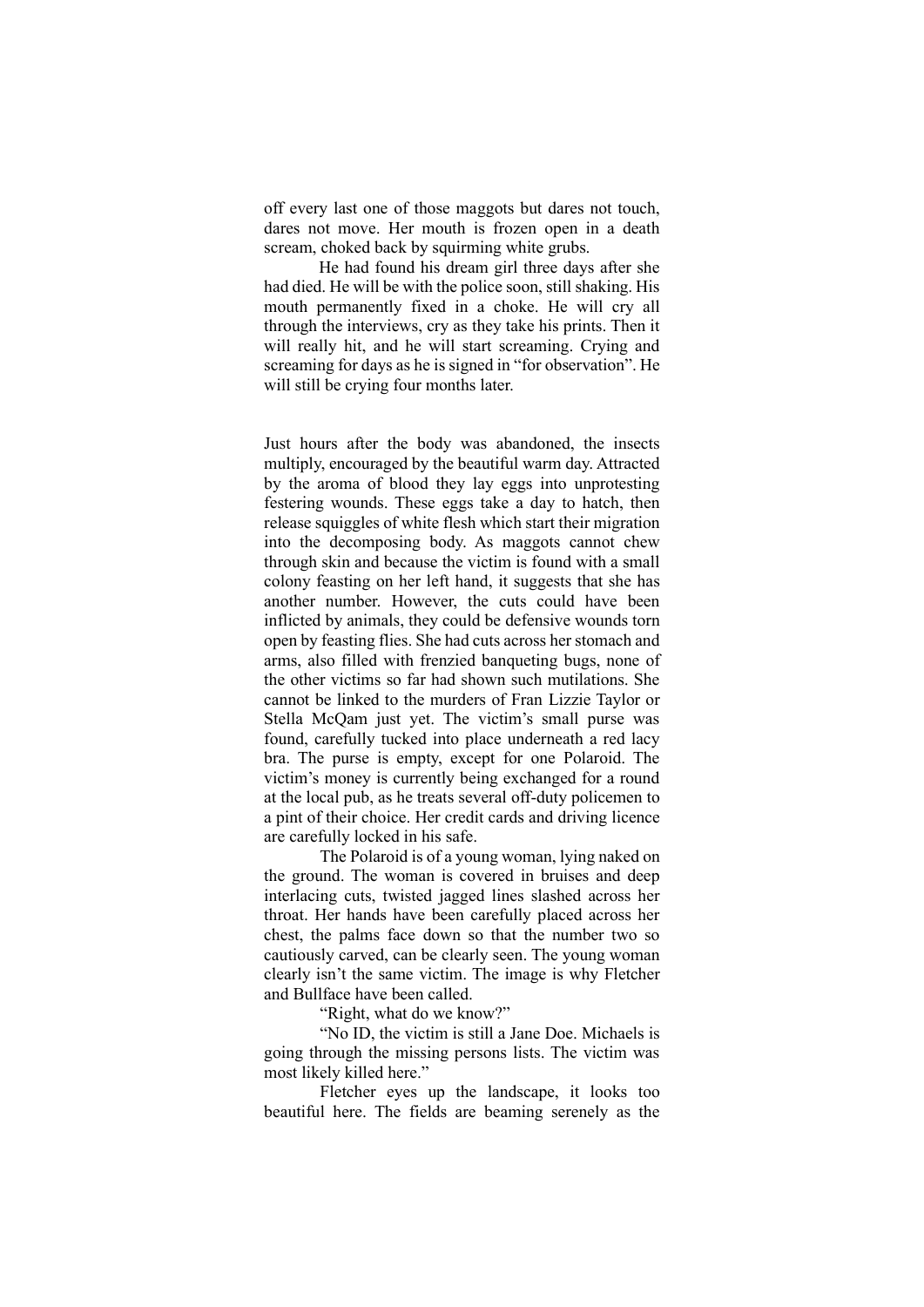August sun begins to set, casting a brilliant orange glare over the postcard image. Fletcher stands alert, his hairs on end as his ears tell him that this scene is too quiet, too eerie, it is as if the nearby forest is eavesdropping on their conversation.

"Something the matter?" Bullface asks, with little actual concern in her voice.

"Just wondering what she was doing out here. This is a very secluded area." Bullface shrugs, as if to say if we knew why she was out here, we wouldn't be out here.

"Do you think she is connected to Fran Taylor and Stella McQam?" Fletcher asks quietly.

"Right now we don't even know if Fran and Stella are connected. There is a possibility though as the victim sustained trauma to her left hand, insect damage has made it impossible to tell if she also had a number carved into her hand. But then that picture ..." her voice trails off before quietly stating, "… there is a possibility they are connected, the victim in the photo had a number 2, Fran a 22, and Stella a 28. If the photograph was left by the same killer, then he is not just carving their ages. But without knowing what number had been carved into this victim's hand ..." another pause, there are some things Bullface just doesn't feel like spelling out to Fletcher. She wants to know he is capable of doing his job "You do know what this could mean, don't you?" "What?" Maybe Fletcher does know, but he doesn't want to say, saying it out loud could make it true. "There could be another twenty-four victims already."

"Shit."

There seems little to do now, the night shift is slowly taking over, Michaels is still ploughing through *Missings*, and the victim would not be autopsied until the morning. Both officers are tired, tomorrow morning is already beckoning with more work. Fletcher heads home, but Bullface, well Bullface doesn't head home, there seems little point. At home there will be a husband more interested in the television than her, and two sons who are usually absent. On the rare occasions they are home, the house is rocked with blaring music and arguments. She can stand them on most nights but tonight, for a while, she needs silence. She needs to think.

Instead Bullface goes to her second home. She and her husband buy several old houses a year, slowly reviving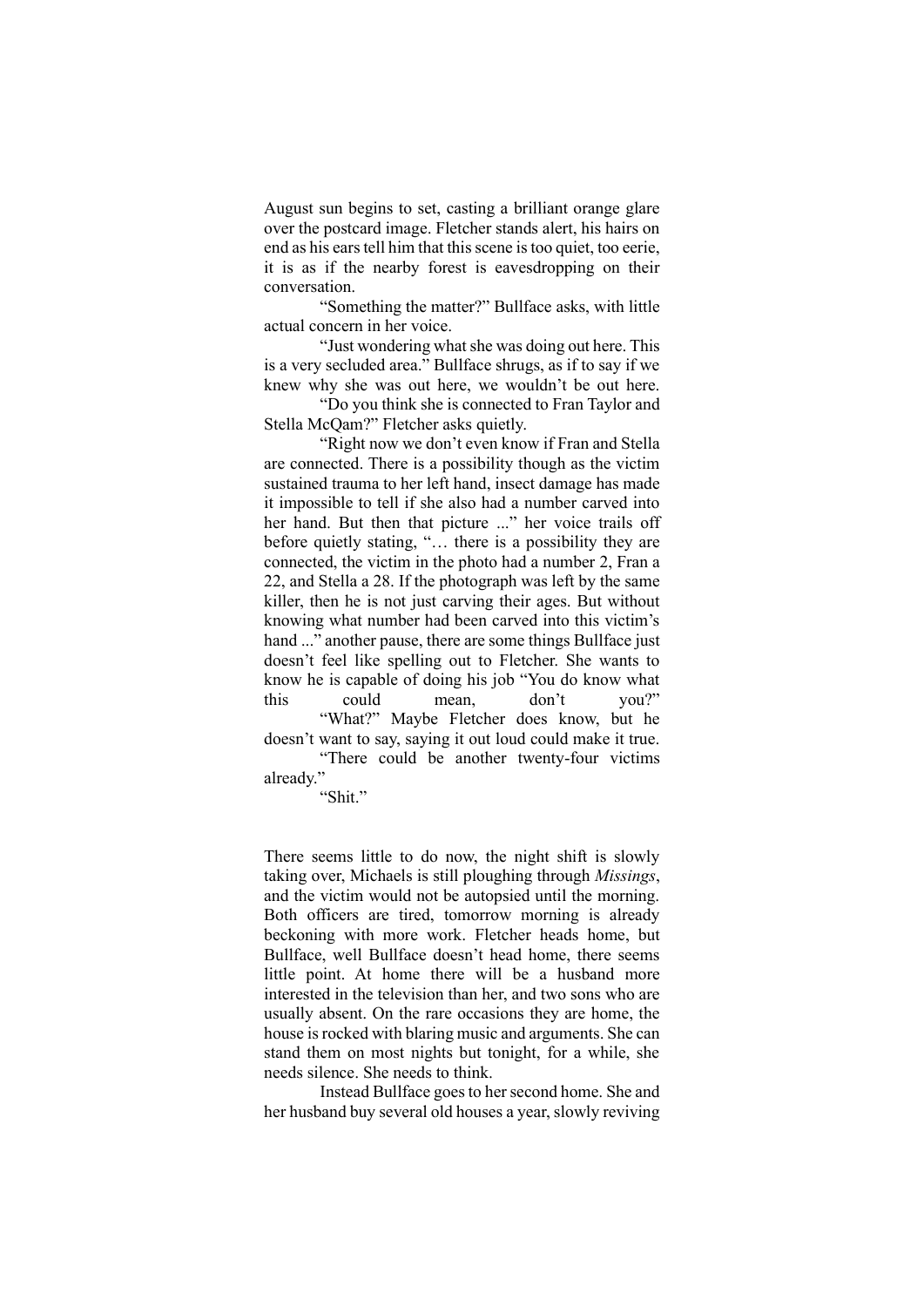them for rent or resale. Her husband retired a few years ago and it seems to keep him occupied. He plasters, she paints.

Usually Bullface likes painting, an activity that allows her to be perfect and precise, allows her mind to wander, time to run through her active cases, looking for mistakes, missed leads and time to reanalyse actions. Tonight is different. She can feel the eyes watching her again, eyes of so many female ghosts hiding just out of sight. Every brush stroke echoes the same question in her head. What is the point? Splat! What is the point? What is the point? Until she gives up, wearily sitting down on the dust sheets, head lying in paint splattered hands, just trying to go on.

The night brings forth whispers, stronger allegations against The Krill. Fran Lizzie has been brought back to life by gossip. The police phone lines are again jammed with anxious relatives and journalists eager for more insight. The focus is on the mutilated victim apparently found in a church graveyard/skip/forest/lake rather than on the prostitute Stella McQam. Fear has returned, wives refuse to walk to work alone in the morning, mothers argue with daughters, the restriction for protection always misunderstood and always ending in door slams.

The morning brings an identity for Jane Doe. Michaels has spent most of her night going through page after page of smiling vacant faces on her screen contrasting them against a close up of Jane's decomposing features. Michaels was rarely bothered by these images, she'd been injured two years ago and was now desk bound, so most of the missing came to her. It was something for her to do, just a job. At first, the *Missings*' smiling faces had bothered her but now she is used to it. The decomposing face however, that is something she wants to get off her desk as soon as possible. But now Michaels is owed gratitude because thanks to her, the numberless nameless victim can be identified as Adelina Sasha.

Adelina's husband Jack Sasha will confirm her identity. Jack, Adelina's widower, but he will always call himself her husband. Later on, much later, ten years later he will still say he is married. He will rarely add "But she is dead now," not wanting to see the gleam of sadness, pity or even hope in the questioner's eyes. Not wanting to encourage a,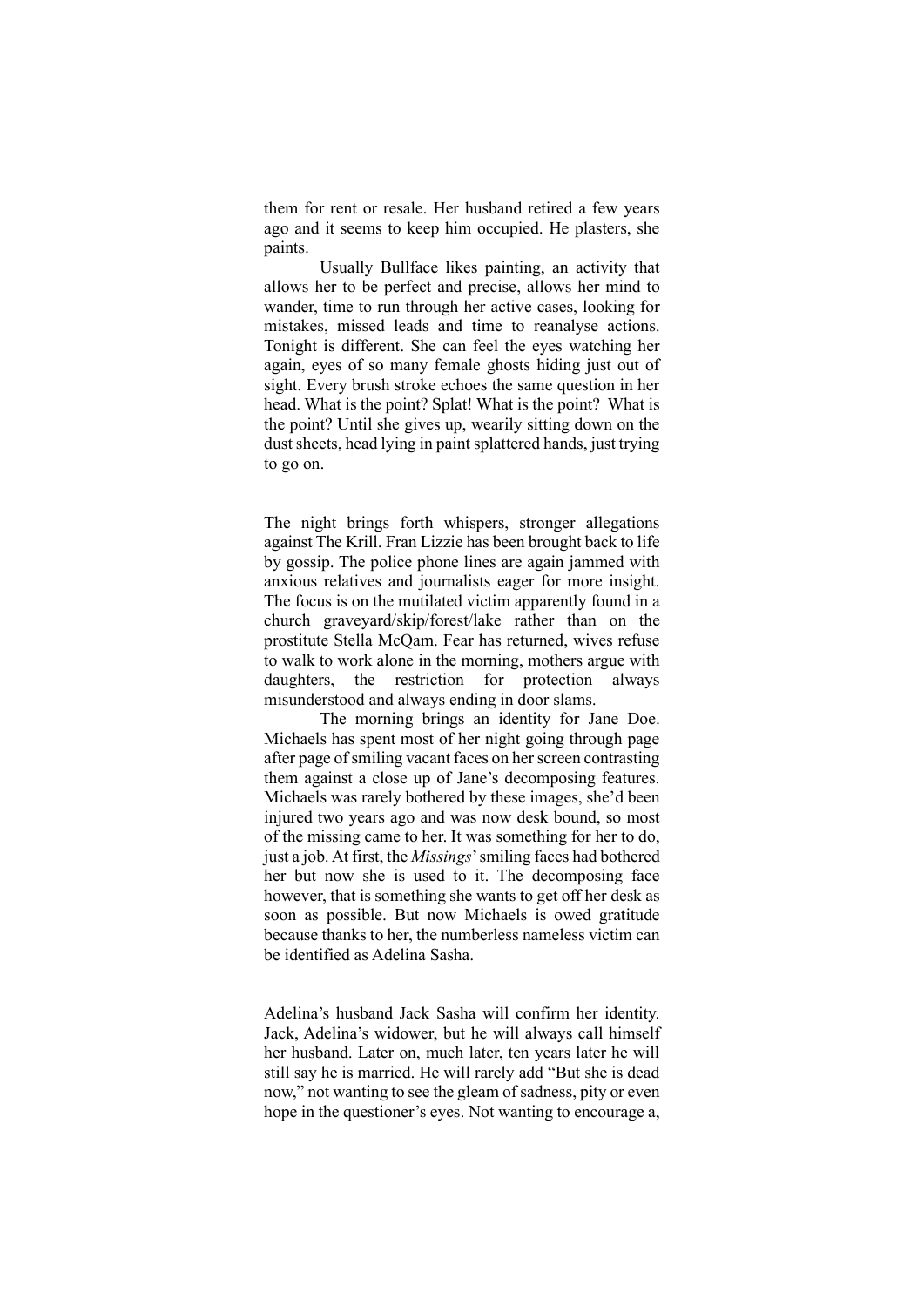"How did she die?" Or an, "I am sorry." Or even an, "Are you seeing anyone now?" asked playfully, while thrusting shrivelled breasts forward, as if to encourage the asking of a phone number.

The morgue assistants try to be tactful. They have been careful not to show him anything other than her face, but the sight of her lying there, eyes closed, sparks a flame. Jack has spent his life as an angry man, in some ways the passionate anger was what had made Adelina originally fall for him. Maybe she considered cheating on him just to reignite that dying flame, but even she would have known to move away very quickly when that vein throbs on his temple, when the left eyebrow twitches. Unfortunately no one around him now knows those warning signs, but they will learn. Jack is led into an interview room, to become someone else's problem.

Fletcher offers him a drink, offers to call someone for Jack, but such offerings are barely acknowledged. Jack sits, forcefully holding himself down to the chair, shaking slightly. Fletcher gives Jack silence and time, time to realise what is going on. Fletcher is also a little impatient, time cannot be wasted. Finally, he breaks the sullen silence, announces the time and date of the interview into the awaiting video camera and begins.

"I am Detective Sergeant Aaron Fletcher and this is my partner Detective Sergeant Victoria Bull...rush." Fletcher quickly continues before Bullface notices the pause. "We will be investigating your wife's case. We need to ask you a few questions." Fletcher pauses uncertainly, Jack still barely acknowledges his existence. His anger slowly deflating second by second, leaving behind an empty hollow man.

"How long were you and Adelina married?"

"Thirteen years." A defeated mumble.

"Were you having any problems in your marriage?"

Jack's eyebrow twitches again, "No."

Fletcher thinks this may be a sensitive subject for him, rarely did someone answer so abruptly.

Jack's posture hints that he might be waiting for the right moment to strike.

"OK, let's talk a little bit about the day she disappeared." Fletcher hopes to calm Jack down before coming back to his previous marital issues. There is nothing on record to say that they had an unhappy marriage, no charges of assault, no divorce pending, but still, there are always some secrets hidden away. He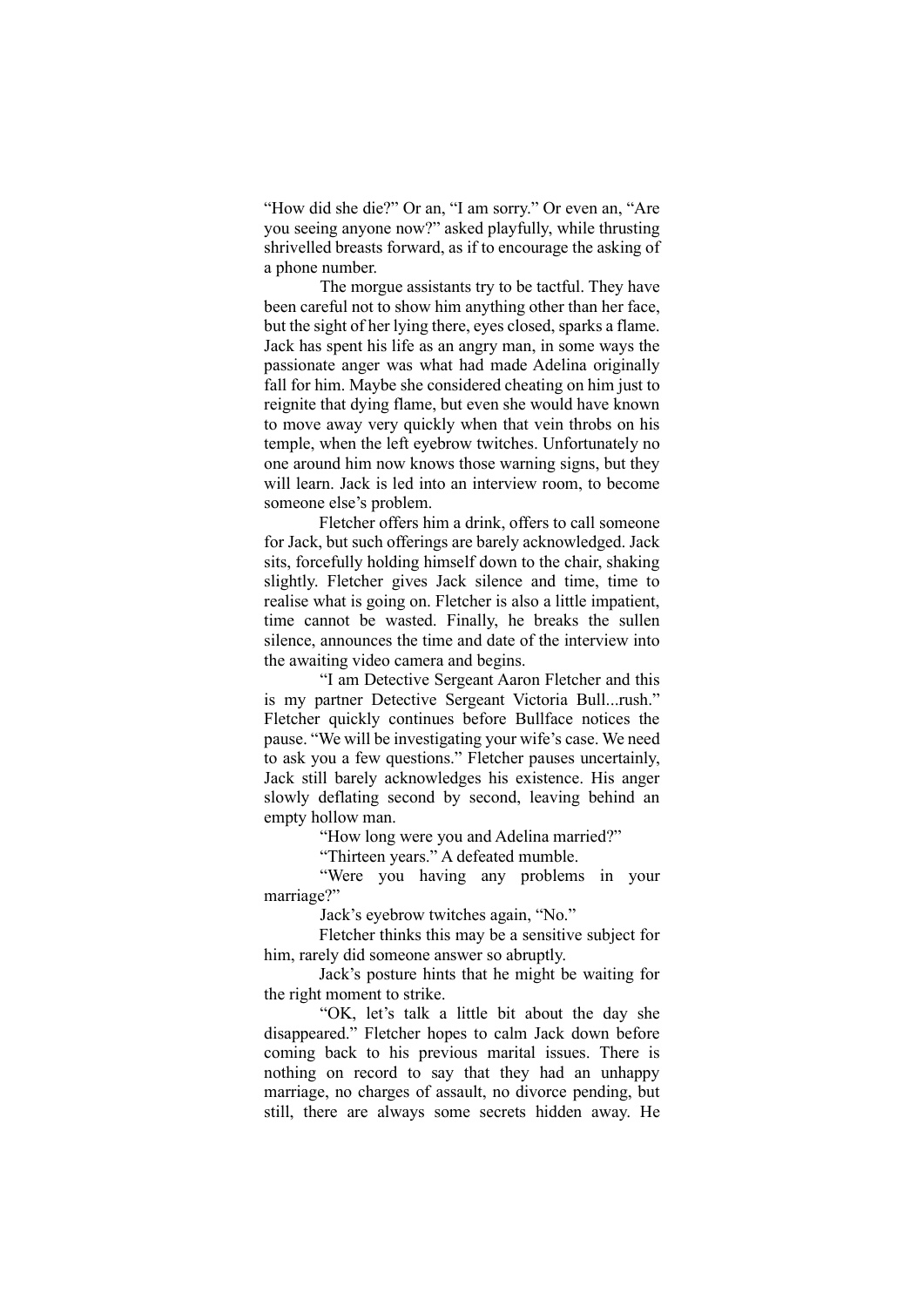chooses to use words such as 'disappeared' rather than 'left' as it implied she had wanted to leave. Little points to try and reassure Jack Sasha that, at the moment, Fletcher is on his side.

"The morning she disappeared, do you remember what had happened?"

Silence.

"Mr Sasha?"

Silence.

"Was she getting ready to go to work?"

"My wife takes Fridays off, so she didn't have to go to work. She still got up with me and we had breakfast together."

"What did she have to eat?"

"Grapefruit." Evidently Jack Sasha is a man of few grunts.

"What was she wearing?"

"She was still in her nightgown."

"What time was this?"

"'Bout eight, eight fifteen."

"Had she told you what she planned to do that day?"

"She was going to clean and then meet a friend for lunch – like I said in the Missings' Report."

"Had she said who she was meeting?"

"No."

"Did she usually go out for lunch on her own?" "Yes."

"Had she seemed emotional that morning?"

"She was an emotional person," Jack Sasha does not want to relinquish the last private memories of her, doesn't want another man to see the emotions she always showed him in the morning. Jack half sighs, half chokes an unwanted tear before continuing. "She was happy. She liked the mornings."

"So she was in a good mood? She didn't seem tearful or upset?"

"No!" a whisper of anger is laced in that line, Jack Sasha's eyes meet with Fletcher's in a flash of venom, not liking what Fletcher could be implying.

"Where did your wife like to spend her time?"

"She is at work five days a week, she works Sunday to Thursday. She usually comes straight home, most nights she will go out for a jog, Fridays she meets up with her friends, Saturdays she spends with me." He talks mechanically, Jack is giving Fletcher the I-don't-like-youbut-I-will-answer-your-questions look.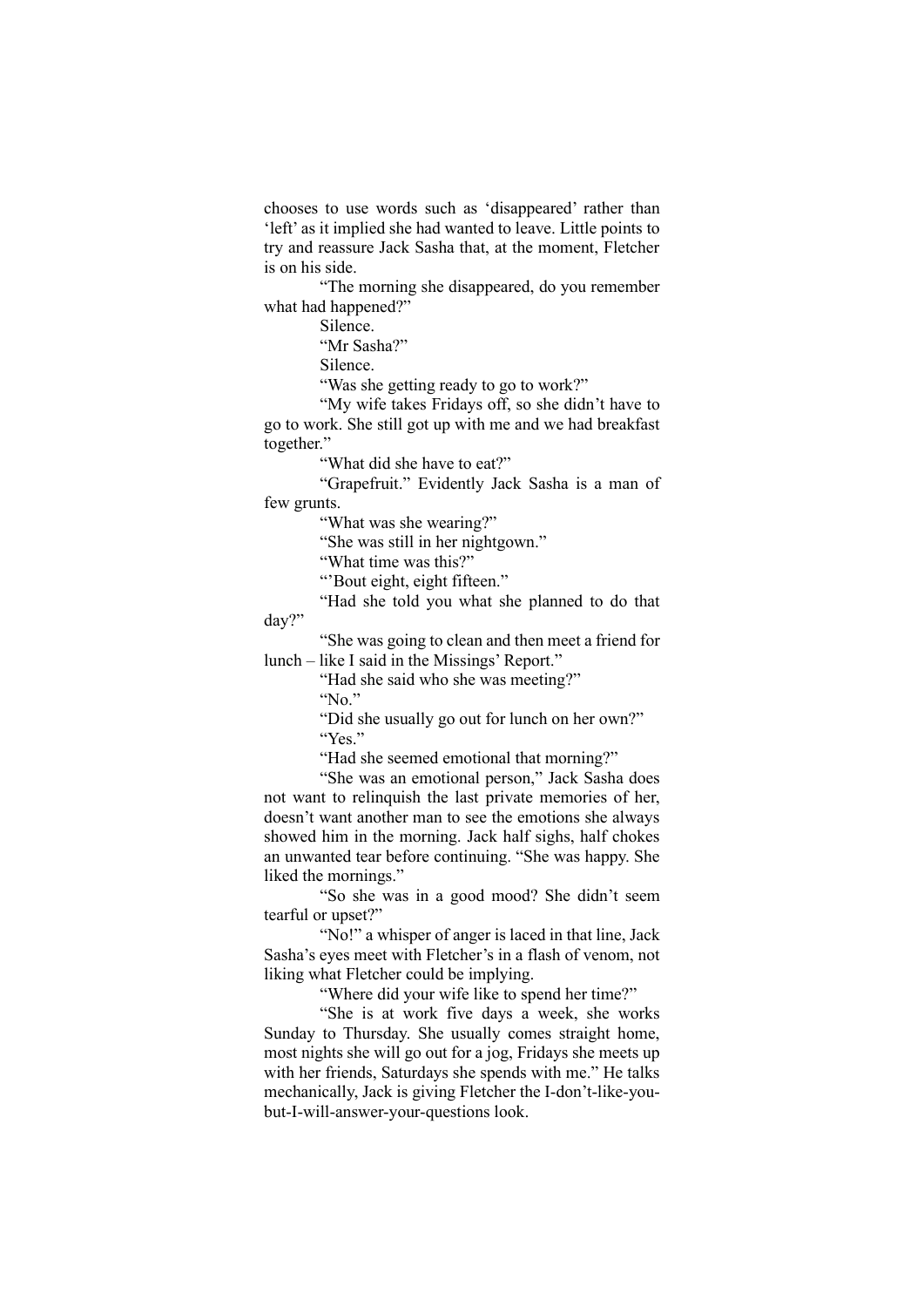"Did she have any reason to be out in the countryside?"

"No."

"Not even to go jogging?"

"I don't know her jogging route."

"Are any of her items missing? Like her toothbrush or any of her favourite clothes?"

"She wasn't going to leave me." Jack snaps.

"Please answer the question."

"No, the only thing missing is her car." The police have already been alerted about Adelina Sasha's missing car. Michaels is contacting the breakdown companies.

"When did you realise she was missing?"

"She wasn't there when I got home at six. She is always home before me."

"Even on her days off?"

"Yes."

"What did you do?"

"I phoned some of her friends and family, made sure she wasn't running late. Tried her mobile too but that went straight to voice mail."

"Did anyone say where she was?"

"No."

"When did you contact the police?"

"The next morning, when she still hadn't come home." Jack's voice is shaky now, it is beginning to hit him that his wife would never be coming home.

"Who was your wife particularly close to? We would also like to interview them, if possible."

Jack hesitates, his grief-infused mind can only recall Adelina's face not her friends. It takes a few silent minutes while his face visibly works for a name.

"Who is she close to in her family?" Fletcher decides to help him a little.

"Her mother, Adelina is an only child. She and her mother are pretty close."

"Is she close to anyone at work?"

"I don't ... I don't think she is."

"Any of her friends?"

"Anna."

"What's Anna's last name?"

"Stevenson."

After a few moments of silence, Fletcher asks, "Did your wife know Fran Lizzie Taylor?"

"I ... I don't know, my wife has many friends."

There is a swish as Bullface pulls out a photo of the living Fran Lizzie.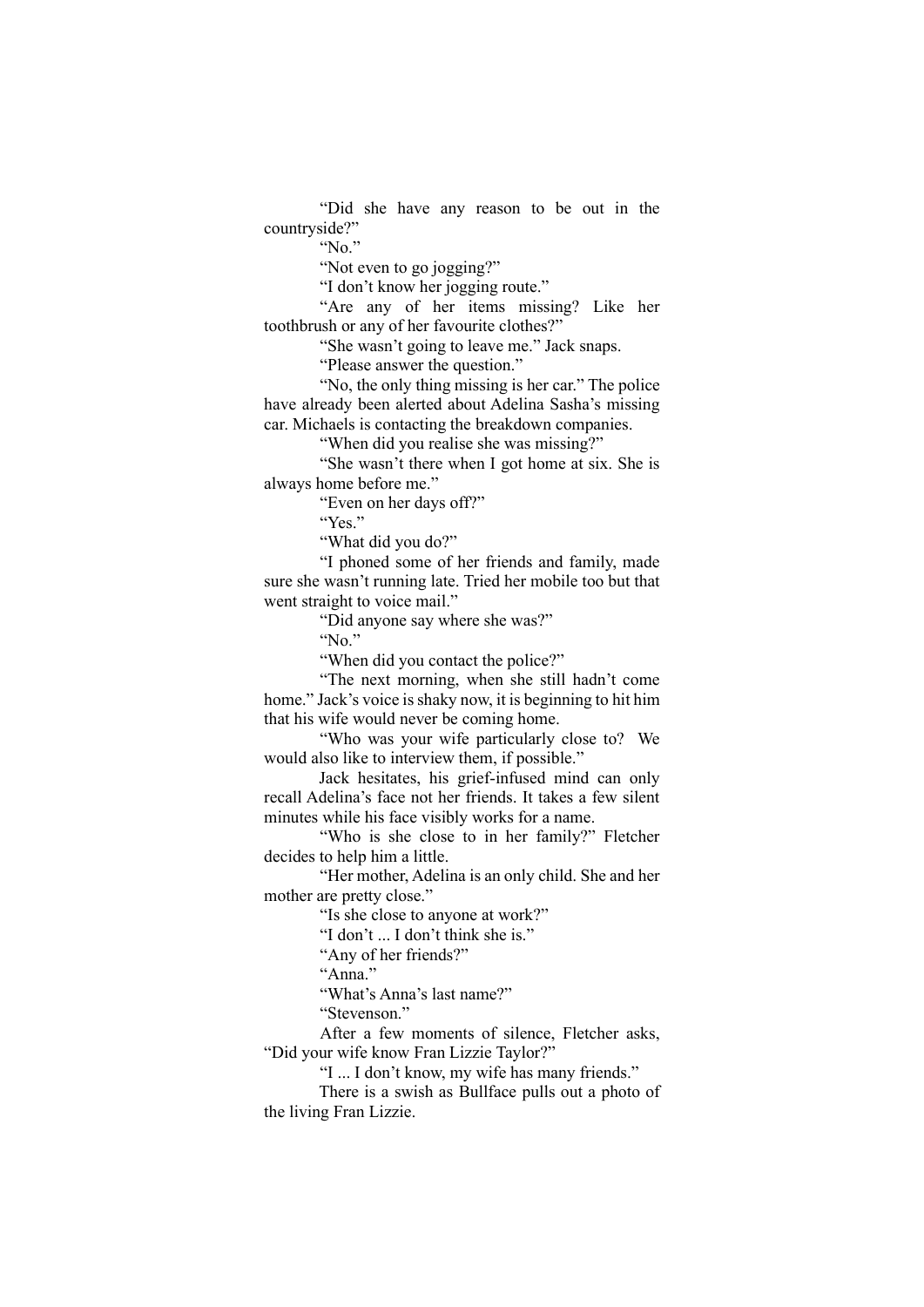Jack barely glances at it before replying. "I don't recognise her."

"What were you doing on March 9th?"

"I don't remember, how is this important?"

"It was a Friday night. Please try to think."

"If it was a Friday night I probably was with Adelina. What does this have to do with anything?"

"Did your wife know Stella McQam?"

"She has a friend called Stella, I don't remember her last name, I don't think it's McQam though." There is a pause, Jack is trying to figure out what this idiot might be implying. "Why? What do these women have to do with this?"

"We think they might be connected."

"Are they suspects? Do you think these women killed..." Jack chokes on his wife's name.

Fletcher takes advantage of the pause to interrupt. "No, we don't think they are suspects. Do you recognise this woman?"

Bullface pulls out another cropped photo, the picture that had been found in Adelina Sasha's purse. They have cropped the image carefully so only the victim's face can be seen.

"No, what do these women have to do with my wife?" Anger re-laces his voice. He looks up at the two grim faces.

"Mr Sasha." Fletcher begins quietly.

"Do you believe him?" Fletcher asks Bullface tentatively.

"For now," she mutters. They are watching Jack Sasha leaving the station, his escorts closely shielding him from the waiting press. Jack still looks angry, like he might go for anyone who gets too close. He just needs an excuse to take a swing.

Through the open window, the calls of the press drift in.

"Mr Sasha! Is it true they found your wife?"

"Was she mutilated?"

"Mr Sasha! Mr Sasha!"

"Do you have anything to say to your wife's murderer?"

Jack Sasha stops despite the urging of his escorts, slowly turns to face the luckless reporter.

Bullface holds her breath, readying to run to the escorts' aid.

Sasha faces the camera. "I will find you," he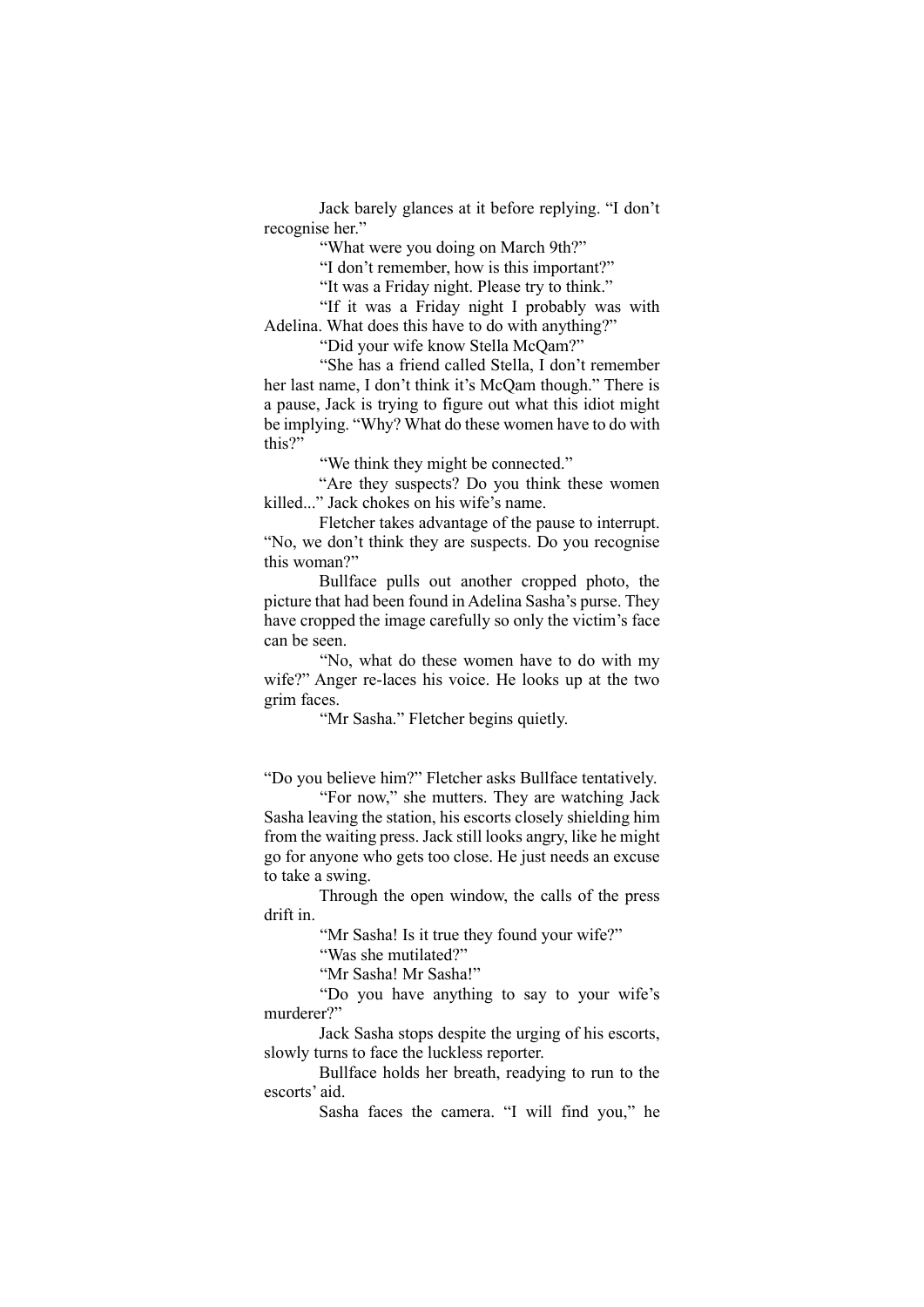hisses. Every word is uttered clearly. "Everything you did to her, I will do to you." He leans closer into the camera, the footage picking up every throbbing vein around his bloodshot eyes. Flecks of spit hit the lens as he thunders. "I will find you." He is hurried into an awaiting car by two very anxious escorts. The footage will make the six o'clock news, along with film of Adelina's mother weeping hysterically for twenty seconds.

Jack Sasha had, before he exited so dramatically, graciously provided the officers with Anna Stevenson's contact details. She sits now in Jack's place in the conference room. Her mascara has run in thick black lines down her face, smearing into foundation with every tissue wipe. Little drips of make-up cascade onto her bright yellow shirt as Anna's face falls apart with every tear.

"I just can't believe anyone would hurt Adelina. She's such a great ..."

Fletcher clears his throat slightly nervously. Bullface fidgets in a slight discomfort.

"Ms Stevenson, I would like to ask you a few questions about your relationship with Adelina Sasha, if I may?"

"Of course, anything to help Adelina."

Bullface rolls her eyes inwardly at the cliché, she does try to be sympathetic but thinks maybe Anna Stevenson is a little too much. Particularly since Anna seemed almost flirtatious in her grief. Flirtatious to Fletcher by the way, not to Bullface.

"How did you meet Adelina Sasha?"

"I met her when we were in university, we both took business studies together." The tears are slowly drying up. Anna rubs her face with a tissue as if suddenly self-conscious. Bullface almost wants to tell her that Fletcher is married.

"So how long have you known her?"

"Nearly erm ... nearly twenty years now."

"So a long time then, you must have known her pretty well." Fletcher tries to make himself as friendly as possible, much to Bullface's disdain.

"Yes we are ..." pause, then the invariable second cliché "… we were very close."

Family and friends, Bullface thinks, sometimes just seemed to be following a script. The dramatisation of suddenly correcting the speech so that present tense becomes past, the endless 'she is' then a pause, 'she was'.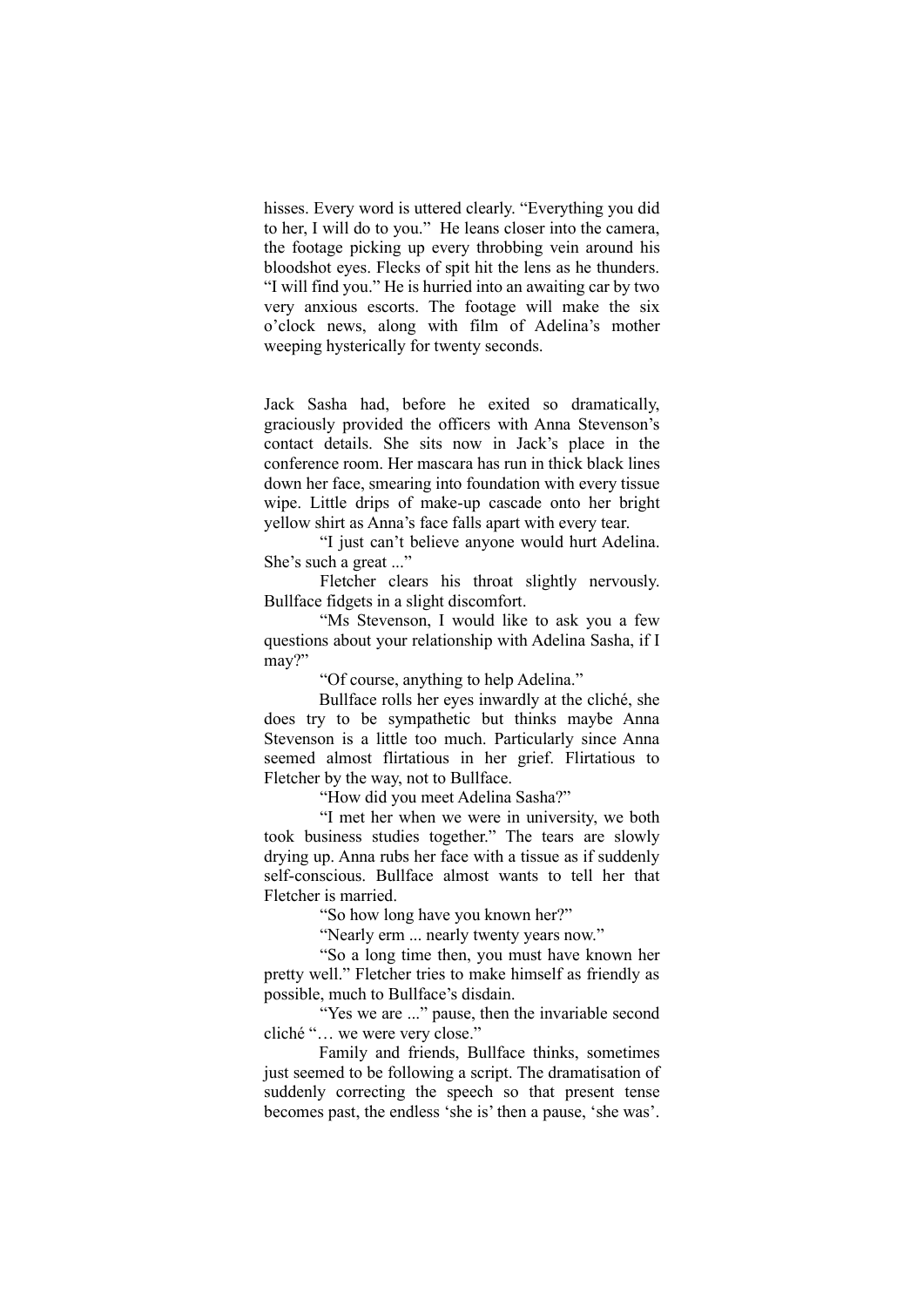Was it the sudden realisation of the lost? Or maybe the juxtaposition of suddenly losing someone, someone special crossed with the chance of being famous, of being involved in something considered to be dramatic. Maybe this juxtaposition commanded that they all follow the same script. Then maybe, Bullface relents, they just don't know what they are saying, the correcting is just automatic. Jack Sasha hadn't used such rewording, suggesting that to him, in his mind, his wife is still very much alive. Bullface, after seeing Jack's behaviour does not want to be around when the realisation of Adelina's death finally hits him.

"So you knew her before she met Jack Sasha?"

"Yes, I was the one who introduced them." There is a slight bitterness in her voice.

"Would you say they had a happy marriage?"

"Well, Jack can sometimes be a little, well, extreme, but I think overall she had a happy marriage." There is a touch of bitterness there again. Bullface wonders if the unmarried Anna was maybe slightly jealous, but then Bullface always thinks the worst of people.

"Did she mention any problems to you?"

There is a hesitation, a pause, then Anna slowly shakes her permed hair. "She was generally happy."

"So she wasn't having any kind of problems? No financial problems? No problems at work?"

Anna's slightly uneasy look is betraying her. "Erm ... not really," comes the weak reply.

Fletcher's eyes meet hers with a gentle glare.

"She was just feeling a bit ... well old. It was her birthday last month and, well, she kept saying she was the wrong side of thirty now. She will be forty in two years and she was thinking of changing her career. You know, the average, 'I don't know where I am going sort of thing.' But she was still happy, she loved Jack."

"So she has been a little emotional lately?"

"Since she took up jogging she started to improve. I think the exercise was really doing her some good. She used to talk about..." A suddenly stop as Anna realises that she is about to betray her friend.

"What did she used to talk about?" It hasn't quite clicked with Fletcher.

"There was a guy she would see while out jogging, a youngish guy. I think she might have been a little flattered by his attention. It was all harmless though, Adelina would never cheat on Jack." She didn't add that Adelina may have been afraid of what Jack might do if he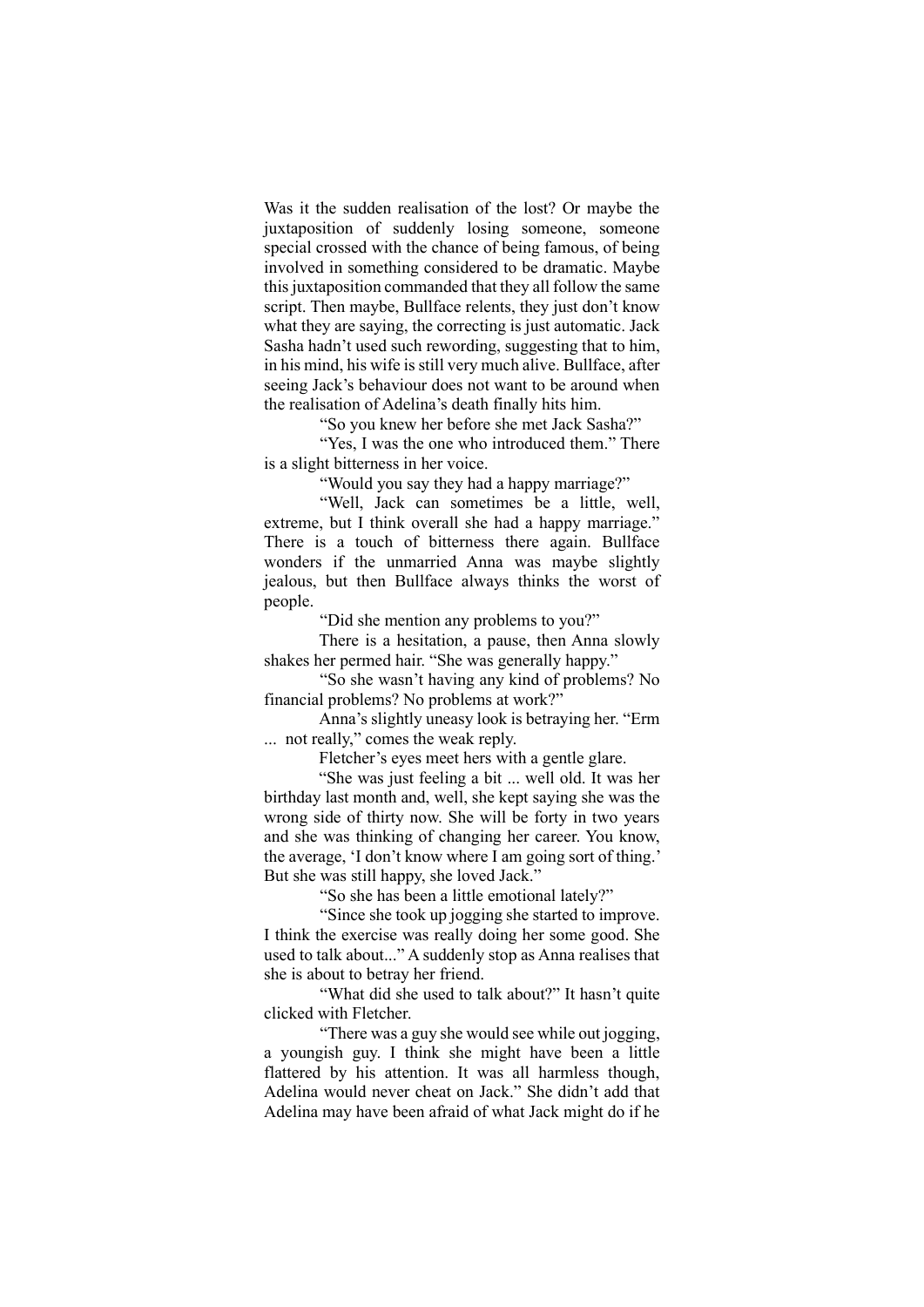found out.

"Was this the person she was meant to be meeting on Friday?"

"Oh no, like I said, Adelina was flattered but she would never cheat on Jack."

"Did she mention who she was meeting?"

"She was meant to be meeting me at three, we were going to do a little shopping."

"What did you do when she didn't turn up?"

"I rang her a few times, but she didn't answer. I just thought she had forgotten. We didn't have definite plans anyway. It wasn't till Jack called that I realised she was actually missing."

"You didn't tell Mr Sasha that it was you Adelina was meant to be meeting?"

"I thought I did, but I don't know, he was really panicked. I guess he was scared she had left him or something. He might not have heard me or something."

"Do you know the name of the guy Adelina would meet while jogging?"

"No, I don't think she knew his name, it was just a little fun that's all. She wouldn't have hurt Jack or anything. Adelina used to be very pretty, I think she was just flattered that someone was noticing her again."

"Do you know what this guy looked like?"

"No, I never met him." Realisation hits her, her smudged eyes open wide, the pudgy mouth forming a little O. "You think he might of..."

"We need to look into every possibility." Fletcher says gently.

In Anna's mind however, the mystery is solved, it was a jogger who killed Adelina. Jack is cleared of all suspicions, it was a mysterious stranger who killed Adelina. A story that would be over-romanticised as Anna met her other friends for drinks and shared gossip and tears for Adelina, also strategic plans on how to 'comfort' Jack Sasha.

What Fletcher asks next only added extra juice to the gossip. "Did Adelina have any contact with Fran Lizzie Taylor?"

"That name does sound familiar ... I don't think Adelina knew anyone called Fran..." Anna doesn't want to admit that she doesn't know all of Adelina's friends. Then it clicks, her eyes open wide again. "She was the girl who was murdered, about six months ago. Wasn't she?"

"So Adelina had no connection with Fran?"

"Do you think it was the same guy? Adelina was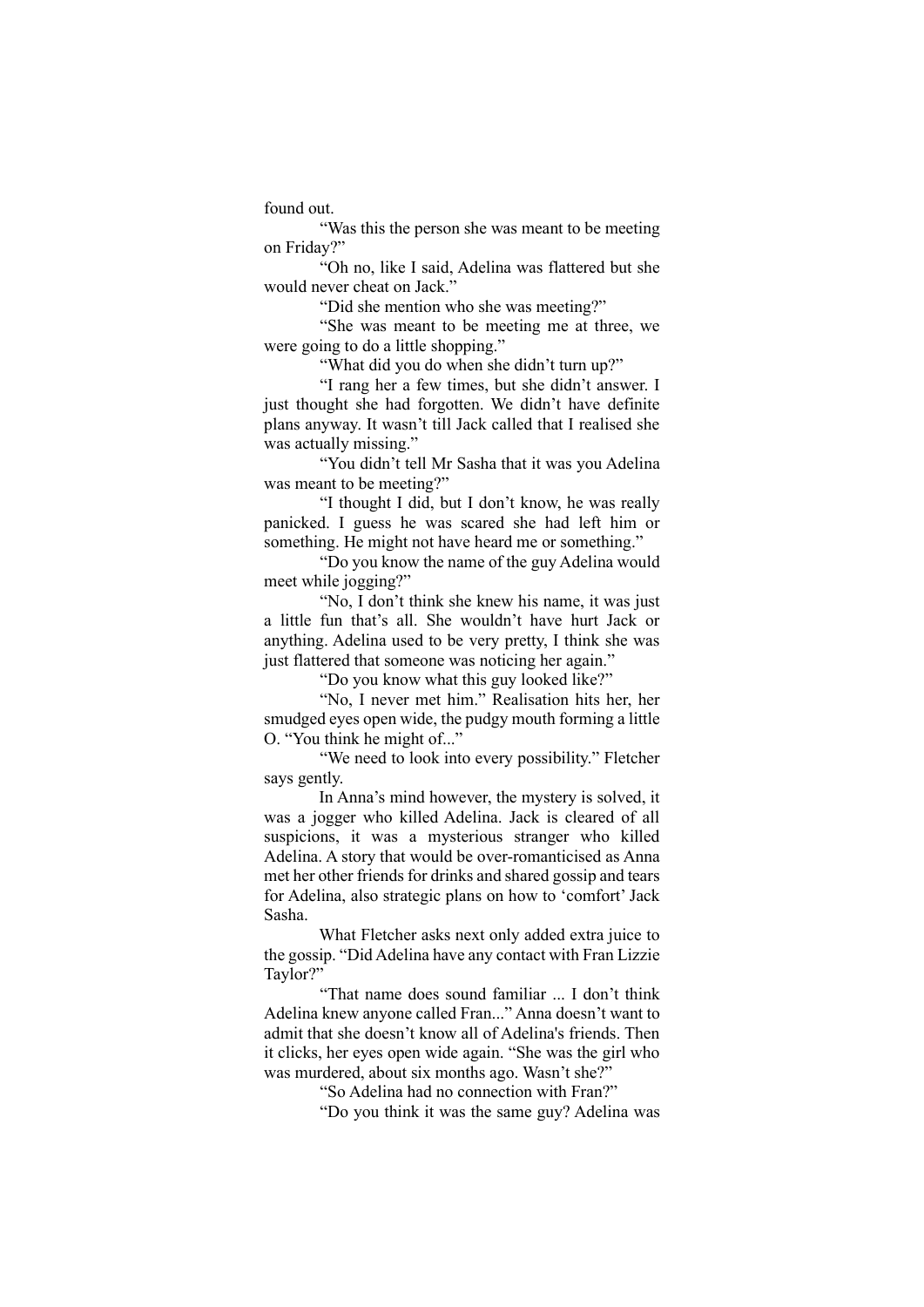so scared when that happened, she didn't want to go out for weeks afterwards."

"Please answer my question Ms Stevenson."

"No, I don't think she ever met Fran, if she did, she didn't mention it to me." The tone is slightly indignant as if to imply there may be other things Adelina hadn't mentioned to her.

Bullface again produces the altered photograph. "Do you recognise this girl?"

Anna gives it a long hard look, her fingers shaking on the table with fear and excitement. She is actually seeing photos! She thought that only happened in crime shows, she could be famous. Then there is a growing fear, rumours of what happened to Adelina had reached Anna, the rumours that the sight of her had made a grown man cry, and the police thought there could be other victims. That meant a …

"She looks a little familiar, I don't know why. Has she been on telly or something? I don't think Adelina knew her though, unless she worked with her. She looks a little familiar though, but I don't know why."

"Try to think." Fletcher advises patiently. Bullface stirs slightly, if Anna recognised the unknown girl in the photograph... well it might open up a new lead or two, new possibilities. These women had to have something in common, it was just a case of finding it.

"No, I really don't know. Sorry."

Fletcher presses a business card into Anna's eager hand, with the statutory "If you remember, please give me a call."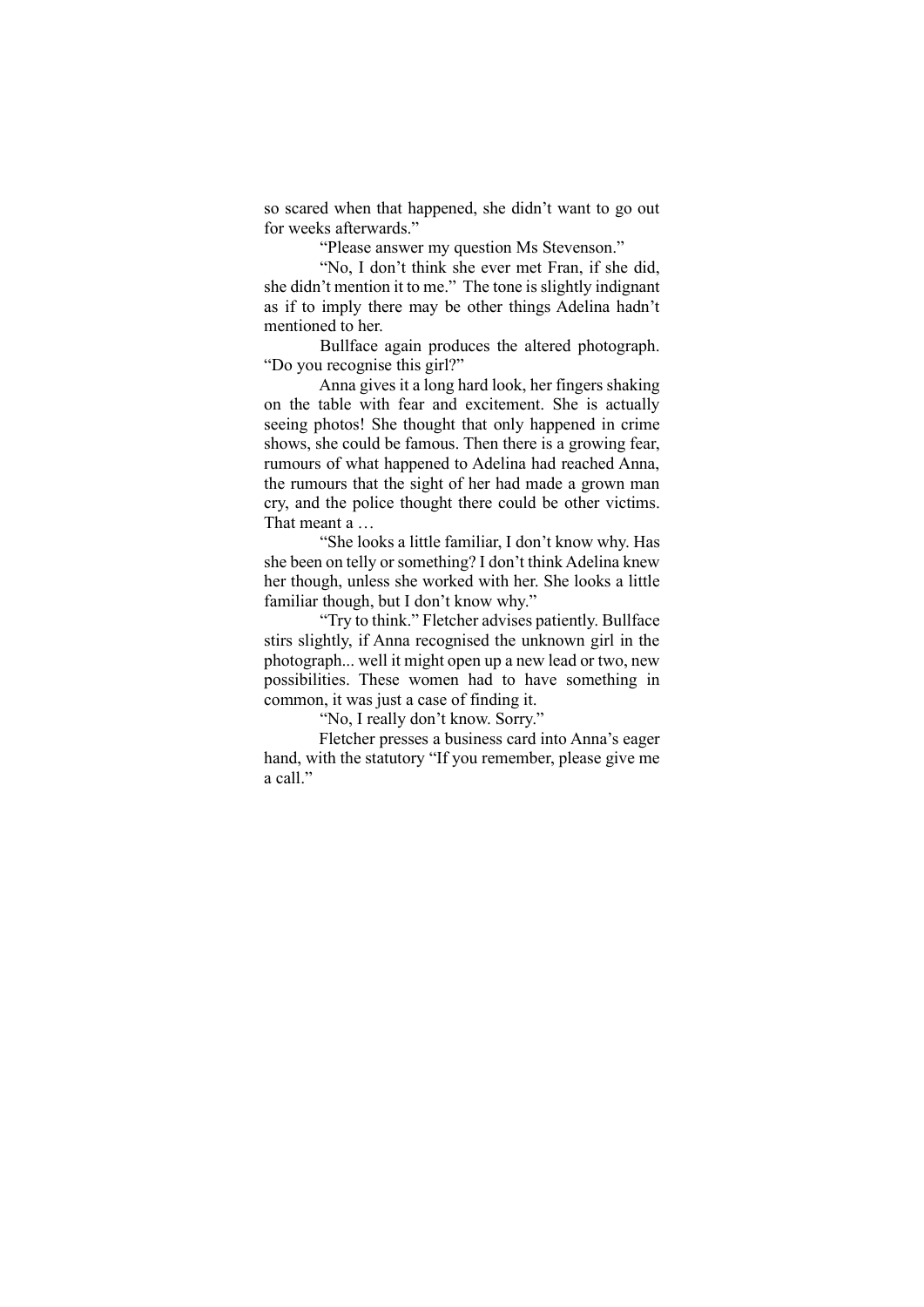Chapter Four

"OK, let's go over what we know so far." Fletcher and Bullface sit in the briefing room, two coffees and piles of paperwork spread across the table. Two other blank-faced detectives sit opposite.

"First known victim was Fran Lizzie Taylor, aged twenty-two. She was found with the number 22 carved into her left hand. The mutilation was inflicted by a scalpel or a small knife, post mortem. She was found on March 9th, at eight am, having been killed maybe six or seven hours before. She was fully clothed with no signs of sexual assault, no defensive wounds. Her throat had been slit, death was near instantaneous. She was found in an isolated area, thrown over a five foot fence." Fletcher states all this mechanically.

Bullface continues in a similar monotone. "The dump-site felt planned; although her purse is still missing. We think this was an intentional murder rather than a robbery gone wrong. I think he took the purse for a token because everything seemed planned, we are presuming he is of rational mind, the killings are not the work of someone in a frenzy. This implies that he is an organised killer, probably won't be mentally challenged or a drug abuser. The victim had been thrown over a five foot fence; this would take someone of a strong build and height."

Bullface pauses to sip her coffee, wishing it were something stronger.

Fletcher takes up the report. "Several fibres had been found on the victim's body, three of them were a match to the pub seating, two are black 75% Cotton, 25% polyester fibres, and one is unknown. No DNA has been found on the victim, evidence found at the scene is circumstantial. As you can see," Fletcher pauses to show them one of the many photographs of Fran Lizzie's demise. "Several cigarettes were found on the scene. DNA has been recovered but nothing is a match to anyone in our system. Other items found on the scene are listed here. All these items have been fingerprinted and DNA has been taken from them, again no matches in the system. As you can see a purse was found by our officers, in this river." He points again to the photograph. "Along with a briefcase, neither of these items belongs to Fran Lizzie Taylor, both were reported as stolen weeks before the attack."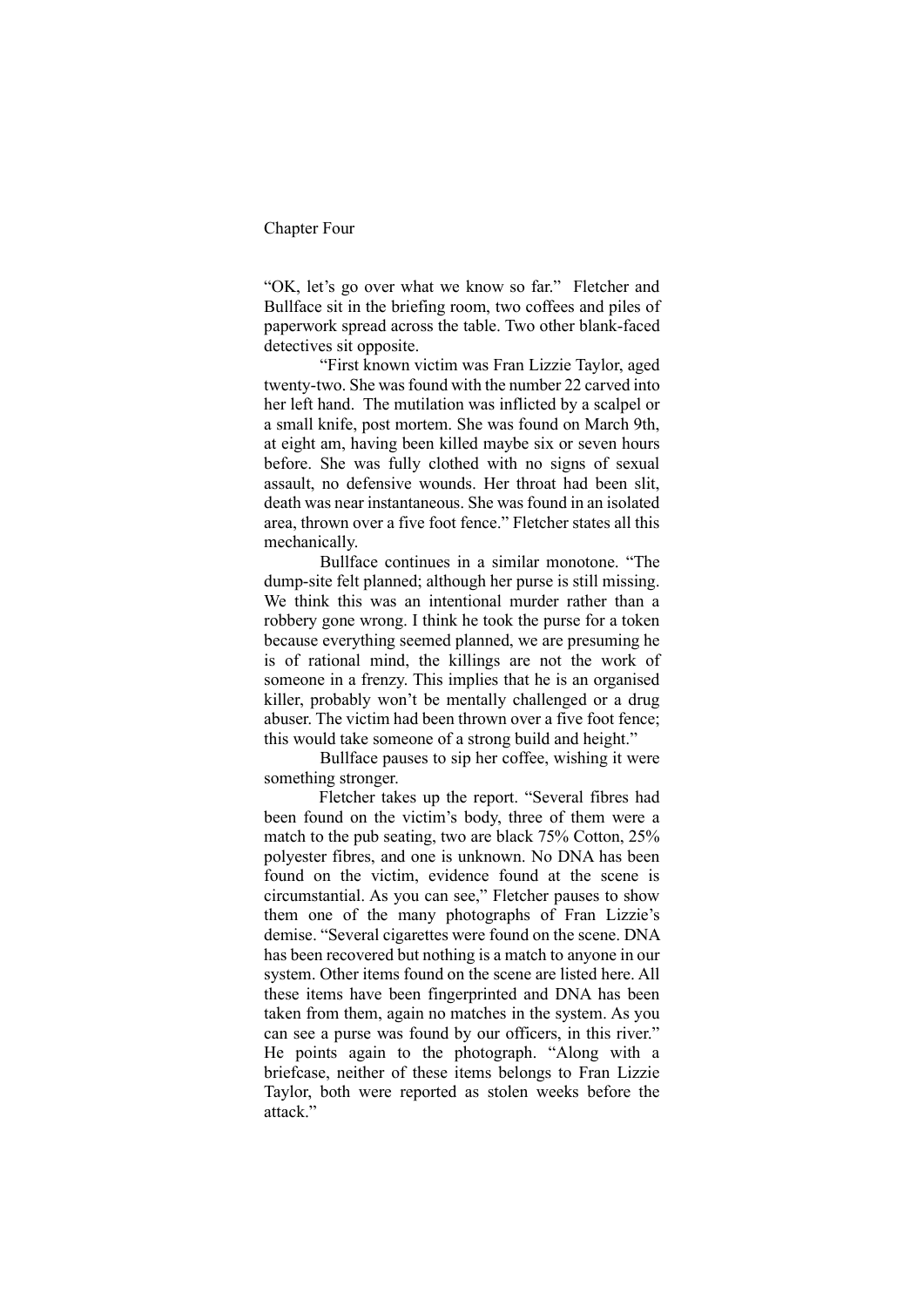"Do you have any suspects on this case?" One of the detectives asks, the other frantically scribbling notes.

"Our first suspect was Fran's boyfriend Steven, but he has been cleared by his alibi, he was working that night, around twenty miles away. There is no chance he could have slipped out and killed her. Fran's flatmate was also investigated, but she doesn't seem likely."

One eyebrow is questioningly raised at this.

"Fran's flatmate is five foot four, she would not have been able to lift and throw Fran over a five foot fence. Her flatmate has no alibi though."

"Anyone else?"

"Fran had been out drinking with one of her work colleagues, she left the pub alone and no one had been seen following her. At the moment we have no other suspects. None of the DNA found on the scene is a match to Fran's family, boyfriend, flatmate or work colleagues."

"The second victim to be found was Stella McQam, aged thirty-seven. Found yesterday. She had a number 28 carved into her right hand. Victim was a prostitute, found in a busy location, dumped in an alleyway, fully clothed, obvious signs of sexual penetration. She has been processed and the DNA is now being sent off, though it could be several months before we see the result. She had been stabbed twice in succession. Her number was inflicted shortly before or during death." Bullface pauses again, collecting her thoughts, allowing Fletcher to take over.

"Because the attack happened in a busy area, we believe that the assailant may have dumped some of his clothes. We had officers collect the bins within a mile radius, they are currently going through them as we speak. We have seized CCTV footage and recorded eye witness statements but so far no one has seen anyone suspicious."

"The next victim has been identified as Adelina Sasha. She was killed three or four days before Stella. Adelina was partly decomposed when she was found, she has some trauma to her left hand. As you can see, insect damage means that we cannot assume or deny that she may have been numbered. Adelina was thirty-eight, she had been reported missing by her husband. Victim was found partly dressed. She was still wearing a black skirt, white shirt, underwear and shoes. Her shirt had been undone and there were several slashes to her stomach as well as to her arms and face. Her autopsy shows that she had been drinking shortly before death, stomach contents included several sandwiches and some fruit. She was killed shortly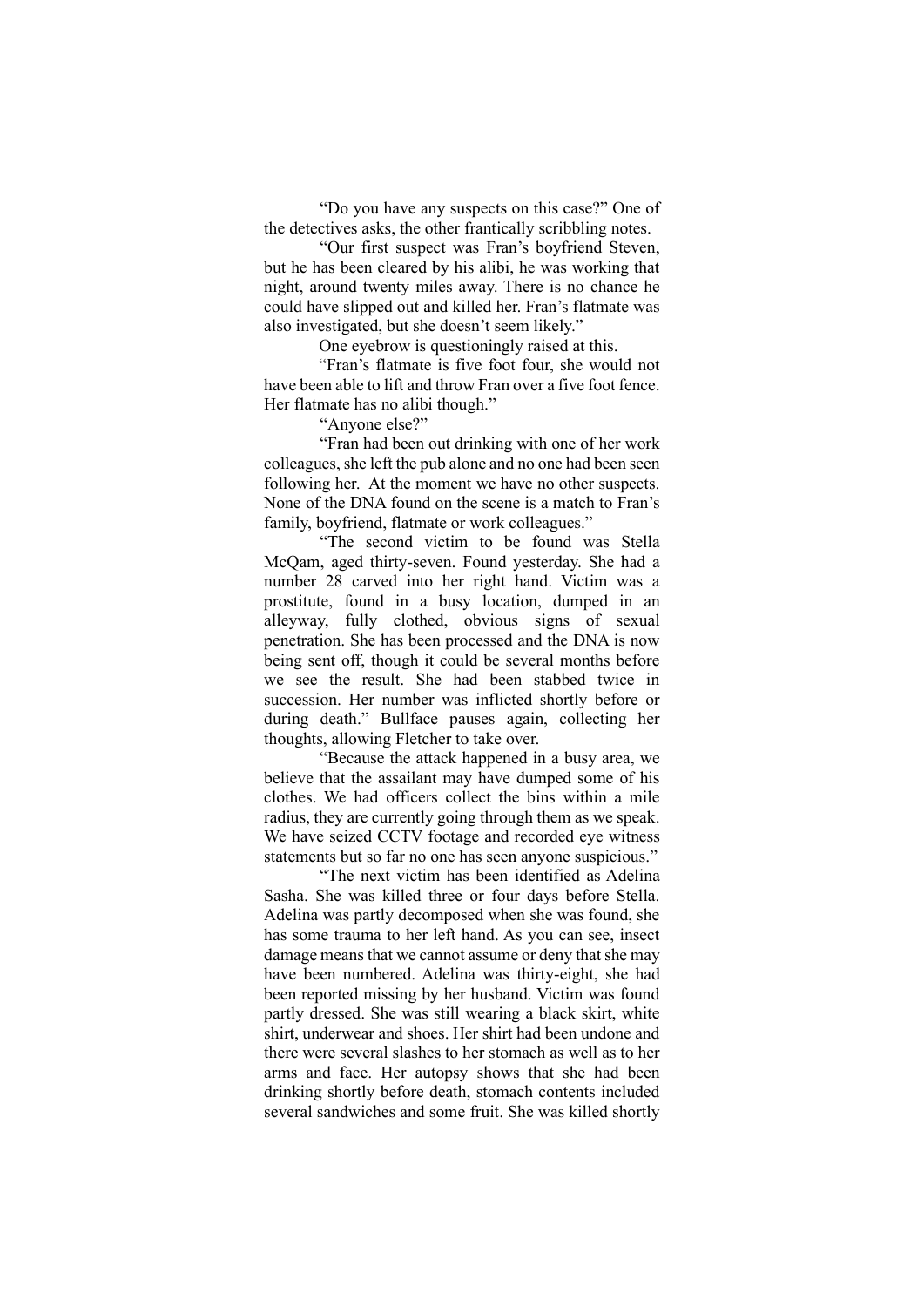after eating. Cause of death was a slit throat, like Fran Lizzie Taylor.

"She was found in a secluded area, out in the fields. Her car is still missing, I have put out an APB to keep an eye out for it."

The scribbler pauses. "Any chance she was killed by her husband?"

"Slim chance, her husband was at work at the estimated time of death. He can clearly be seen on his company's CCTV footage for most of the day. The victim's body indicates she had been killed where she was found. Officers are checking into his financial accounts. We are also appealing for eye-witnesses to come forward.

"We interviewed one of Adelina's friends, there is a possibility that Adelina may have been having an affair with someone she met while jogging. The friend could not give us any more details.

"What connects Adelina to this case is a Polaroid found in her purse. Adelina's purse was empty by the way, it seems the assailant had taken the contents. Jack Sasha identified the purse as belonging to Adelina. No fingerprints have been found on the purse or the photograph."

A copy of the Polaroid is again pulled out and passed across to the officers. One takes it with a grimace.

"There is little possibility that the girl is alive. The assailant obviously wants us to know that there are other victims out there. She may have been his second victim."

"Any idea what the numbers mean?"

"The most obvious one is that he is numbering each kill. This is hard to determine because we don't know what Adelina Sasha's number was or if she had a number. If the assailant is using a code then it is not an alphabetical code as Stella McQam was number 28 and as we know the alphabet contains only 26 letters." Bullface feels the need to state the obvious, as she considers most of her coworkers to be idiots. "Since the numbers inflicted on the victims changes from left to right hands, there could be a possibility of two assailants. One carving on the left hand, one carving on the right, however, no other evidence can support or confirm this so far. But the difference in dump sites and modes of kill also suggests this."

"The girl in this picture, has she been identified?"

"Not as yet, we are planning to include her in the media campaign."

"She looks a little familiar." A long uncomfortable pause hovers as the luckless officer tries to recall.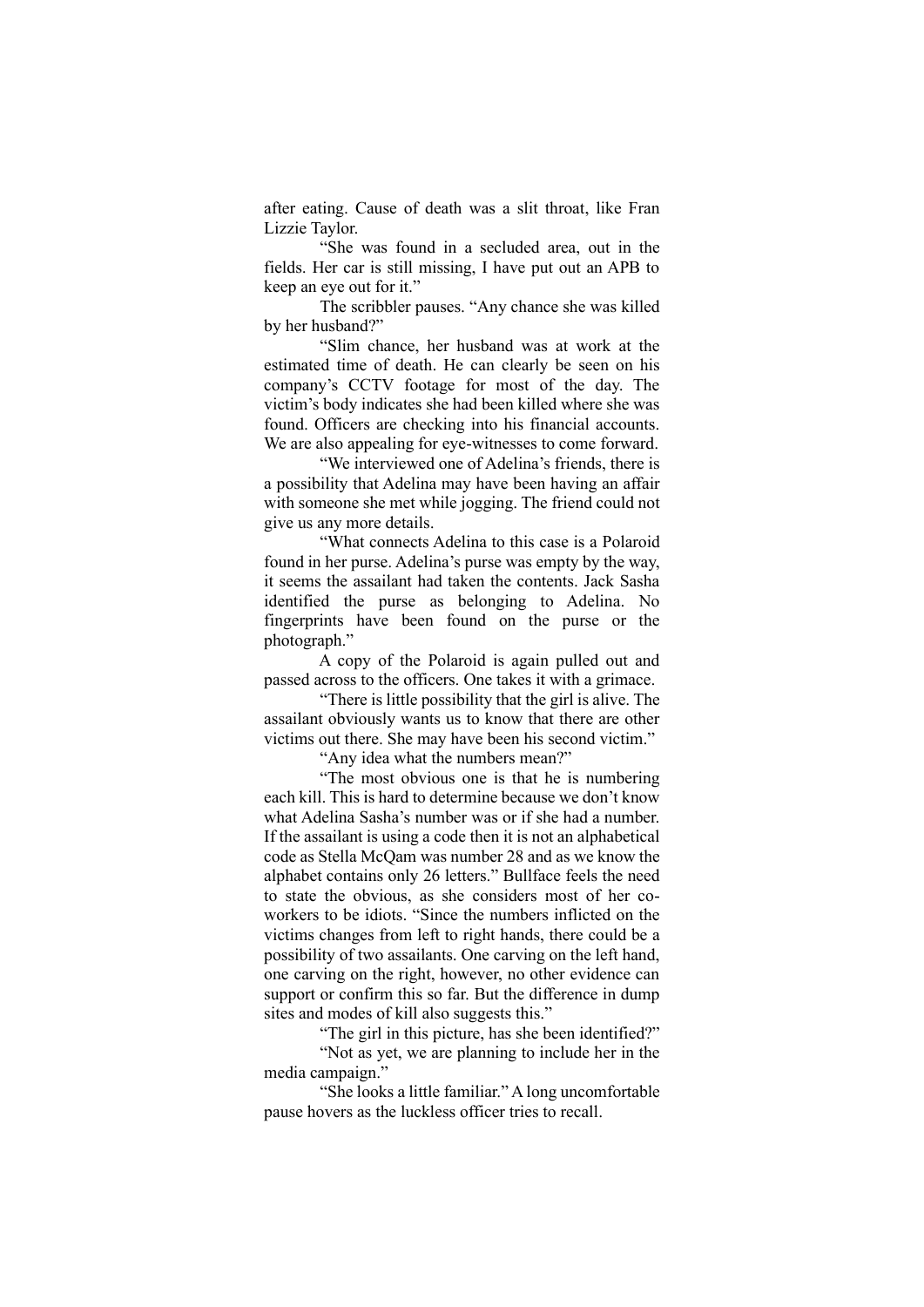The other officer interrupts with an authoritative, "If there is a possibility there are twenty-four other bodies out there, then we need to look for them."

The city is screaming with rumours. The death of Stella McQam had not caused much concern until the fresh new rumour that her death was linked to the two other deaths, and possibly even three or nine other deaths. The whispers swell, along with murmurs about mutilations, the bafflement of the police and the possibility of even more victims. Some say that an underground bomb shelter had been found out in the fields, filled with sacrificed children. Other rumours take the Blackbeard approach that all the women had been married, in secret, to a mysterious man who literally stole their hearts. The women had been found missing their eyes/teeth/hearts/fingers/toes. More postulated on the murderer himself, that Jack Sasha had broken down and confessed that Steve was his secret boyfriend. Fran Lizzie had caught them together and her death had been an accident. It had been a local politician, covering up his string of affairs. The bookie's favourite, The Krill, was still the prime suspect, casting a metaphysical dark shadow over every conversation. What should have been a tragic death for Adelina Sasha turned into a romanticised, over-exaggerated death. What should have been a period of mourning for Jack Sasha turned into a hunting party, where over-eager blamers, reporters and not so altruistic comforters tracked him down and shrieked him into isolation.

Kain knows nothing of this, has not yet heard of the deaths, and is still smoking quietly in the darkness, completely unaware of the watching eyes.

Elizabeth Mitchell is also watching someone. She is standing next to her window, her wrinkled thin claws holding back a purple velvet drape, allowing her a full view of the house opposite. A clipboard rests on the coffee table next to her, carefully but shakily divided into columns of comings and goings. As a tall dark-clothed young man exits the house with a customary slam, she carefully notes the time and then sits back. She closes her eyes and listens to the whispering wireless as she carefully contemplates her next move.

Bullface and Fletcher split up after the meeting. Adelina Sasha's car has finally been found, Fletcher is to examine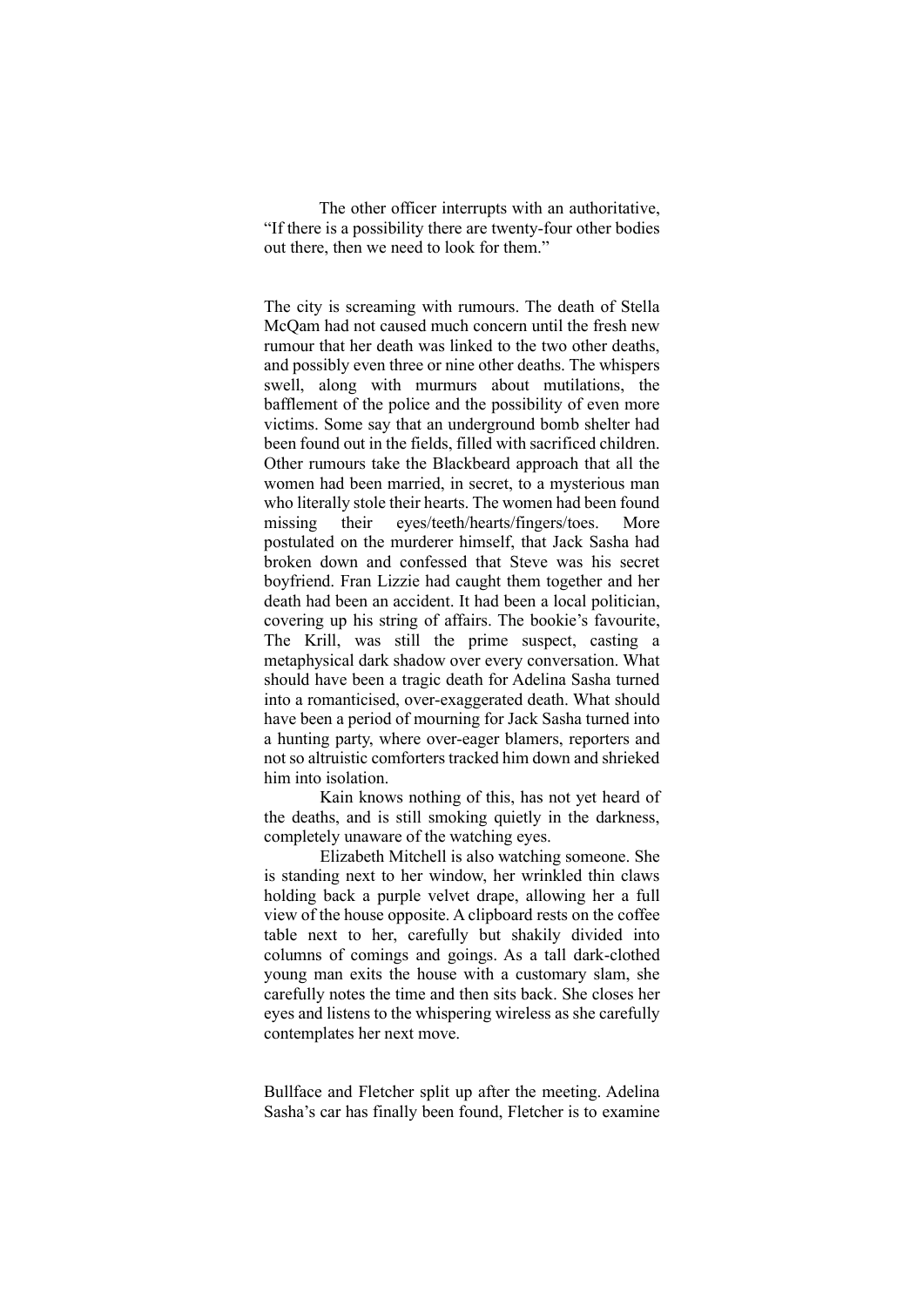any findings. Bullface does not want to sit and wait for the investigator's report. She is going to check on the rubbish collected from the Stella McQam case. She is a little unnerved, actually not unnerved as such, but there is a small alarm bell ringing. It is the girl in the photograph. The photograph they had found with Adelina Sasha, the girl with a number 2 cut into her hands. She is familiar to so many people, but they still don't have as much as a name. She does seem a little familiar to Bullface too, but why? Michaels had unhappily trailed through two years' worth of *Missings* but no match. The victim's eyes are closed so there are one or two that might have been her, but unlikely. With no body, there is no way of being sure. Bullface feels that the assailant is testing them, taunting them with someone who may not even be real. Bullface has seen a lot of photo manipulation over the years but this one … she is not quite sure. She thinks it is real but then there is still the nagging feeling. She is definitely missing something.

Six long smelly hours are spent going through the garbage. A hundred more days are required for the DNA testing phase. The burnt Missing poster with Adelina Sasha's scorched face has been noted, the offending cigarette has been processed for DNA. They are still hoping that maybe there will be a match, something from Fran Lizzie's scene matching to Stella McQam's. Just one lucky break. It would be a long wait to find out. The Missing poster bothers Bullface, is it a message from the killer? Was he mocking them with half burnt clues? It feels like he is mocking them with every kill, always whispering in the darkness, hinting at what they can't see. Bullface feels stupid for not being able to see the links, and she hates being made to feel stupid. Tension and anger are buried deep in her forehead, a permanent scowl sets heavily in her eyebrows.

There are several pieces of bloody materials, one bloody tissue and four bloody needles, but no clothes. The officers who had gone skip diving have come away with empty but contaminated hands. The two suspicioussmelling packages are also disappointing; one is a discarded rotting lunch and the other regurgitated materials, from an unfortunate drunk.

Fletcher watches as the contents of Adelina's car are emptied and slowly processed. There are the usual tissues and CDs in the side door, spare coins in the cup holder,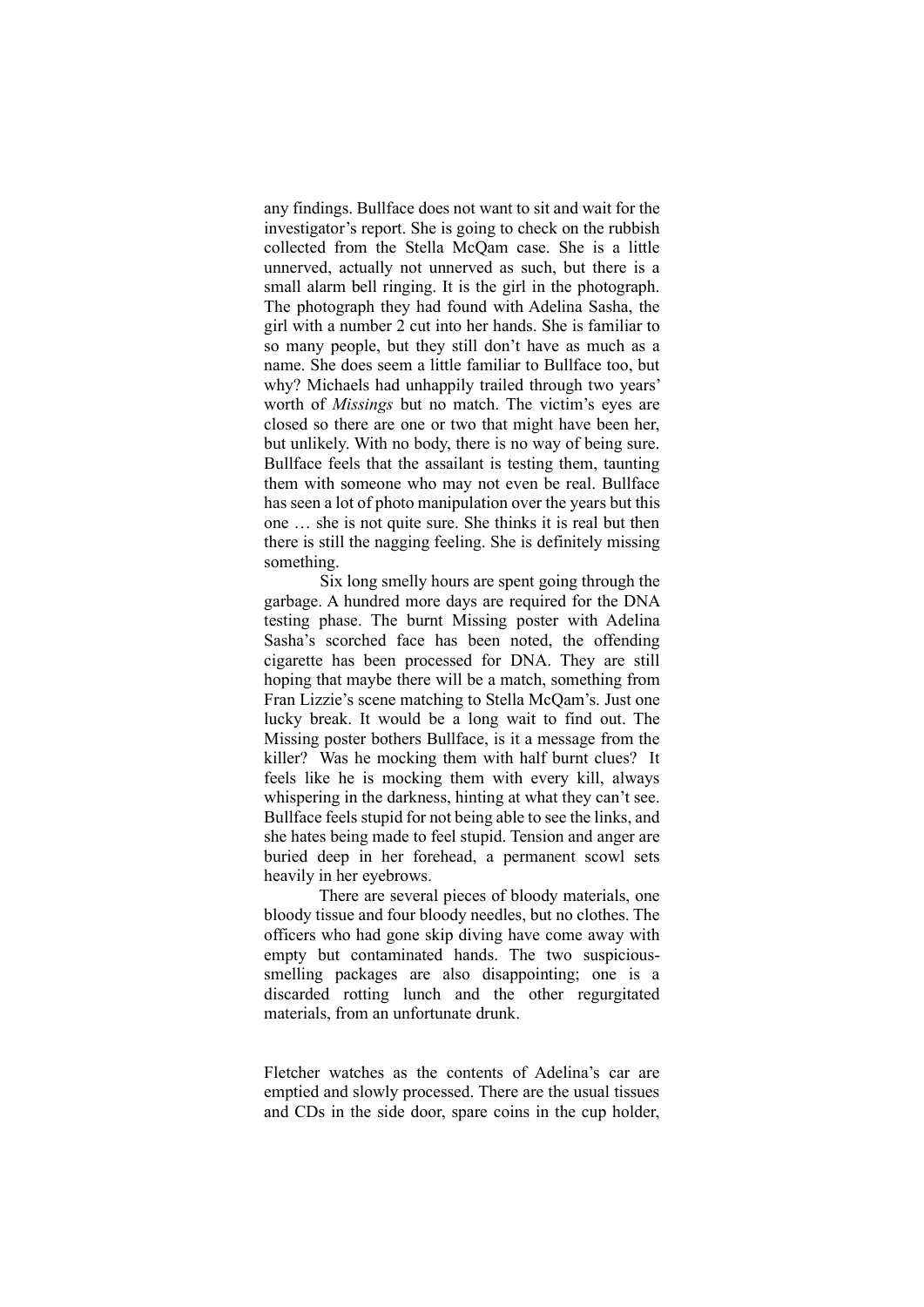maps and messages in the glove box. Adelina kept her car clean and neat, the interior of the car had been vacuumed recently so the CSI were a little less hopeful about picking up some of the assailant's skin flakes or hairs, had he been in the car. At the moment the evidence suggests that Adelina had been alone in there. What is interesting to Fletcher is the make-up bag tucked carefully under the passenger seat. The bag had been filled with make-up supplies and little bottles of perfume, to him it confirms the idea that she may have been meeting a male friend rather than another female. He is now briefly eyeing Adelina's CDs, She was heavily into jazz whereas Fran Lizzie was definitely a pop girl. Fletcher doubted Stella would be that into music (he didn't know of her secret love for heavy metal.) There just seemed to be nothing connecting these girls so far, except for their gender.

The car had been found, abandoned at a lay-by some twenty minutes away from her dump-site. This part of the city isn't really the city as such. Surrounding fields and a large wood separate them from a nearby village. The fields are waiting, begging to be developed and built upon. In a few years' time that little village will be absorbed into the city as the population continues to rise. Bullface cynically sees the village as another den of thieves waiting to be enrolled. The fields and lack of land development means that there were few speed cameras out here, nothing to document Adelina's arrival or her attacker's departure. Another dead end.

A police officer pulls out a piece of paper, lost under the driver's seat. Scrawled across it in hurried handwriting read the number 282202...

Brandi Parr has heard the whispered rumours, everyone in her office has murmured something different, scaring each other at the coffee pot. Right now she can hear Marcella, on the desk opposite hers, pleading to an unknown.

"I don't care what time the game starts, please just pick me up, OK?"

Brandi doesn't have anyone to plead to, her last boyfriend is a year-old memory and her father is over a hundred miles away, bound to her nagging mother. Brandi doesn't care though, the likelihood of someone actually picking on her is low.

Brandi methodically chews on her lunch of lettuce leaves, despising the bland taste. She longs for a nice burger or even a Chinese take-away. Oh how her mother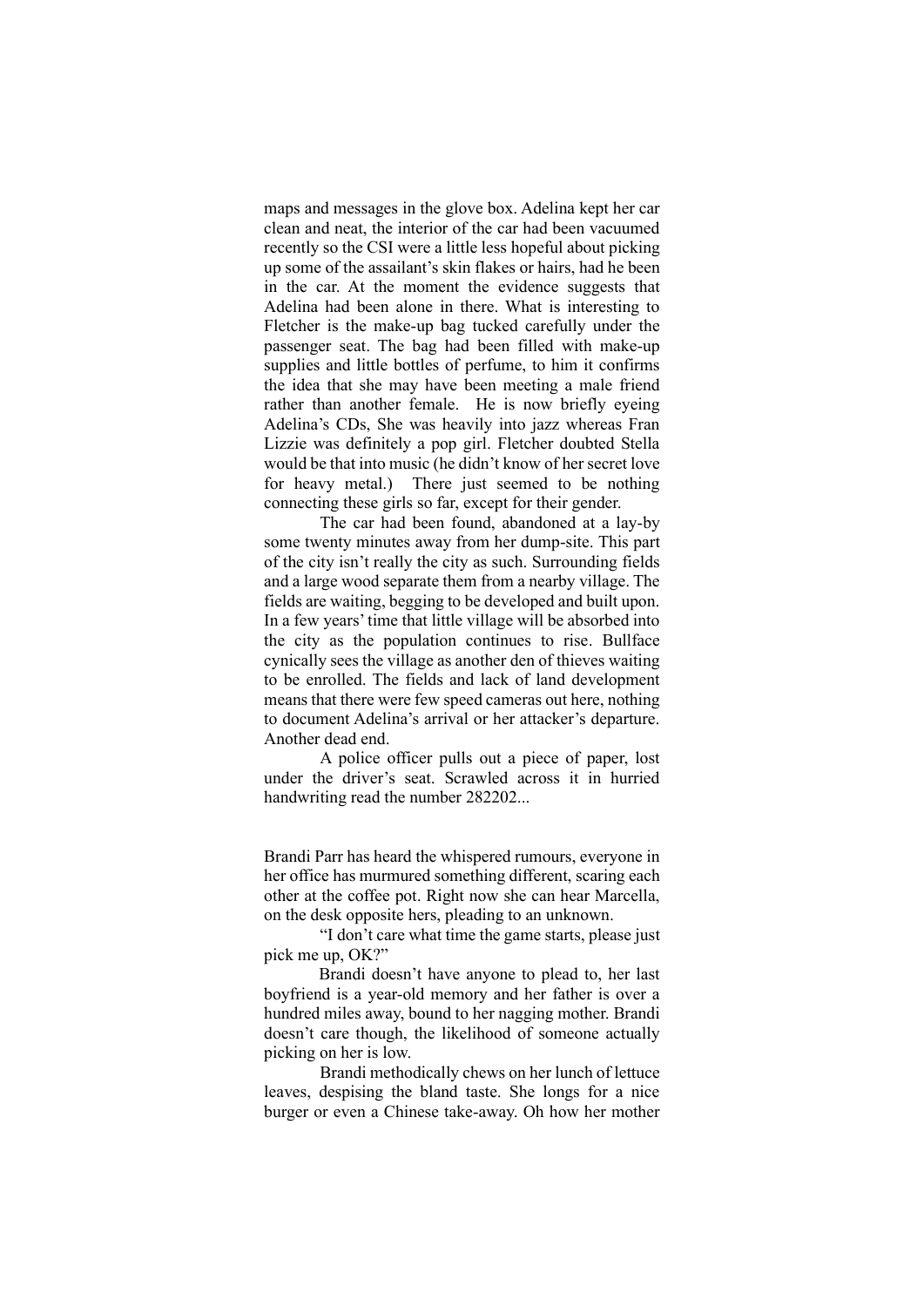would love that, she would be able to choose between the *"You are not taking care of yourself properly."* Or the, *"How will you ever get a man if you a) don't learn to cook properly, b) keeping piling on those pounds."* Inevitably ending with the *"You are not getting any younger you know."*

Brandi viciously stabs another lettuce leaf.

Marcella's voice rises to a whining squeak. "Because I don't want to walk home alone, you heard what happened to those girls!" Marcella is close to tears.

Brandi feels a small stab of glee as Little Miss Perfect Marcella is brought down a peg or two.

"Fine! But if anything happens to me, you will be sorry!" With the tearful threat comes the dramatic disconnect and the slam as the mobile phone hits the table in anger.

Brandi quickly ducks her head, pretending to be engaged in her lettuce. The chubby girl next to Marcella slides over with tissues, advice and the sympathetic, "I will walk home with you." Which of course Marcella graciously accepts. Brandi chews another lettuce leaf thoughtfully. That is another thing, no one cares if she walks home alone but if Miss High and Mighty Marcella has to, well, bring in the whole office as convoy! Can't let Marcella go home alone. The lettuce leaves are not the only thing leaving a bad taste in Brandi's mouth.

Fletcher stares at the bagged piece of paper, the one they had found in Adelina's car. 282202. Stella, 28; Fran, 22; Unknown girl, 02. 282202. His hands shake in excitement. Is this a piece of evidence that could connect the four girls? He does a quick second guess in his mind, 2-B, 8-H, 0-? All equals BHBB-B ... no that definitely doesn't mean anything. It could be in the right order – newest victim first ... was he just cataloguing his previous kills? But then 28 had been killed after Adelina. Did he know that they wouldn't find her car until after they found 28? How could he have known that?

Bullface leans over his shoulder, interrupting his thoughts. "Is it a phone number?" She asks in a bored tone. "What?"

"Have you tried ringing that number?"

"Err..." Fletcher does not want to admit that he hadn't thought of that. Though that did lead to another possibility, that the assailant had given Adelina his phone number.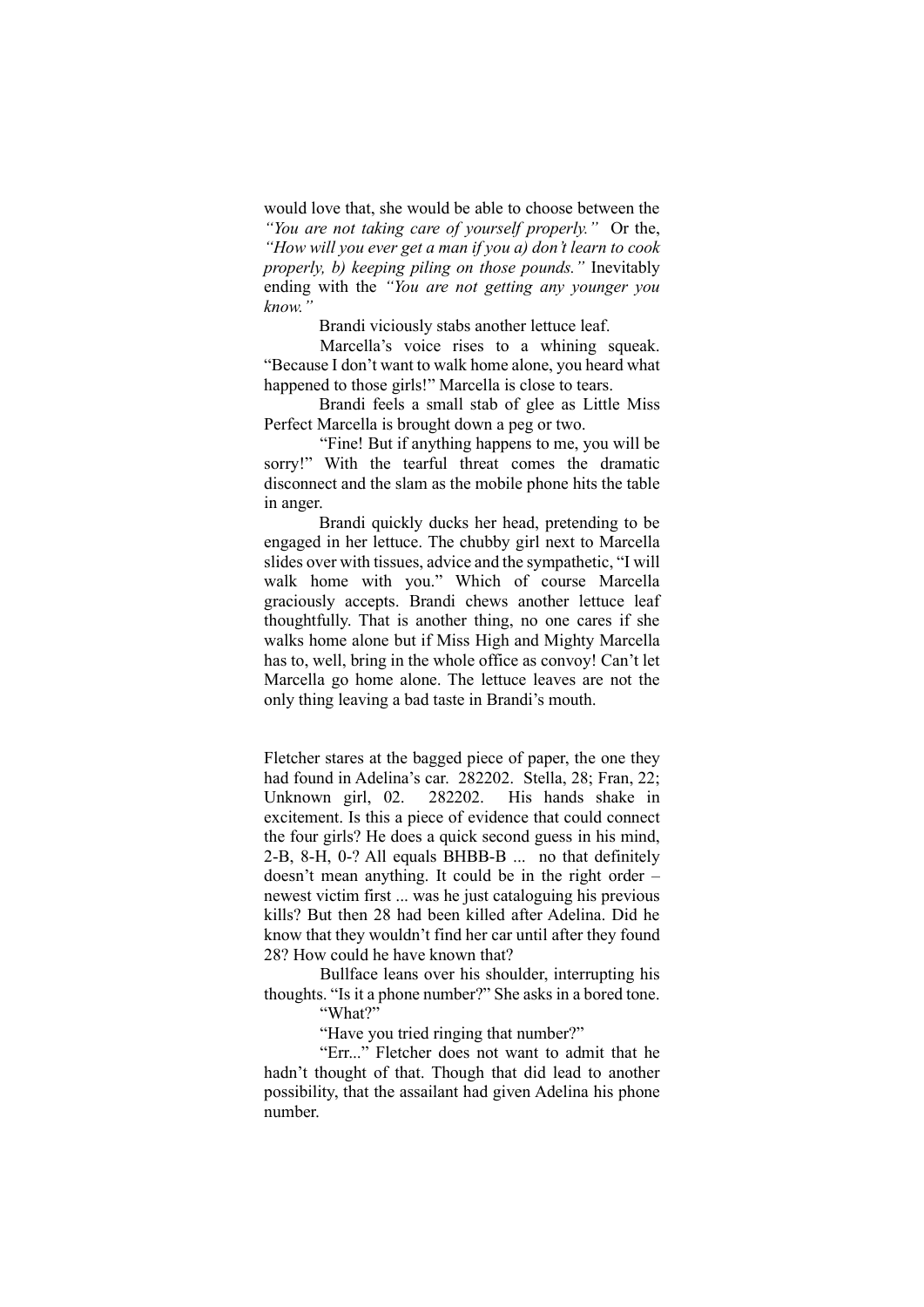Bullface pushes the phone towards him with contempt.

Bullface does want this to mean something, to be a clue of some sort but then the simplest explanation is usually the correct one, it always has to be considered. The writing to her, suggested female more than male. Despite the obvious hurry the writer had been in, there was still a clear concise element to the numbers.

Fletcher dials, just willing Bullface to be wrong, just to show her he wasn't that incompetent. The phone rings and rings. Fletcher's heart gives a small lurch when a breathless female answers.

"Hello?"

"H-hello." Fletcher mutters, the answering female sounds slightly familiar.

The voice is almost flirtatious. "Who is this?"

"This is Detective Sergeant Aaron Fletcher, who am I speaking to?"

"Well hello, Mr Fletcher," says the voice eagerly. "This is Anna Stevenson. We met earlier."

In Fletcher's mind, there are a few possibilities. One, Anna Stevenson is the next targeted victim. The assailant may have left her number in the car on purpose. This theory is ruled out when Anna confirms she had changed her phone number recently and had written it down for Adelina.

Anna agrees to come back in so they can check the handwriting. "I can be there in ten minutes," she twinkles excitedly.

Possibility two, the assailant may have seen the number in Adelina's car and may still target Anna. Fletcher knows this is a weak possibility since the evidence is showing that the assailant had not, in all likelihood, even entered the car. Still the paper will be fingerprinted just to make sure. The clearest prospect is that this was just coincidence. Fletcher does not like coincidences.

Bullface is no longer paying any attention to the phone call. Something has caught her eye. The alarm bells are shrieking. To Fletcher's surprise, she slowly stands up, and walks across the crowded sea of desks. The answer has been staring at them all for months now. Anna's question of *"Has she been on telly or something?"* makes sense now, because she had been on TV. She would look familiar to all the officers here because her face, her reconstructed face has been staring out at them all, watching them from a poster for weeks now. The victim in the photograph looks very similar to the Jane Doe 217. The one that had been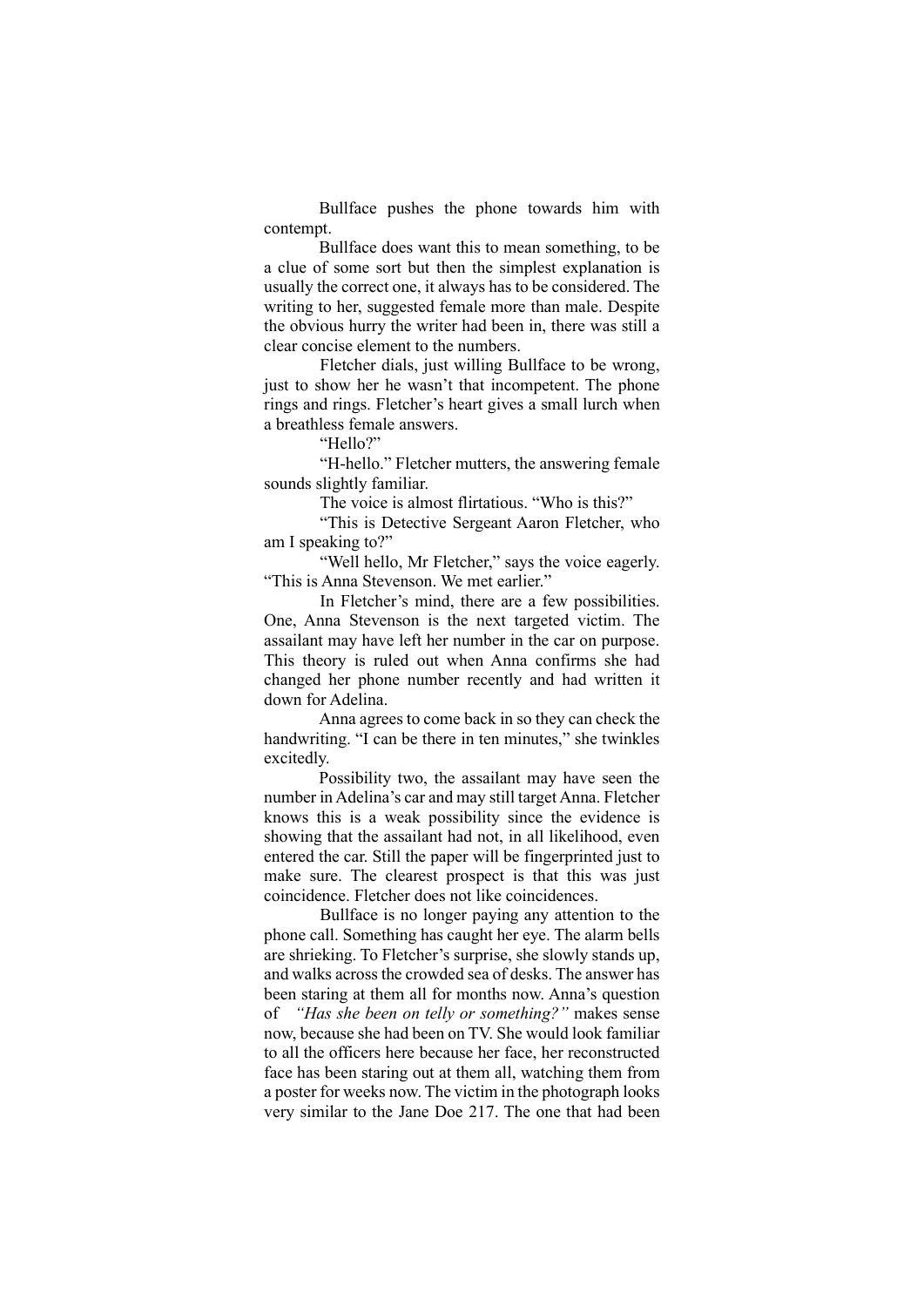found in the forest. The reconstructed facial image of the one who has not yet been identified, Victim number 2.

Fletcher wearily slides into his car. It is seven pm, his shift was meant to finish at five but … well, everything just keeps hitting. The Jane Doe 217 case has been passed over to them, not that there is much to pass over. The biggest hardest hit is from the fact that Jane Doe 217's death had been estimated from anything from three to five years. If she is victim number 2 and she was killed five years ago, then it strengthens the most stressing theory, that the assailant is actually numbering his kills not coding them. Stella McQam is victim number 28, meaning that in the period of three to five years, this man has killed twentyeight people and they had only found four bodies. Fletcher's head is pounding, as he dry-swallows two aspirins from the emergency stash in his car. If Fran Lizzie is victim number 22 and she was killed just six months ago, then the assailant has killed six females in six months without being caught. How? The city is hiding the bodies somewhere but where? Bullface has put forward a theory of a mass grave site, somewhere remote and hidden and Fletcher feels now inclined to agree. The faceless females seem to be screaming at him, every time he tries to close his eyes and think.

Fletcher slowly drives home, every vein in his body is growling. Fletcher wants nothing more than to go to the nearest pub, order the strongest mind rotter and just keep drinking until all this goes away. He knows at home, Claire will be waiting, ready to yell at him for coming home so late. Stabbing more thorns in his head with the crying and fresh new arguments. Maybe she won't be there, she may have vanished, to complain to her mother or friends about how her useless husband is never home, never did this or never fixed that. There would be flowers to buy, chocolates to console but still the silent treatment will last until this hell is over. Then again maybe Claire will be more supportive this time. Fear can do strange things to people and Claire might be too scared to go anywhere alone. Fletcher feels the panic began to rise, the bile leaning on the back of his throat. Claire did go places alone, she always said that she wasn't scared of anything. It is one of the things Fletcher likes about her, that she will take on anything. From sky diving to roller-blading, anything she is dared to do, she will do it. There is no stopping Claire, no scaring Claire ... which means that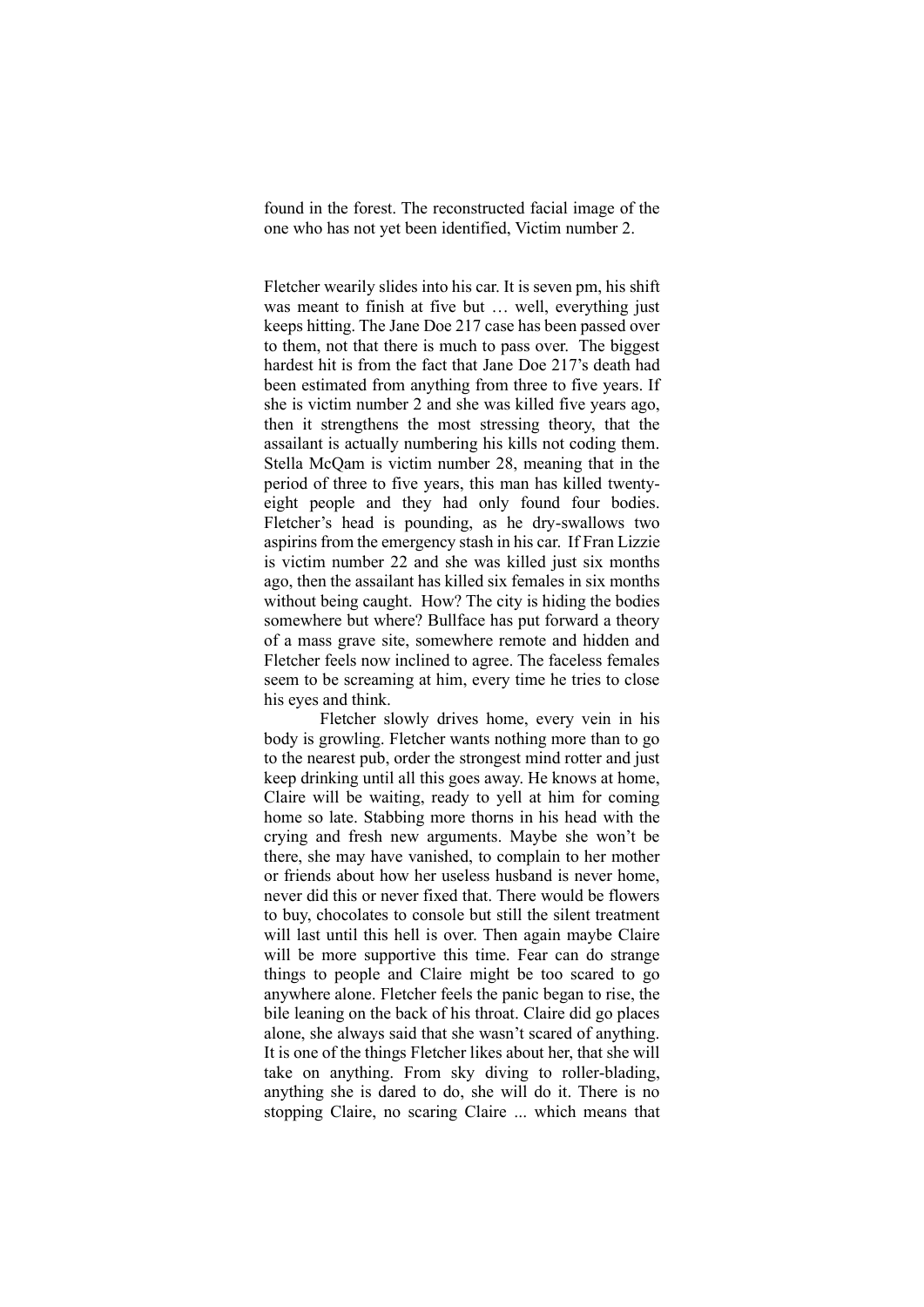while everyone else starts to take precautions, watch their shadows, Claire will charge straight out into the open, declaring that she is not afraid. That she can take on any man. Fletcher has seen what had happens to those who have taken on this man and ... and ... how can he tell Claire to be careful? She will just look at him with scorn in her eyes and tell him life is too short to be afraid. If Fletcher is to keep on working overtime then Claire will be on her own more and more. Maybe the assailant is watching her right now. Fletcher's foot automatically presses harder on the accelerator. His head pulls into a tight vice of worry. Could be watching her right now. She could already be dead! A car suddenly pulls out in front of him, causing him to slam down hard on the brake. The cursing drivers behind him suddenly protest with horn blasts. His heart is palpitating erratically, his hands shake as he restarts the engine and takes a deep breath.

His wife is waiting at the door, with an angry look that says, "Where have you been?"

Fletcher pulls her into a tight embrace and says nothing.

Saturday morning, seven a.m., they start. All off duty police officers, community volunteers gather at the meeting point. Two hundred people are divided into groups, and each given an area to search. Today they will be hitting the forest and as many of the surrounding fields as possible – the area where two bodies have already been found. These officers will be looking closely for visual signs of bodies, searching under every leaf pile, in every crowded thicket. Other professionals have also been brought in to follow and search for disturbances in the ground, looking for body-shaped disturbances in the earth's magnetic field, looking for changes in soil texture. Unfortunately, despite their knowledge, experience and equipment, Joanna Reagan's remains will stay shrouded in soil.

One officer irritably jabs a stick into some bushes. He is annoyed, his arms and legs are covered with itching insect bites. Why am I giving up my weekend for this? I could be playing football, I could be … his thoughts are interrupted as his stick becomes stuck on something. Great! Another dead animal! Angrily he pulls the bush aside to become face to face with decomposition. A stench of rotting carcass hits his mouth, as he lets out a vomit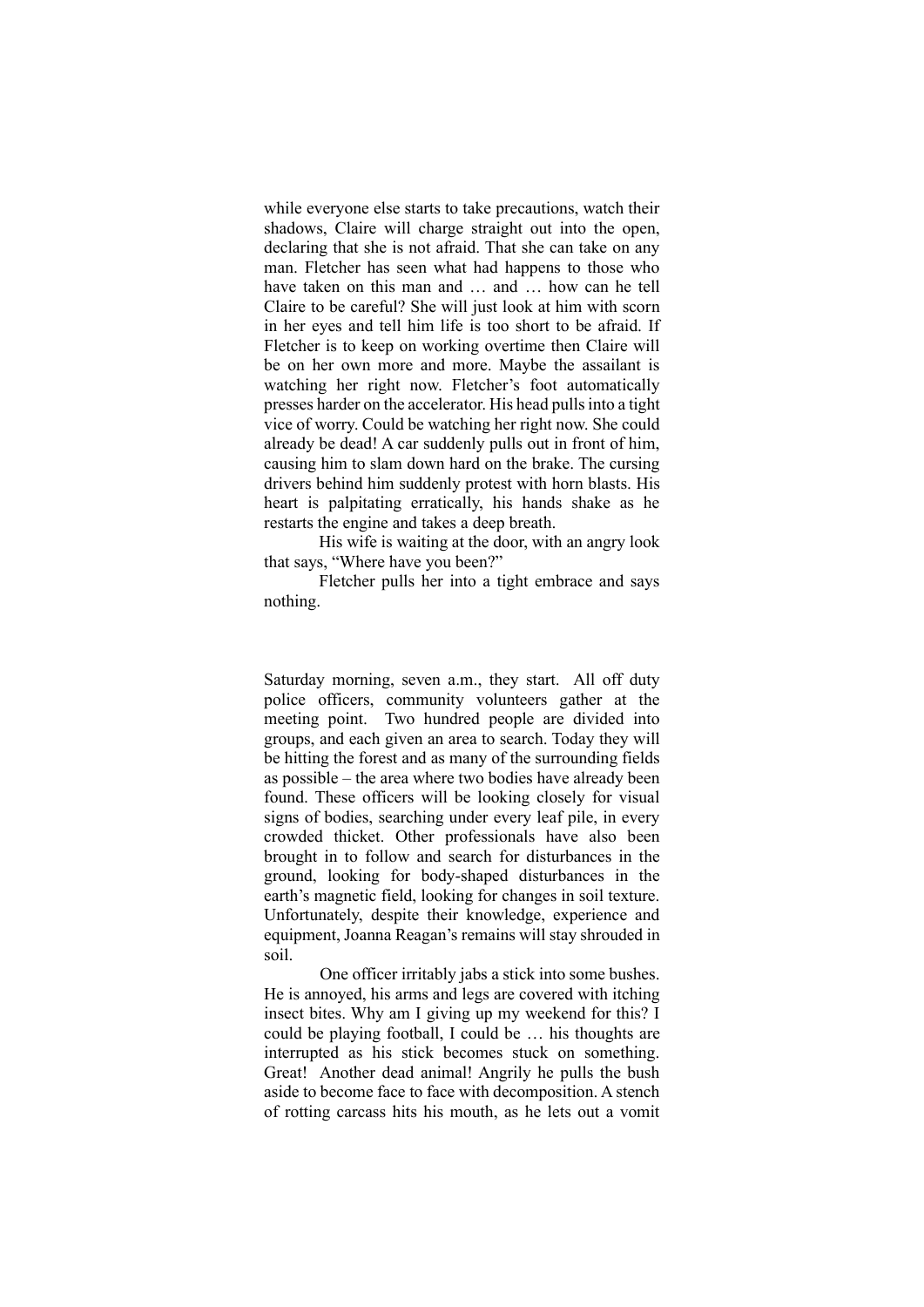choked scream before collapsing forward next to the festering body of one former Thomas Goldrick.

They would eventually conclude that Thomas Goldrick died of unknown reasons, his body too badly decomposed for a coroner to determine. His history of heart problems and age, lead them to determine that Thomas had become confused on the way home and, despite living in the same area all his life, took the wrong path and wandered lost until the heart attack hit. It is a loose theory, and his widow will eventually accept it.

Down by the river, where nobody goes, there is a small bundle of clothes, a wishy and a washy and a one, two, three... Her screams echo across the forest.

A volunteer has been aiding several officers who are dragging the river. Her job is to catalogue everything they pull out. Throwing discarded bottles and cans into recycling bags, rubbish into rubbish bags. She feels a small sense of pride from just cleaning the river, admiring how nice it looks. Maybe, she thinks, maybe she will bring her children down here, it will be a nice place for a picnic. She smiles with the thought, already seeing her children playing in the trees as her eyes catch sight of a small glimpse of blue – a blanket, hidden under a nearby bush. More abandoned clothes. The blanket feels heavy as she lifts it out from its nesting place. Puzzled, she pulls back the folds and begins to scream. A day-old baby smothered in the blanket. His mother will never be found.

There is a small air of depression, despair and anger as the search groups slowly leave, several volunteers sobbing. One officer will never be able to forget the smell of decomposition. The forest has only given up two secrets, neither of them relevant to the actual case. They return the next day, the forest is gloomy and dark. The search continues with sleepless eyes and trembling fingers. The groups are less eager now, the tragedies of the previous day have swatted all enthusiasm. Some people are hoping not to find a body, not to have to see. The searchers are still diligent though, despite aching limbs from the previous day's search, despite itching bug bites. They check as much as they can for hours and hours, but nothing. They stop briefly as food and refreshments are brought out by other volunteers, search for a few hours more before finally giving up and heading home, empty handed, to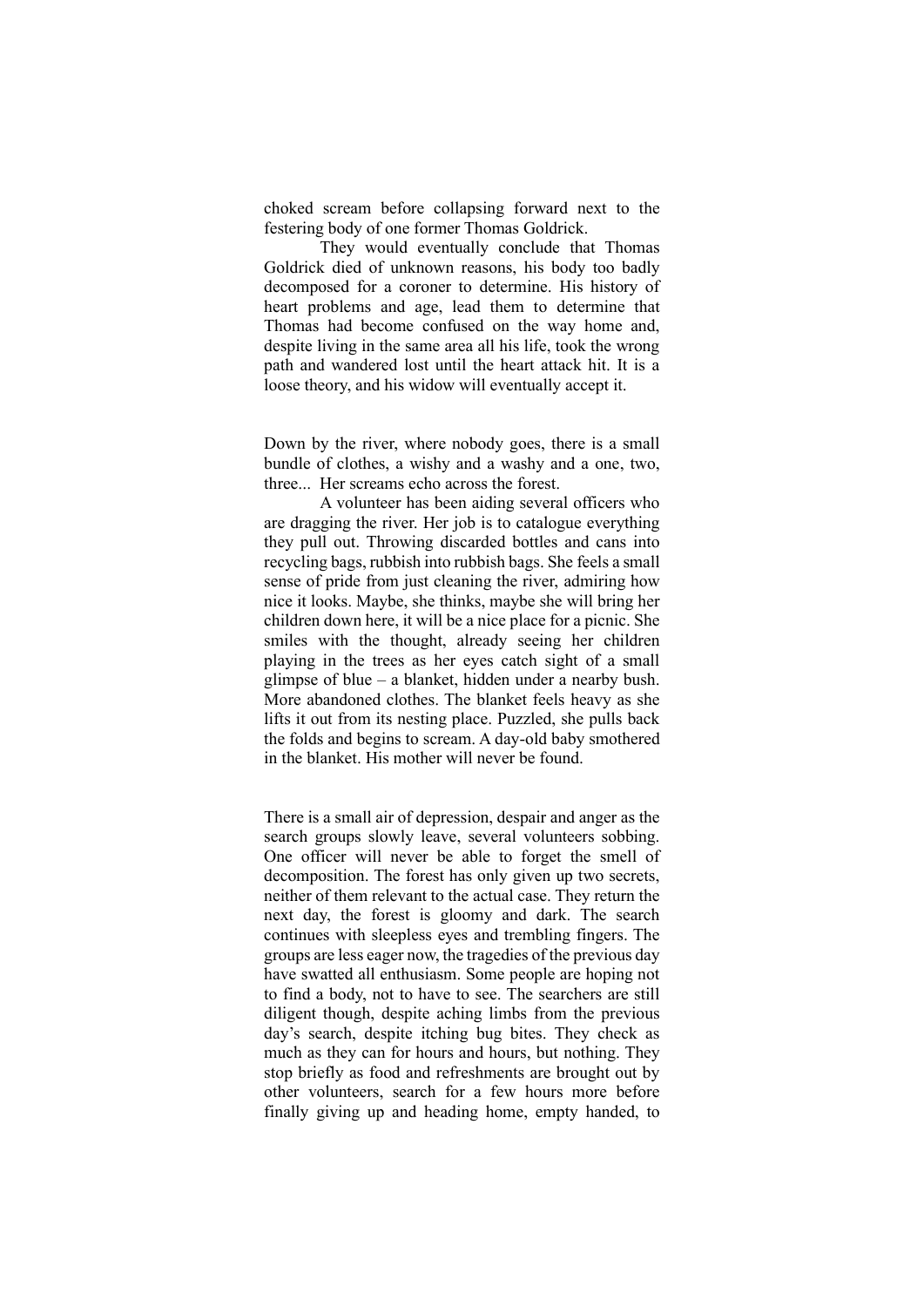neglected families.

Michaels has been supervising the comings and goings on both days. She has been left at the meeting point alone, with food and water supplies for the group, monitoring the sign-ins and outs. They are calling it a day now, the sun is beginning to dip low in the sky, rain is threatening. The sad search will begin next weekend. Her finger runs down the lists, looking for anyone who hasn't already signed out. 34 – Susanna Hardy.

> "This is base calling 34, this is base calling 34." "34 here."

"Time to come home 34."

"Be ten minutes, base."

"Roger."

57 – Michael Jennings.

"This is base calling 57, this is base calling 57."

"Did you say 57?"

"Yes, 57"

"57 here."

"Time to come home, 57."

"Sign me out Base."

"Roger."

133."

133 – Shannon Leona

"This is base calling 133. This is base calling

Static fizzles down the radio, Michaels slaps the walkie talkie in annoyance.

"This is base calling 133. This is base calling 133."

Silence across the frequency.

"This is base calling 133. Please come in 133" Silence.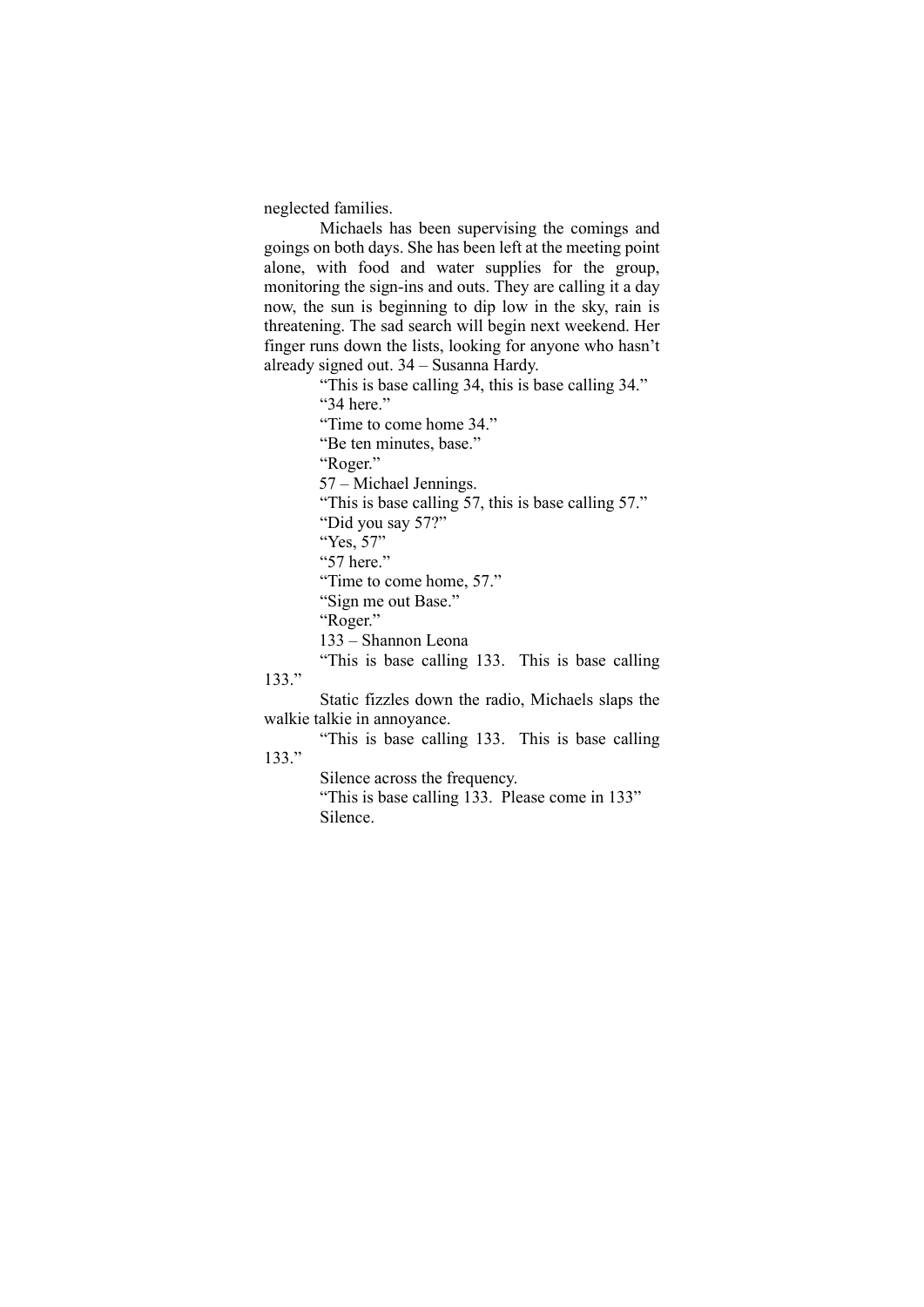## Chapter Five

Four hundred people take the train into the city every weekday. Most of them sleepwalk in, their eyes half closed in the last throes of slumber. Some use the morning to catch up on paperwork, hurrying through unimportant documents. Some flirt. No one really looks out the window any more, the view never changes. The first train passes within seconds, a chug chug blowing dust over frozen eyes.

The second train passes ten minutes later. One person sees something but isn't quite sure. It is just a trick of light, the train is going too fast to really see ... but it looks like ... but it isn't ... definitely not. No one else is reacting, was just a trick of light.

It takes five trains before someone alerts the guard, who doesn't really take the teenager seriously, despite the wide-eyed pleading, the I-know-what-I-saw, it was a dead woman! The defiant teenager is met with reassurances and eye rolls from the guard who has heard it all before. The teenager sits back in his seat, arms crossed, angrily glaring at the other passengers, protesting that he knows what he saw. No one believes him.

Sixth train, people are more awake now. When one woman screams, the rest of the carriage pay attention. Several people catch the glimpse of flesh and blood as it speeds past their window. Some people say that it is just a prank, a really nasty prank. Others babble incoherently, arriving at work on edge, shaking and babbling until their boss finally sends them home. The nearest station is radioed and a police car is dispatched. At this point no one is really taking the call seriously. It isn't until the order comes through for trains to be diverted, until several cars speed past, their sirens blazing that the realisation hits.

She had been dumped in front of the tunnel, her bloodied head resting against the mossy bricks. Her bruised, clothed body resting at a slant, her cut hand hidden behind her back as if to hide her shame from the cameras, her walkie-talkie still giving off a dying bleep. A female that most of the assembled knew. A female some of them had spent the night searching the forest for, wanting to believe that she had become lost, tripped. 133 - Special Constable Shannon Leona.

Shannon Leona had volunteered to become a Special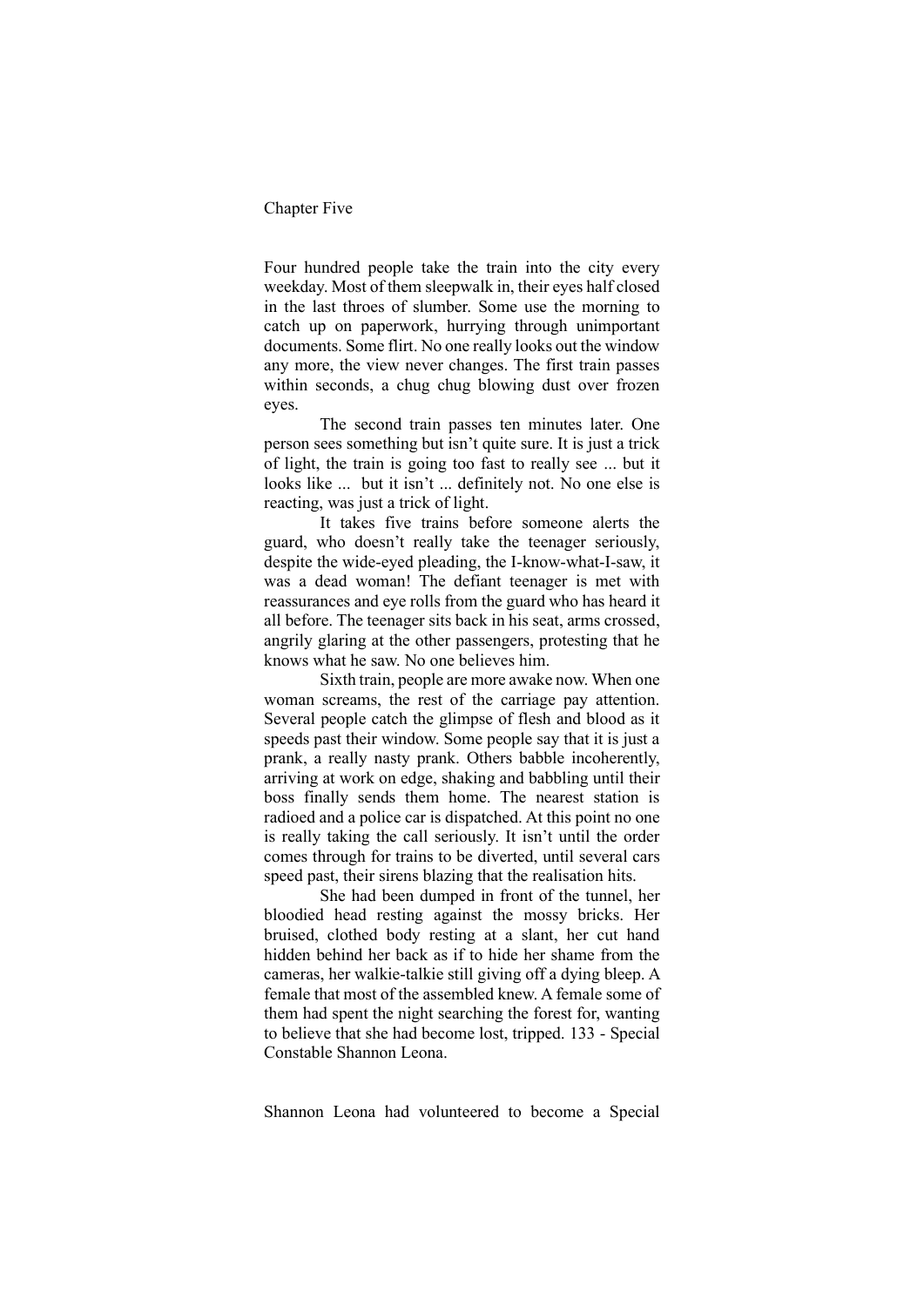Constable seven years ago. It was how she met her husband Robert Leona, Robbie Bobbie, one of the fulltime officers. She worked part-time as a nursery assistant, and then volunteered part-time with the police force. She did it because she wanted to help the world. She did it because it felt good, the police force felt a little like family. There had been resentment when she first signed up, the ritual hazing but slowly she was accepted. Her relationship with Robert helped. Shannon would take the Friday night shifts, volunteer to talk down drunk teenagers, never cared when her shoes were vomited on, never scared when someone tried to take a swing. She had a reputation in the force for being able to calm down almost anyone, no matter what the situation.

She would have been horrified to be remembered this way, that her friends had to see her like this. She prided herself on being a strong woman, never allowing herself, even at school, to submit to any humiliation. She had been dragged and beaten but she fought as long as she could. Smashing against the cold confines, screaming through a bloody gag, kicking as hard as she could.

In the end, she only amused him. He enjoys reliving that moment when her eyes widened with ... recognition.

Robbie Bobbie was given his nick-name by his colleagues, and took it in good part. He took most things with a wide grin. The class clown at school, the class clown at work. Now his eyes are cold and hollow as his partner takes him aside and begins to tell him the news. It takes six colleagues to hold him back, to stop him from running over to the crime scene. He just won't stop struggling and screaming and scratching, half pulling the others across the floor before he finally breaks against the human wall, collapsing into his partner with tears in his eyes.

Robert Leona would never return to work after that day, couldn't stand to see his wife being slowly replaced. Couldn't stand to see the pictures pinned to the board. Couldn't stand to see the colleagues who failed to protect her. Couldn't stand to be a suspect.

They had to bring in another pair of detectives from a different district, detectives who had no connection to Shannon or Robert Leona. Despite the link to the other victims, this case had to be worked separately. Once the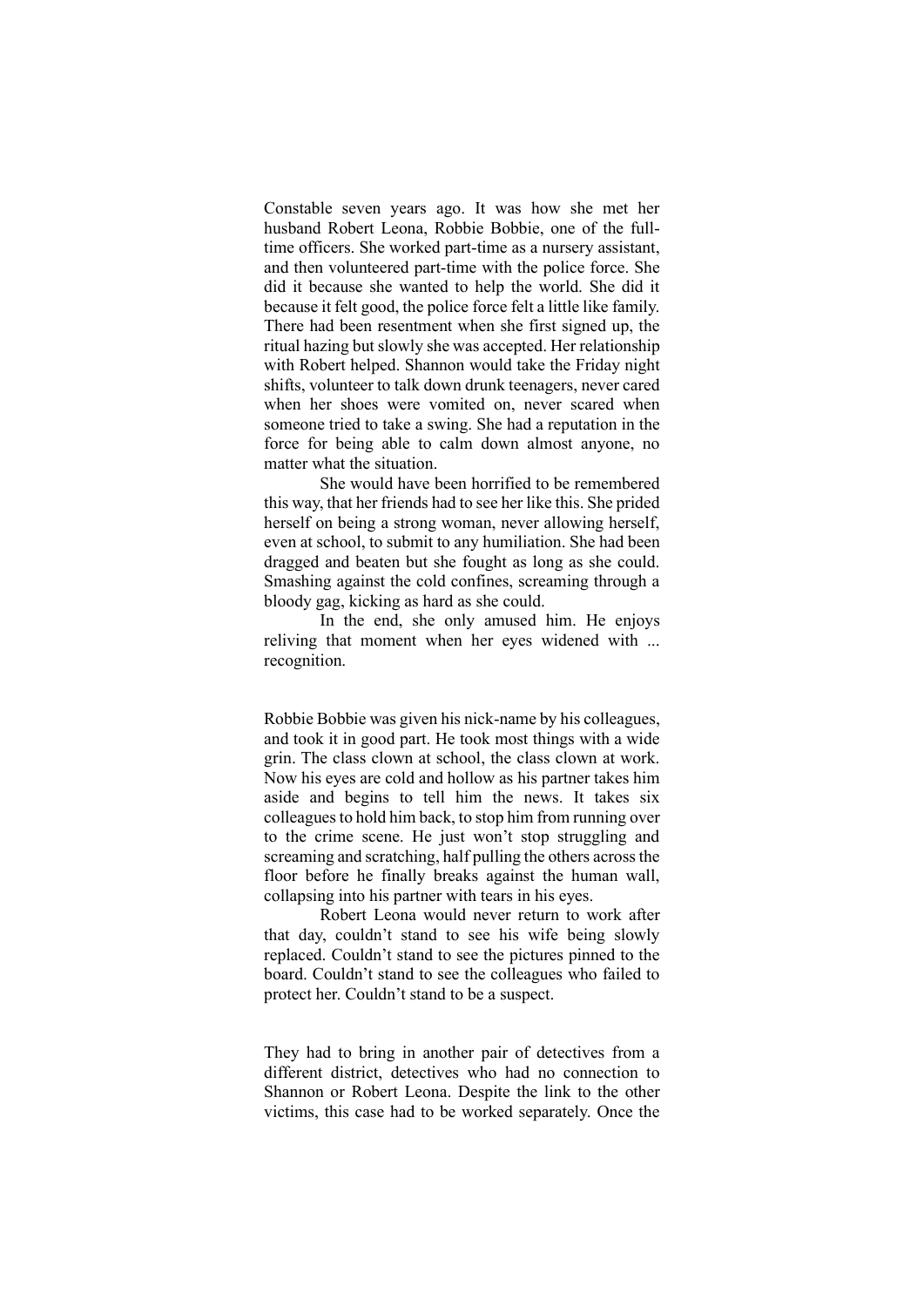detectives had cleared Bullface and Fletcher, then they could begin interviewing every officer, every volunteer who had helped with the search, had to dredge through every work place conflict involving the Leonas, the old rivalries and misunderstandings. Poke through any case involving either of the Leonas to try and find any resentful party. They would be there for a long unwelcomed time.

Fletcher and Bullface have been relieved of all other open cases. Their sole occupation centres on the Numbers murders. Both can feel the pressure mounting, Shannon's murder means that the entire district is watching them, making sure no one slips up, nothing slips away. There is an anger buzzing in the air, the station is a thunderstorm of anger at not protecting one of their own. Anger at Fletcher and Bullface for not catching this guy yet, anger at each other, anger at other people's anger. The station is now motivated, powered and fuelled by anger. Anger which is always a catalyst for catastrophe.

Bullface tries to escape from the station as much as possible, taking any opportunity to leave. She feels like the station is smothering her. Just like her first marriage had smothered her in blame and anger. The accusing eyes are haunting her again and she wants out, wants this to be over. Fletcher tries to soothe, he tries to be everyone's friend. He knows that people need to see him working, need a punchbag, need to be reassured that they are actually doing something, but so far the results are disappointing and no one will forgive him for that. Even though they see he is working hard and even though they know it is not his fault. The assailant has managed to pull an entire station apart with one single well-planned murder.

The other detectives are not helping. Interviews by Dalbiac and Vogel have ended with officers storming out, swearing, launching a formal complaint or all three. No one so far had come out smiling. To Fletcher, they seem to be making a bad situation even worse. He was one of the first to be interviewed and had been grilled almost abusively about the lack of progress on the case. While those detectives are there, everyone in the station suspects everyone else, hating and resenting the implication that one of their own could have done that, that to Shannon Leona.

It's funeral week, Stella McQam is cremated with little ceremony. No family attend, just three of her friends.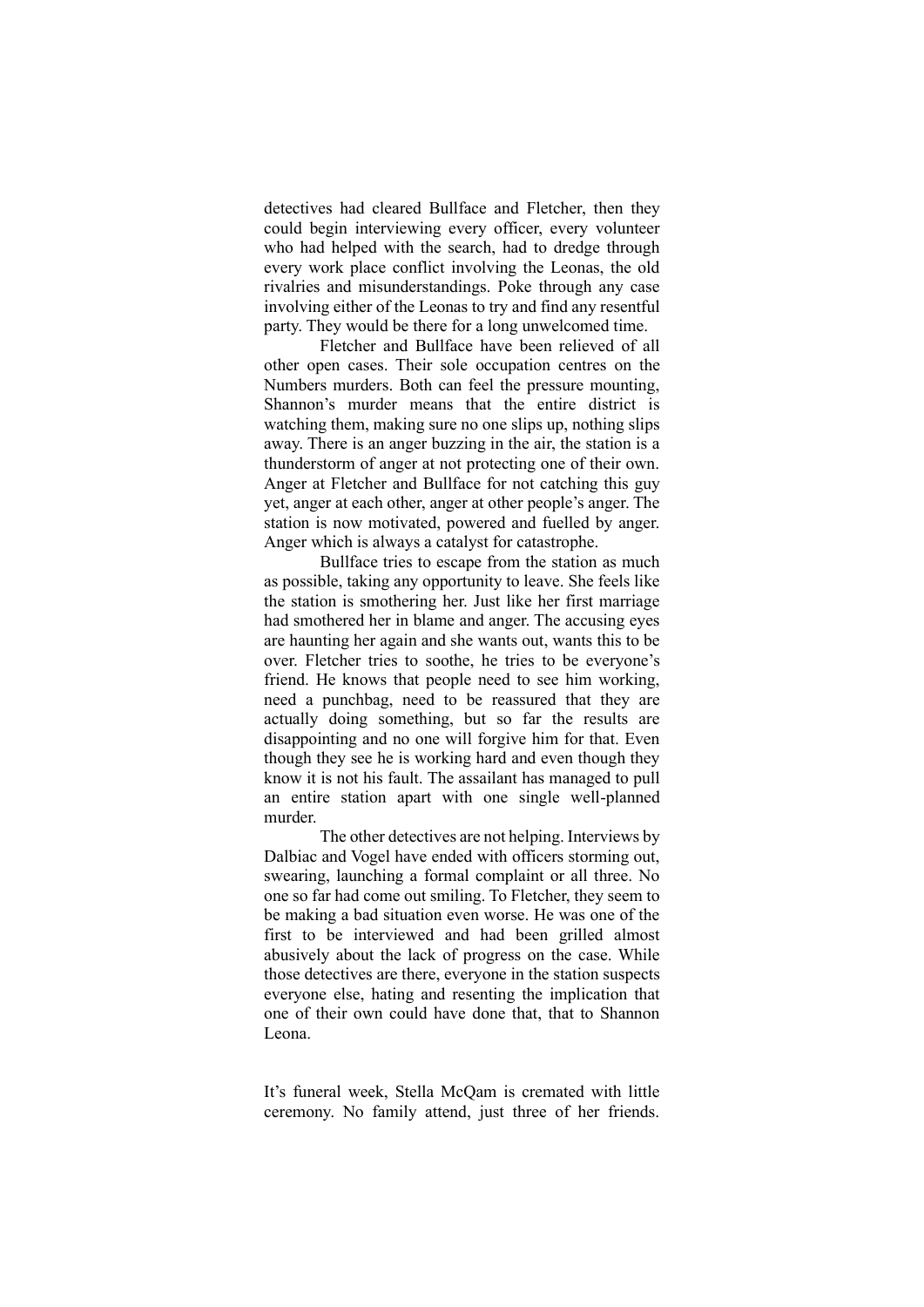Unknowingly, as they sob, they are watched by waiting cameras. Adelina's funeral is next, closed casket. Adelina's funeral is crowded, the sobbers gathered in close, the chorus of cries echoes from grave stone to grave stone. Jack Sasha stands protectively close to his wife's casket. The fierce anger has faded, his face is a chiselled blank. Jack is accepting the, *"I am sorry - if there is anything I can do."* The handshakes with small nods. He barely notices who is talking to him. This is fortunate for the mousey woman. She approaches Jack with her head fixed on the ground. She has deliberately worn the same dress that she had worn to her daughter's funeral. She has caught a few of the mourners staring at her, trying to figure out who she is. She waits on the outsides of the throes, waiting to catch Jack on his own. She knows, from her own sad experience, that being alone at the funeral is a rarely given reprieve.

She whispers in his ear, "May I talk to you, Mr Sasha?"

The response is an immediate scowl, "Leave me alone.'

"Please, Mr Sasha."

Jack Sasha growls at her.

"I am not a reporter."

"Then who the fuck are you?" Jack glares at the mousey woman.

"My name is Jennifer Taylor."

He doesn't recognise her, why would he? Her daughter's death had not attracted the same amount of attention. She had not appeared on the news threatening revenge. "I am Fran Lizzie Taylor's mother." She says with a hushed whisper.

Anna Stevenson is also at the funeral. She wears carefully selected black strappy heels, ones that Adelina would have approved of. Ones that say, I can be sexy but still sorrowful. Also she wears a skimpy black dress, carefully designed to minimise her flabby gut. Her make-up has been carefully chosen for its waterproof elements and has been slightly reapplied. She is going for it – well she would be, had Jack not walked off with the strange timid women who had approached him moments before. She and Jack disappear behind another gravestone, much to the astonishment of the other bereaved. Anna is not impressed. Adelina's mother has started wailing again, unhappy that her daughter's husband is already cavorting with another.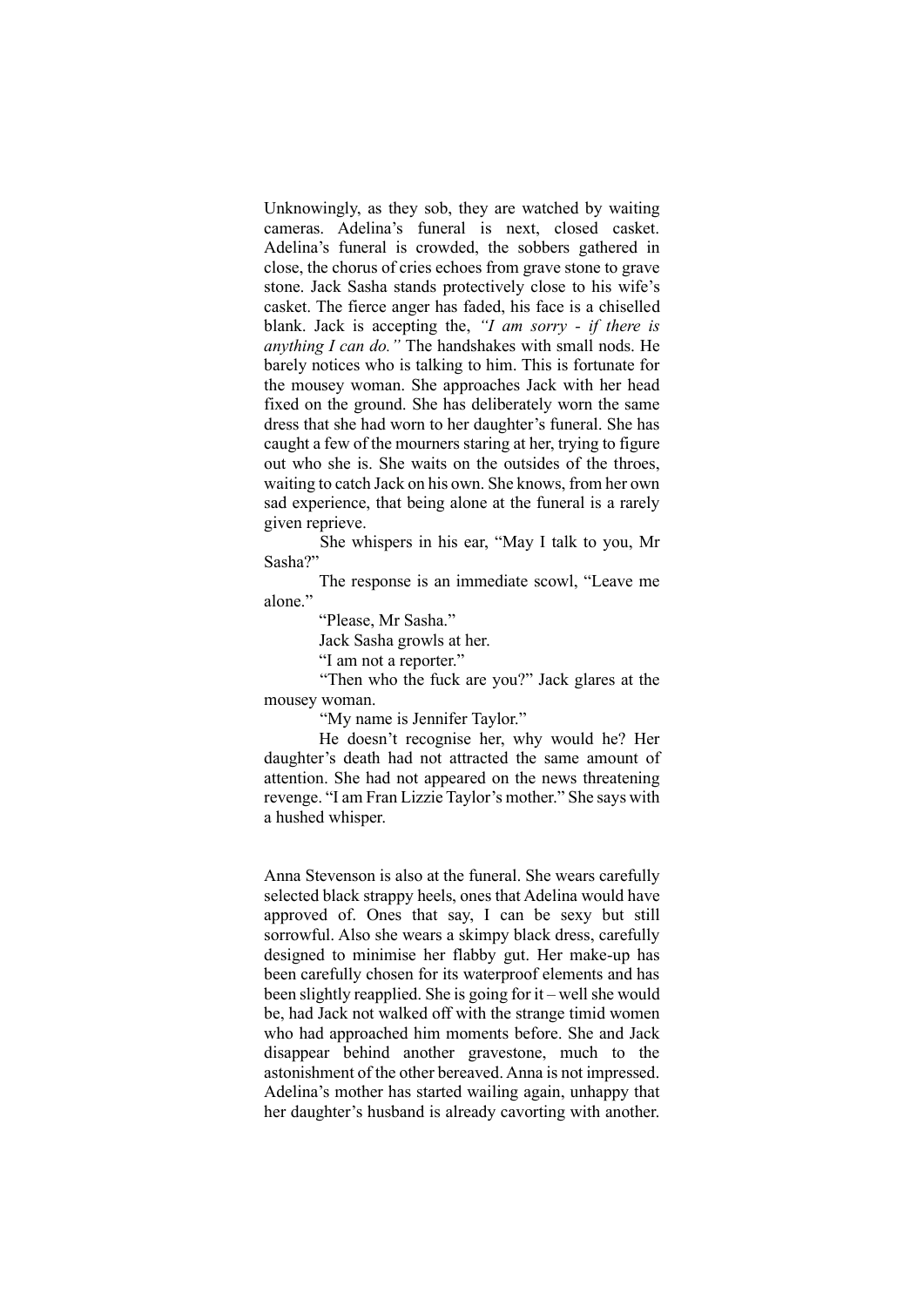Anna stares at the red rose and white lily arrangements that surround the cut in the earth. A stone sinks deep within her stomach, it is finally hitting just whose funeral she is attending. For the first time Anna Stevenson feels ashamed of herself, slowly backing away, alone to her car, to collapse in a gooey pile of tears. Shannon Leona's funeral will be on Friday. Her autopsied body has finally been released. Officers who had attended the search are still under suspicion. Some have even been warned that perhaps they should not attend Shannon's funeral, particularly those who were members of Shannon's search group and the unfortunate officers who had arrived back late.

Fletcher lies in bed, listening to his wife's slightly congested breathing. His eyes are burning, red raw from too many late nights, his whole body throbs in the throes of exhaustion yet he cannot sleep. His mind runs over every single event, trying to find that single elusive clue that he knows they have missed. Should he go out now? Begin a random search alone, the guy could be killing right now, what is he doing lying in bed? If someone died tonight it would be his fault.

But then that's why they employed night staff, who are all vaguely competent, he is only human after all and humans need sleep. Even the killer needs sleep.

Shannon's death hurts, their biggest failure yet. Robert Leona was a good friend; they had been on the same rugby team for eight years. He had attended Robbie's stag night, Robbie laughing his way through the night. It could have been Claire. Playing little juvenile tricks on his fellow officers, forcing them all to dress up as super heroes. His mind plays their wedding over and over. Could have been Claire. The smiling Shannon looking up at Robbie. Could have been Claire. Now Robert won't even talk to him, won't answer the phone, won't return his calls. Robert's message is clear, leave me alone.

Were there more out there? Had he killed Shannon to stop them from getting too close? Her death had brought chaos to the station, no one was willing to revisit the site. Had she stumbled across something? There were victims out there, there had to be. But trying to get another search organised was met with open hostility and anger. Fletcher was not respecting the dead. But then he knew what number that had been embedded in Shannon's hand. They didn't. They had found number 2, Jane Doe 217; number 22, Fran Lizzie Taylor; number 28, Stella McQam;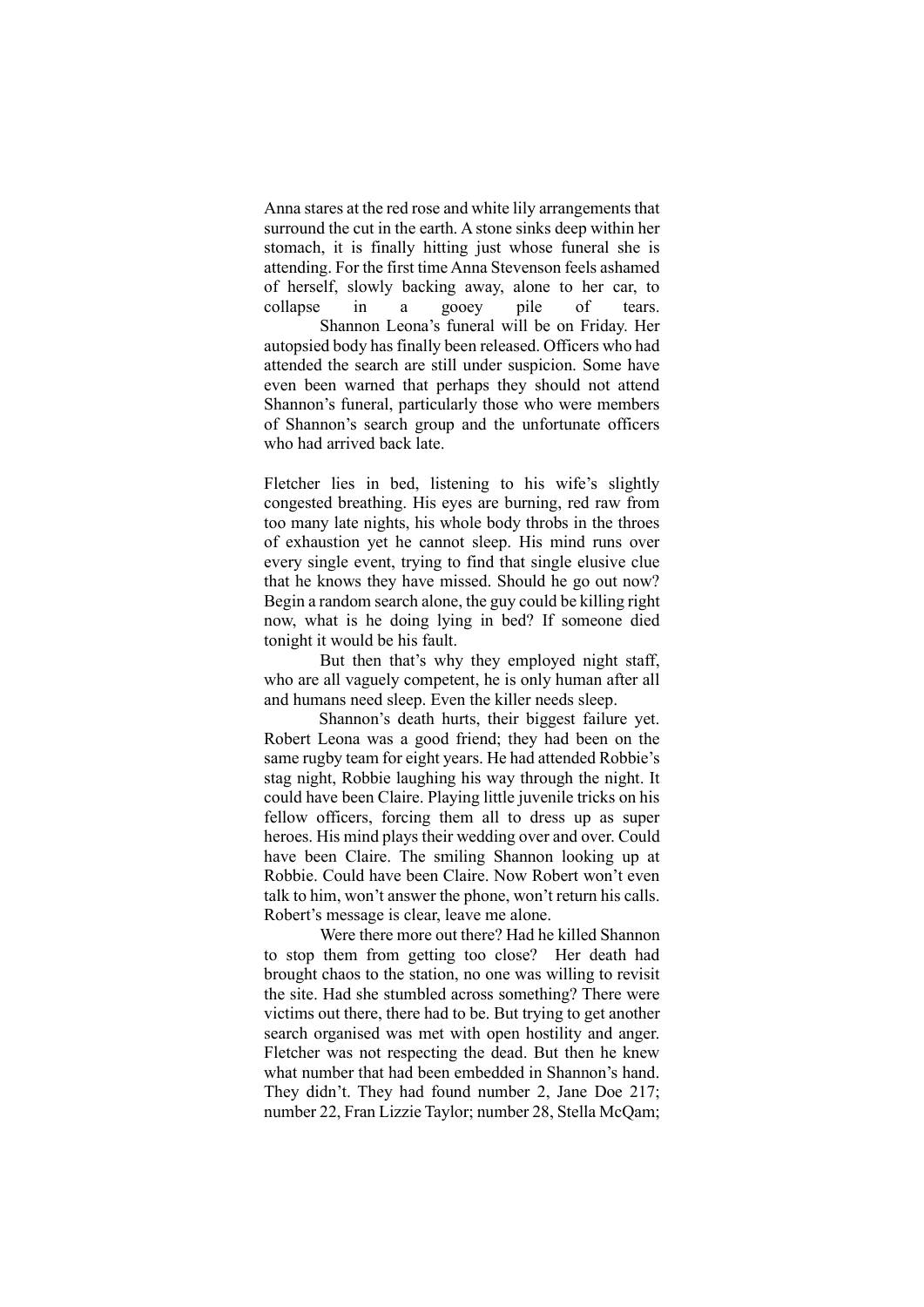unknown number, Adelina Sasha and now, the left hand of Shannon Leona had revealed the number 30.

Sometimes Aaron Fletcher wishes he had chosen a different career, one which allows him to sleep at night without feeling guilty.

Shannon's death had made the news more dramatically than Adelina's. Someone had reminded them of Fran Lizzie's death and hinted that maybe all three deaths were connected. Not to be outdone, someone else also reminded them of the death that hadn't even made the news yet – the prostitute Stella McQam. Rumour-mongers were plagued with questions, had Shannon, Adelina and Fran also been posing as working girls? Not to darken the honourable Leona's name, but maybe she had been working undercover? Or over the covers? Had the girls known each other? A secret government connection? The hidden Charlie's angels? These questions were usually met with anger, even from Fran Lizzie's father, who used to be a mild tempered man. Jack Sasha had stopped answering his phone. Steve, Fran's boyfriend, left the city, and Robert Leona filed harassment charges against anyone who dared to knock on his door, even against those who used to be his co-workers. The shocking aspect of a Special Constable being brutally struck down in the line of duty made even national news. The police station was swamped with calls from the indignant, demanding to know more.

The news coverage means that Shannon Leona cannot be buried peacefully. Her family are torn between honouring her, with a large open funeral that anyone she had known or helped could attend. But this also meant that He could attend, He could be picking out someone else, there at her funeral. The press and police force would also be there, trying to find a good story, keep the peace, most people would be there to gape, not to care. Or maybe a quiet little cremation which only close family could attend. But then Shannon may be forgotten this way, her death losing its meaning. Shannon's mother drank a bottle of gin a day during the decision-making battle. Robert Leona started smoking again. No one was coping well. Robert felt conflicted between leaving his wife to suffocate in the dirt or to burn. He had seen her, insisted on seeing her. Didn't want her to spend a minute longer in the Morgue, wants her to come home, to be safe. He has heard of cases, of tombstone vandalism, of killers returning to graves and can't face it, can't face him taunting her again. He is torn